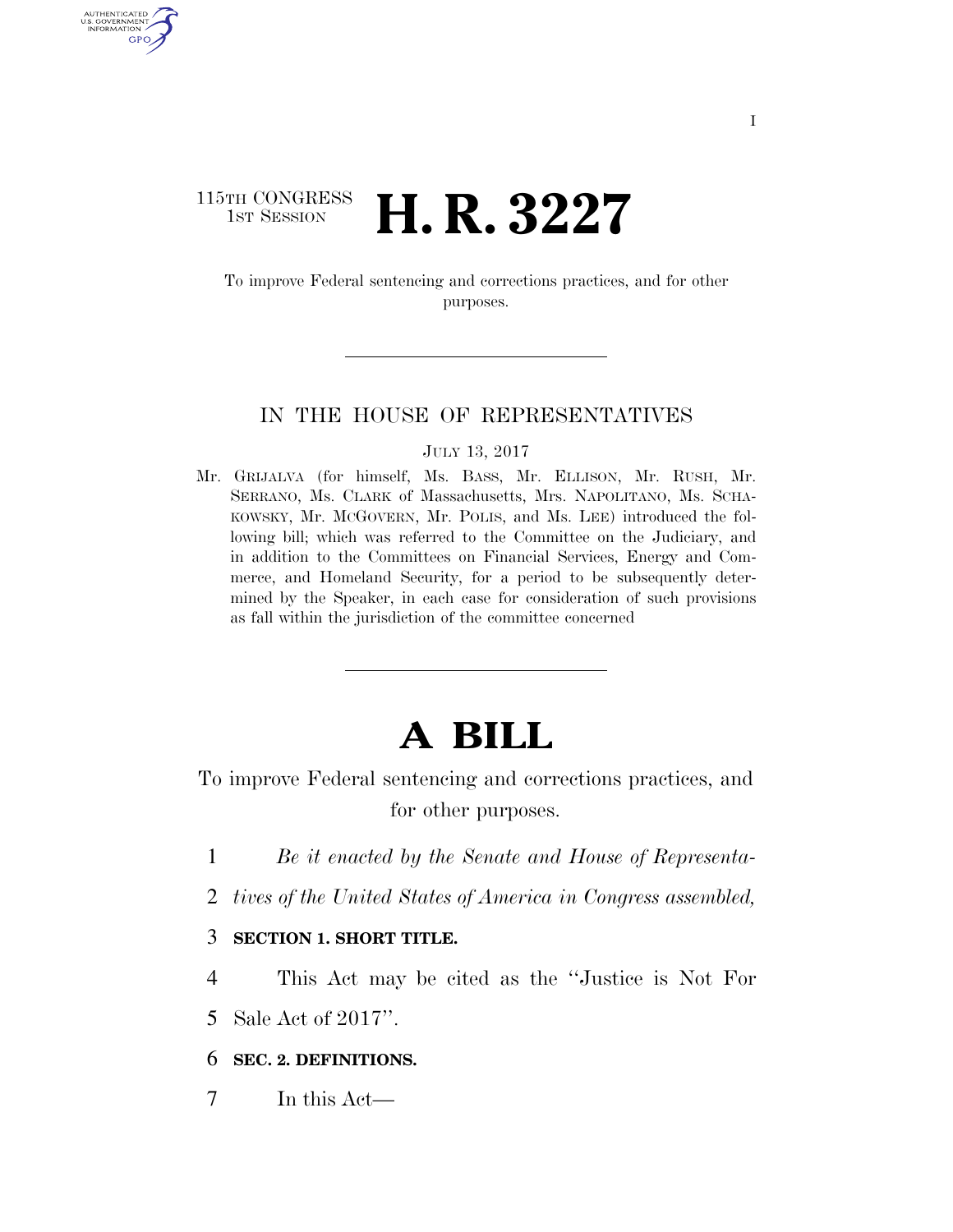| $\mathbf{1}$   | $(1)$ the term "core correctional services" means            |
|----------------|--------------------------------------------------------------|
| $\overline{2}$ | the housing, transporting, safeguarding, protecting,         |
| 3              | and disciplining of individuals—                             |
| $\overline{4}$ | (A) charged with or convicted of an of-                      |
| 5              | fense; or                                                    |
| 6              | (B) who are in custody for purposes of en-                   |
| 7              | forcing the immigration laws, as defined in sec-             |
| 8              | tion $101(a)$ of the Immigration and Nationality             |
| 9              | Act $(8 \text{ U.S.C. } 1101(a));$                           |
| 10             | $(2)$ the term "local government" means a city,              |
| 11             | county, township, town, borough, parish, village, or         |
| 12             | other general purpose political subdivision of a             |
| 13             | State; and                                                   |
| 14             | (3) the term "State" means a State of the                    |
| 15             | United States, the District of Columbia, the Com-            |
| 16             | monwealth of Puerto Rico, or another common-                 |
| 17             | wealth, territory, or possession of the United States.       |
| 18             | SEC. 3. ELIMINATION OF FEDERAL CONTRACTS FOR PRI-            |
| 19             | VATELY RUN PRISONS WITHIN 3 YEARS.                           |
| 20             | (a) DEFINITION.—In this section, the term "facility"         |
| 21             | housing adult prisoners or detainees in the custody of the   |
| 22             | Federal Government" does not include a community cor-        |
| 23             | rectional facility or the residence of an individual on home |
| 24             | confinement, as described in section $3624(c)$ of title 18,  |
|                | 25 United States Code.                                       |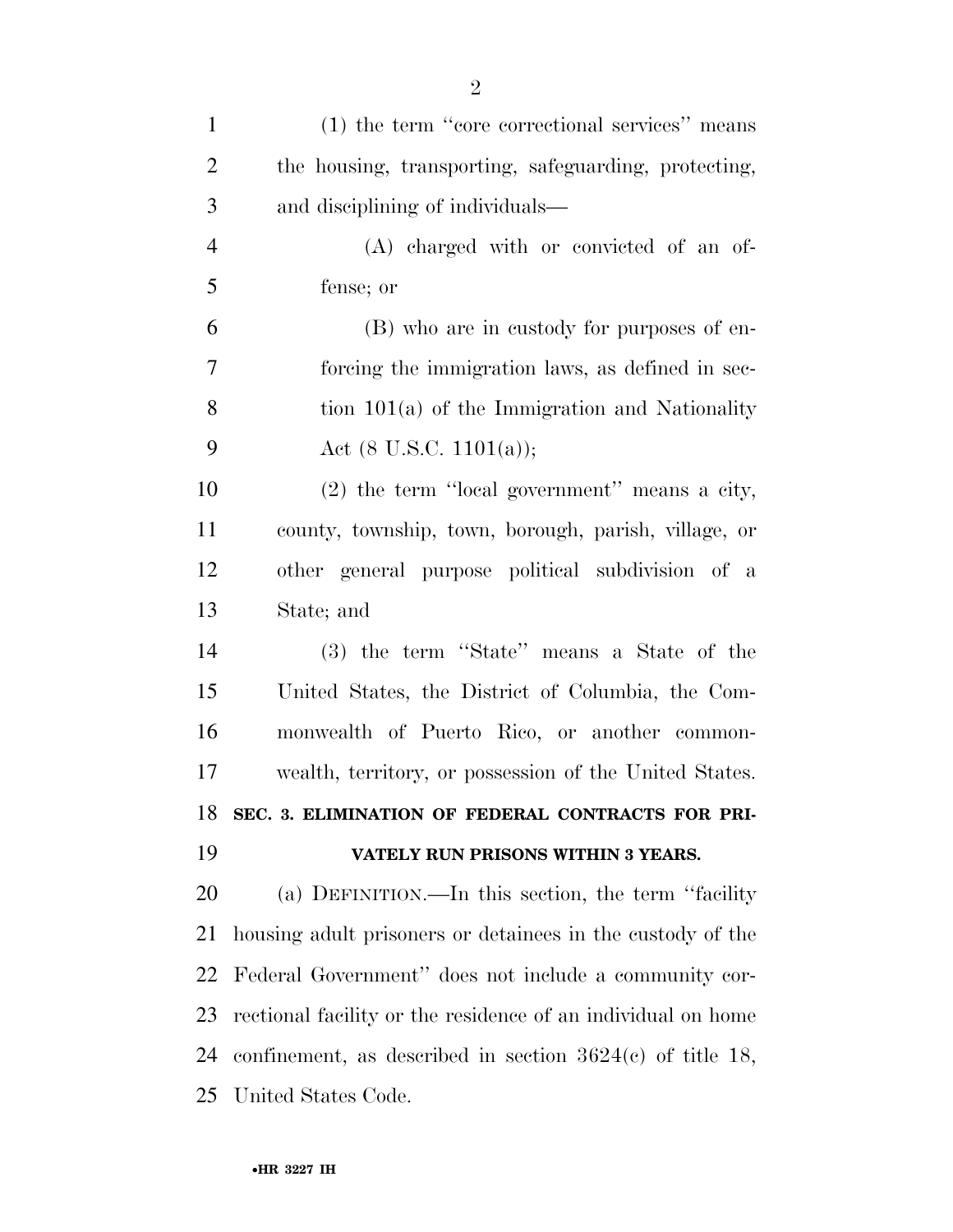(b) OPERATIONAL CONTROL.—Except as provided in subsection (c), not later than 2 years after the date of enactment of this Act—

 (1) each facility housing adult prisoners or de- tainees in the custody of the Federal Government shall be under the direct, operational control of the Federal Government; and

 (2) core correctional services at each such facil- ity shall be performed by employees of the Federal Government.

 (c) WAIVER AUTHORIZED.—If the Attorney General determines that the Federal Government is unable to com- ply with subsection (b) by the date that is 2 years after the date of enactment of this Act, the Attorney General may waive the application of subsection (b) for not more than 1 year.

# **SEC. 4. PROHIBITION ON PRIVATE ENTITIES RUNNING PRISONS HOUSING STATE AND LOCAL PRIS-ONERS AFTER 3 YEARS.**

 (a) DEFINITION.—In this section, the term ''facility housing adult prisoners or detainees in the custody of a State or local government'' does not include a community treatment center, halfway house, restitution center, men-tal health facility, alcohol or drug rehabilitation center, or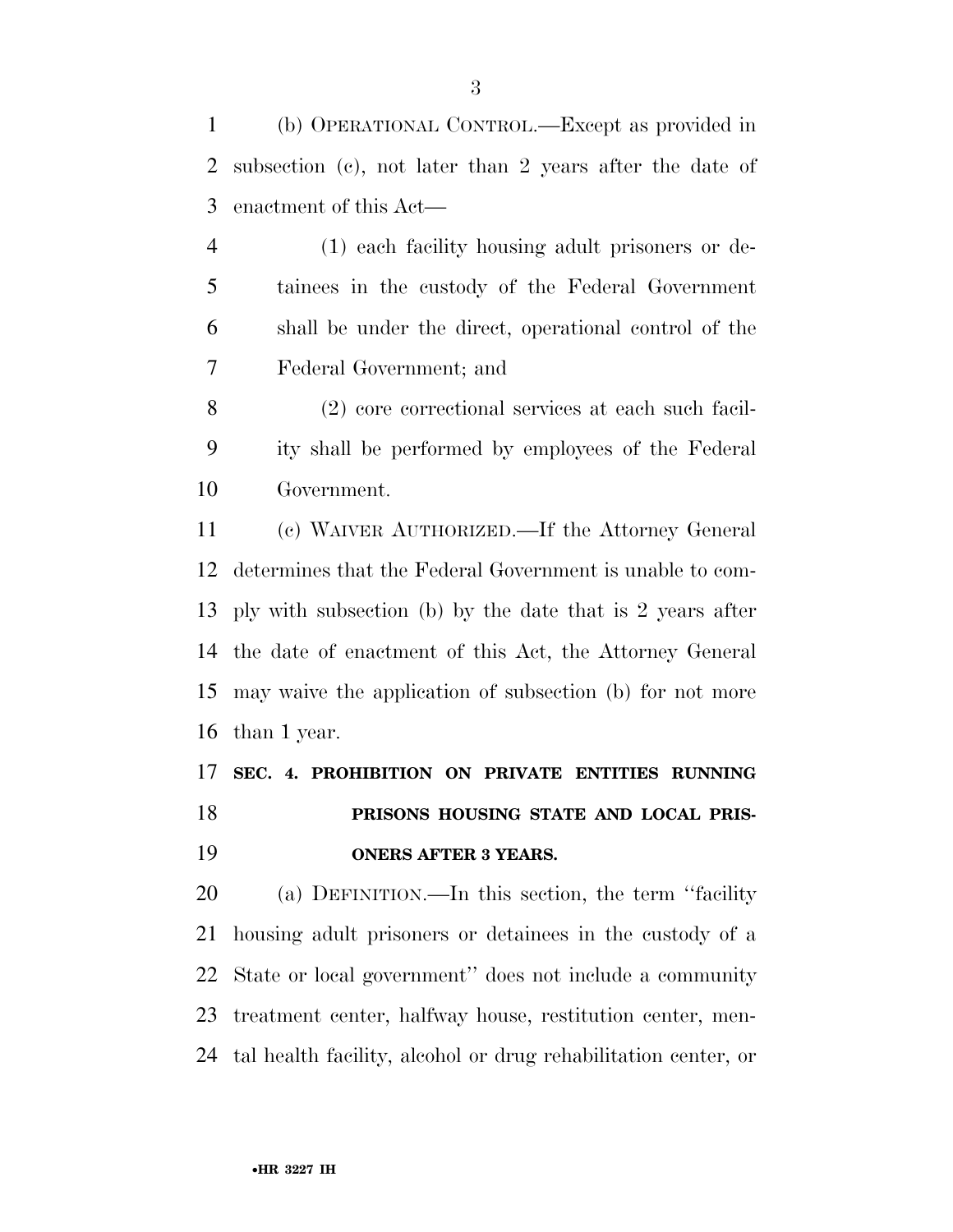other community facility that is not within the confines of a jail or prison.

 (b) OPERATIONAL CONTROL.—Except as provided in subsection (c), on and after the date that is 2 years after the date of enactment of this Act—

 (1) no private entity engaged in or affecting interstate commerce shall own or have direct, oper- ational control over a facility housing adult prisoners or detainees in the custody of the State or local gov-ernment; and

 (2) no private entity engaged in or affecting interstate commerce shall perform core correctional services at such a facility.

 (c) WAIVER AUTHORIZED.—If the Attorney General determines that a State or local government requires serv- ices from a private entity that are described in subsection (b) after the date that is 2 years after the date of enact- ment of this Act, the Attorney General may waive the ap- plication of subsection (b) as to that private entity for not more than 1 year.

 (d) ENFORCEMENT.—The Attorney General may bring a civil action in an appropriate district court of the United States for such declaratory or injunctive relief as is necessary to carry out this section.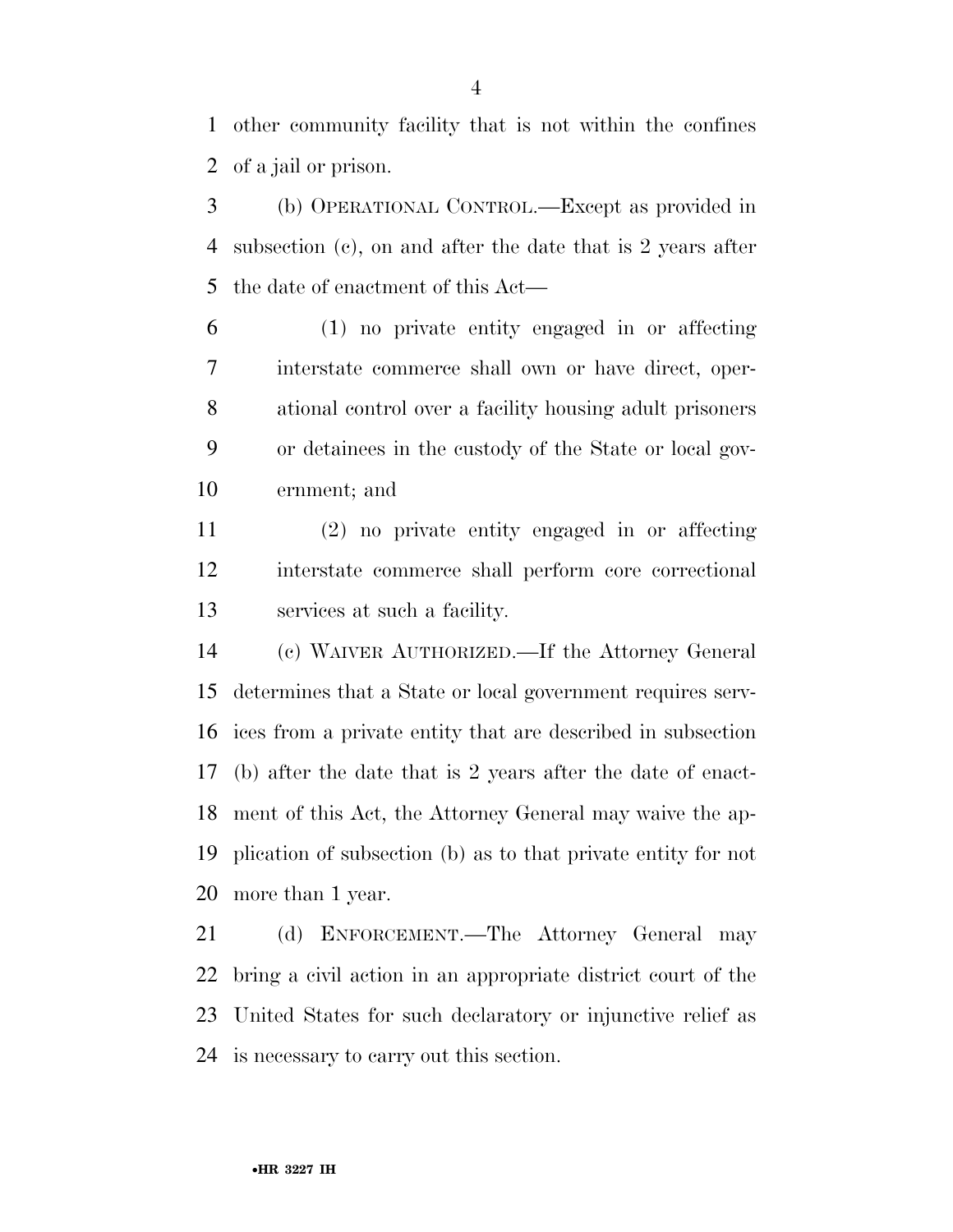#### 1 **SEC. 5. REINSTATEMENT OF PAROLE.**

2 (a) IN GENERAL.—Chapter 229 of title 18, United

3 States Code, is amended by adding at the end the fol-

4 lowing:

''SUBCHAPTER D—PAROLE

''Sec.

''3631. Definitions.

''3632. Powers and duties of the Commission.

''3633. Powers and duties of the Chairperson.

''3634. Time of eligibility for release on parole.

''3635. Parole determination criteria.

''3636. Information considered.

- ''3637. Parole determination proceeding; time.
- ''3638. Conditions of parole.
- ''3639. Jurisdiction of Commission.
- ''3640. Early termination of parole.
- ''3641. Aliens.
- ''3642. Summons to appear or warrant for retaking of parolee.
- ''3643. Revocation of parole.
- ''3644. Reconsideration and appeal.
- ''3645. Young adult offenders.
- ''3646. Applicability of Administrative Procedure Act.

### 5 **''Subchapter D—Parole**

#### 6 **''§ 3631. Definitions**

| $\overline{7}$ | "In this subchapter—                                 |
|----------------|------------------------------------------------------|
| 8              | $\lq(1)$ the term 'Chairperson' means the Chair-     |
| 9              | person of the Commission;                            |
| 10             | $\lq(2)$ the term 'Commission' means the United      |
| 11             | States Parole Commission;                            |
| 12             | $\lq(3)$ the term 'Commissioner' means any mem-      |
| 13             | ber of the Commission;                               |
| 14             | $\lq(4)$ the term 'Director' means the Director of   |
| 15             | the Bureau of Prisons;                               |
| 16             | $\lq(5)$ the term 'eligible prisoner' means any Fed- |
| 17             | eral prisoner who is eligible for parole under this  |
|                | .шр 9005 тш                                          |

#### •**HR 3227 IH**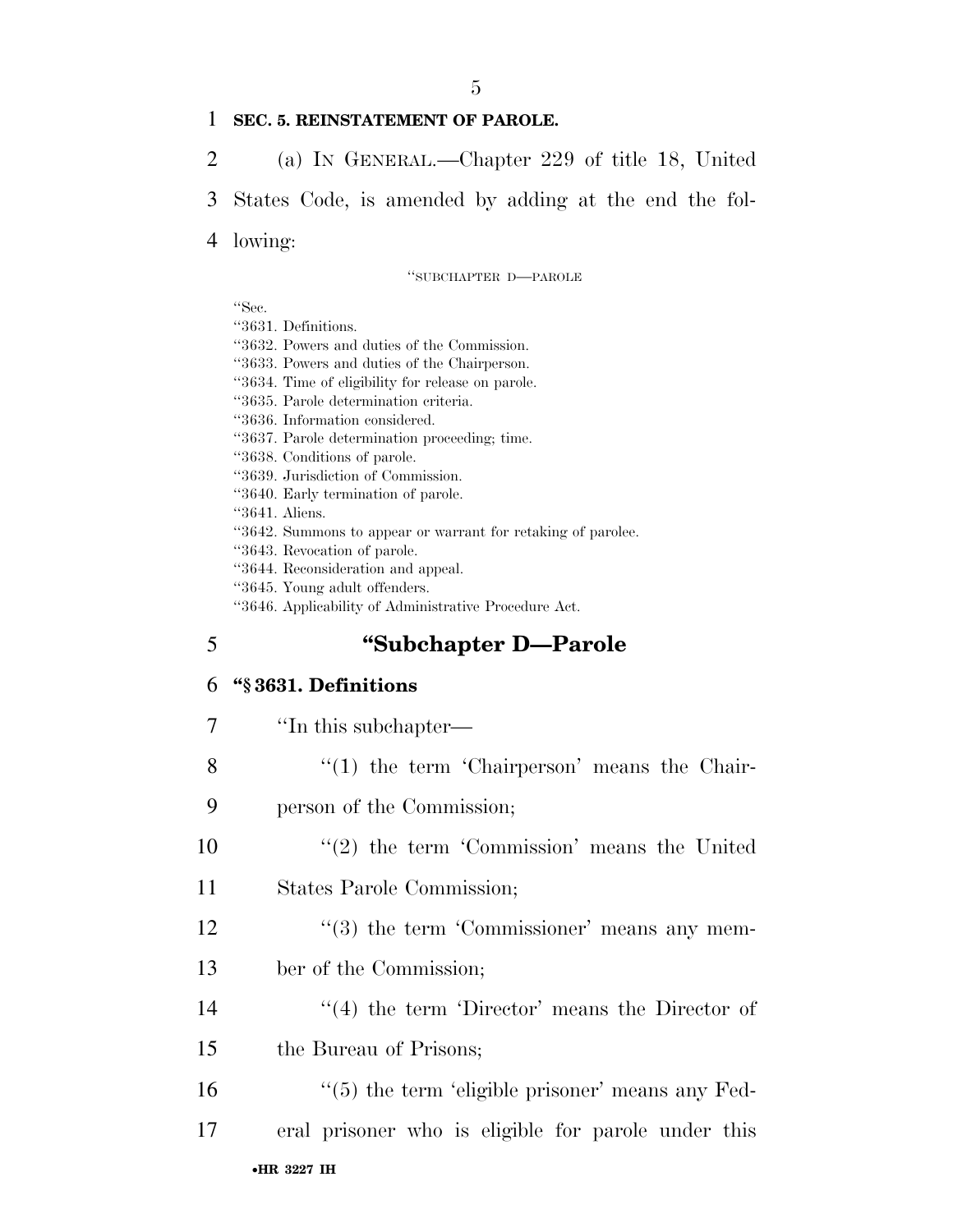| $\mathbf{1}$   | title or any other law, including any Federal pris-               |
|----------------|-------------------------------------------------------------------|
| $\overline{2}$ | oner whose parole has been revoked and who is not                 |
| 3              | otherwise ineligible for parole;                                  |
| $\overline{4}$ | $\cdot\cdot\cdot$ (6) the term 'parolee' means any eligible pris- |
| 5              | oner who has been released on parole or deemed as                 |
| 6              | if released on parole under section $3626(b)(5)$ or               |
| 7              | section $3634(a)(2)$ ; and                                        |
| 8              | $\lq(7)$ the term 'rules and regulations' means                   |
| 9              | rules and regulations promulgated by the Commis-                  |
| 10             | sion under section 3632 and section 553 of title 5.               |
| 11             | "§3632. Powers and duties of the Commission                       |
| 12             | "(a) IN GENERAL.—The Commission shall meet at                     |
| 13             | least quarterly, and by majority vote shall—                      |
| 14             | $\lq(1)$ promulgate rules and regulations estab-                  |
| 15             | lishing guidelines for the powers enumerated in sub-              |
| 16             | section (b) and such other rules and regulations as               |
| 17             | are necessary to carry out a national parole policy               |
| 18             | and the purposes of this subchapter;                              |
| 19             | $(2)$ create such regions as are necessary to                     |
| 20             | carry out this subchapter, but in no event less than              |
| 21             | $5;$ and                                                          |
| 22             | $\lq(3)$ ratify, revise, or deny any request for reg-             |
| 23             | ular, supplemental, or deficiency appropriations, be-             |
| 24             | fore the submission of the requests to the Office of              |
| 25             | Management and Budget by the Chairperson, which                   |
|                |                                                                   |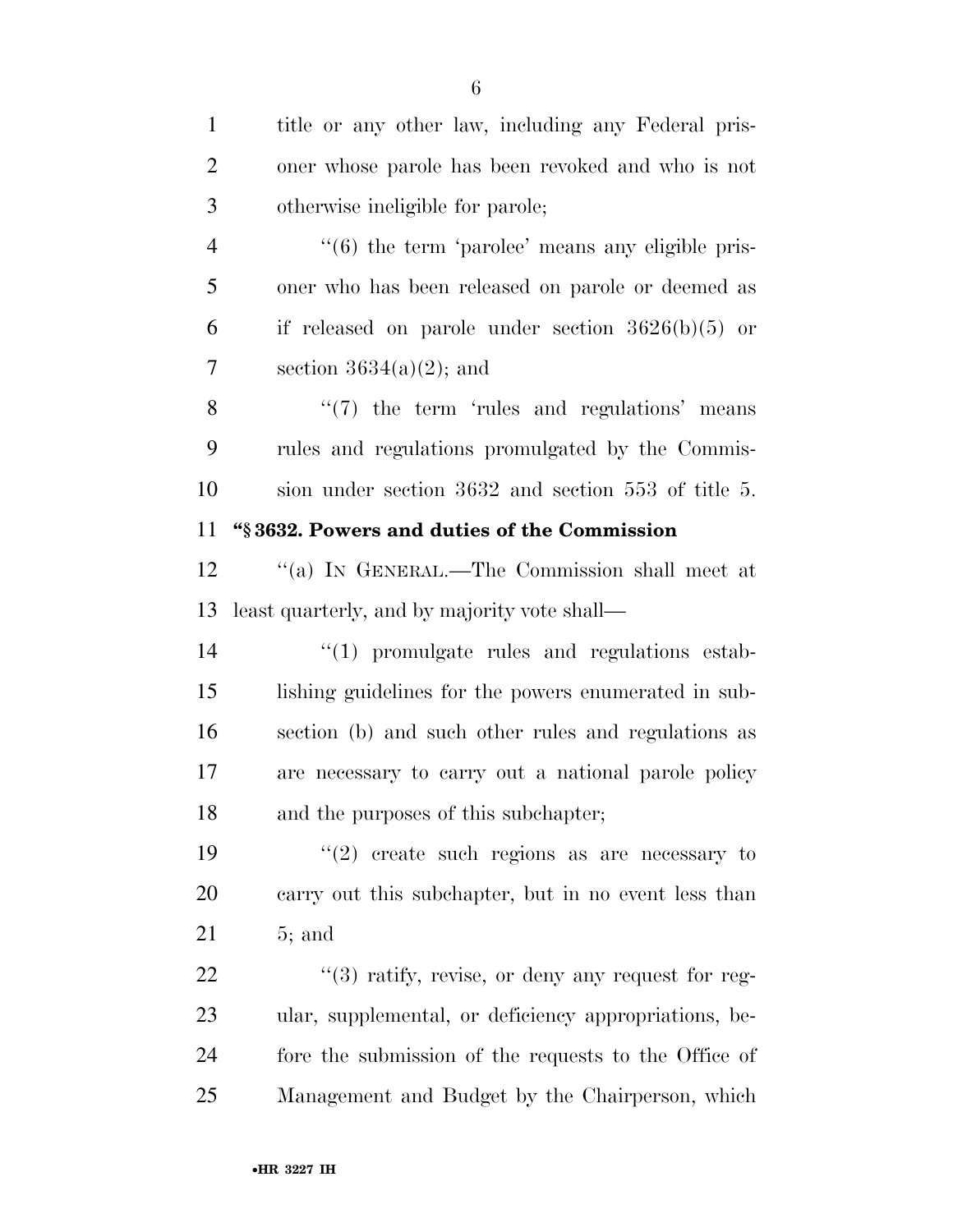| $\mathbf{1}$   | requests shall be separate from those of any other         |
|----------------|------------------------------------------------------------|
| $\overline{2}$ | agency in the Department of Justice.                       |
| 3              | "(b) POWERS RELATING TO PAROLE.—The Commis-                |
| $\overline{4}$ | sion, by majority vote, and in accordance with the proce-  |
| 5              | dures set out in this subchapter, shall have the power to- |
| 6              | $\lq(1)$ grant or deny an application or rec-              |
| 7              | ommendation to parole any eligible prisoner;               |
| 8              | $(2)$ impose reasonable conditions on an order             |
| 9              | granting parole;                                           |
| 10             | $\lq(3)$ modify or revoke an order paroling any eli-       |
| 11             | gible prisoner; and                                        |
| 12             | $\cdot$ (4) request probation officers and other indi-     |
| 13             | viduals, organizations, and public or private agencies     |
| 14             | to perform such duties with respect to any parolee         |
| 15             | as the Commission determines necessary—                    |
| 16             | "(A) for maintaining proper supervision of                 |
| 17             | and assistance to such parolees; and                       |
| 18             | $\lq\lq (B)$ so as to assure that no probation of fi-      |
| 19             | cers, individuals, organizations, or agencies              |
| 20             | shall bear excessive caseloads.                            |
| 21             | "(c) DELEGATION.—The Commission, by majority               |
| 22             | vote, and in accordance with rules and regulations—        |
| 23             | $\lq(1)$ may delegate to one or more Commis-               |
| 24             | sioners powers enumerated in subsection (b);               |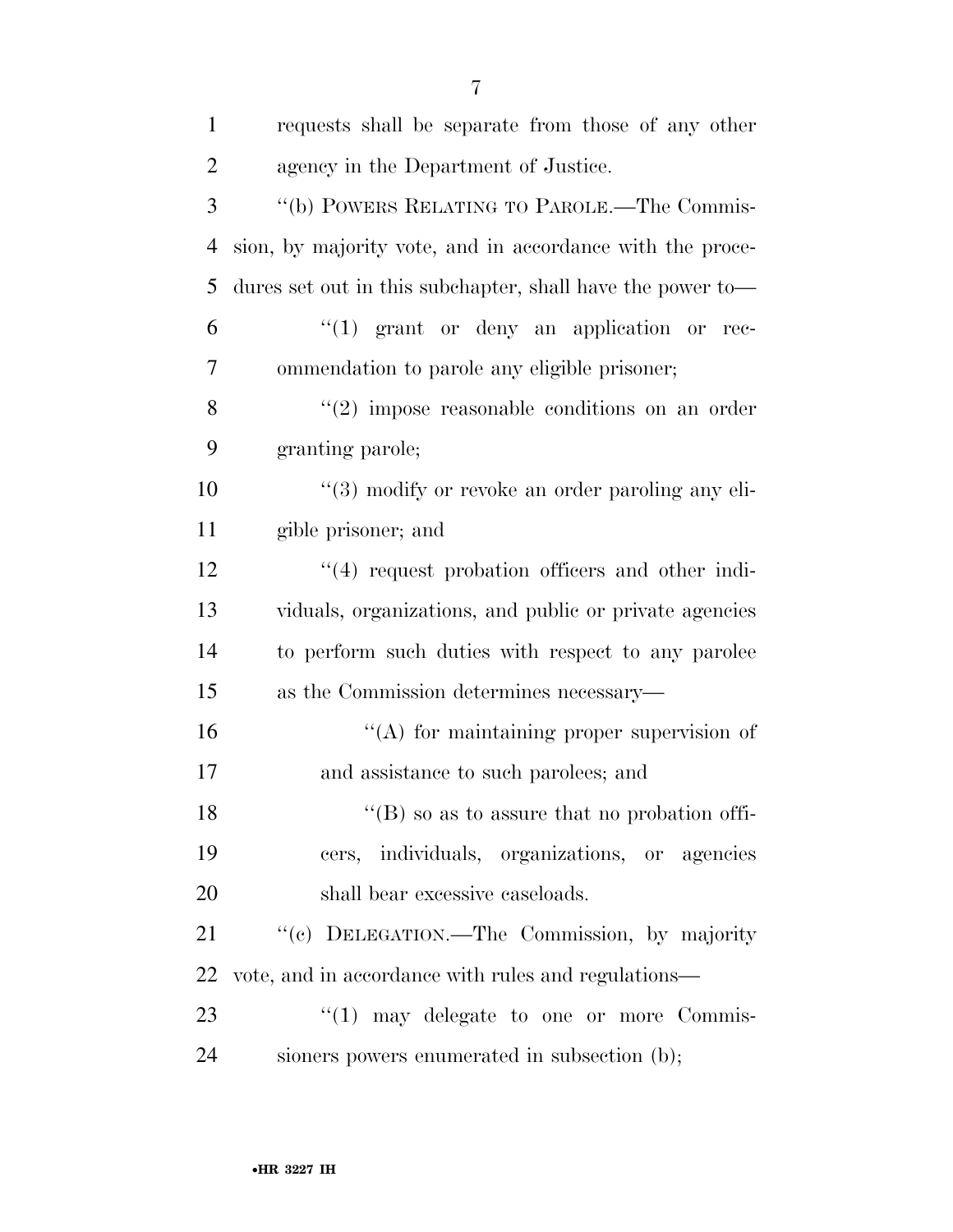$\frac{1}{2}$  may delegate to hearing examiners any powers necessary to conduct hearings and pro- ceedings, take sworn testimony, obtain and make a record of pertinent information, make findings of probable cause and issue subpoenas for witnesses or evidence in parole revocation proceedings, and rec- ommend disposition of any matters enumerated in subsection (b), except that any such findings or rec- ommendations shall be based upon the concurrence of not less than 2 hearing examiners;  $\frac{1}{3}$  may delegate authority to conduct hear-

 ings held under section 3643 to any officer or em- ployee of the executive or judicial branch of Federal or State government;

 $\frac{15}{15}$  ''(4) may review, or may delegate to the Na- tional Appeals Board the power to review, any deci- sion made under paragraph (1), which shall be re- affirmed, modified, or reversed not later than 30 days after the date the decision is rendered; and

 $(5)$  shall provide written notice to the indi- vidual to whom a decision described in paragraph (4) applies of the Commission's actions with respect thereto and the reasons for such actions.

 ''(d) POLICYMAKING.—Except as otherwise provided by law, any action taken by the Commission under sub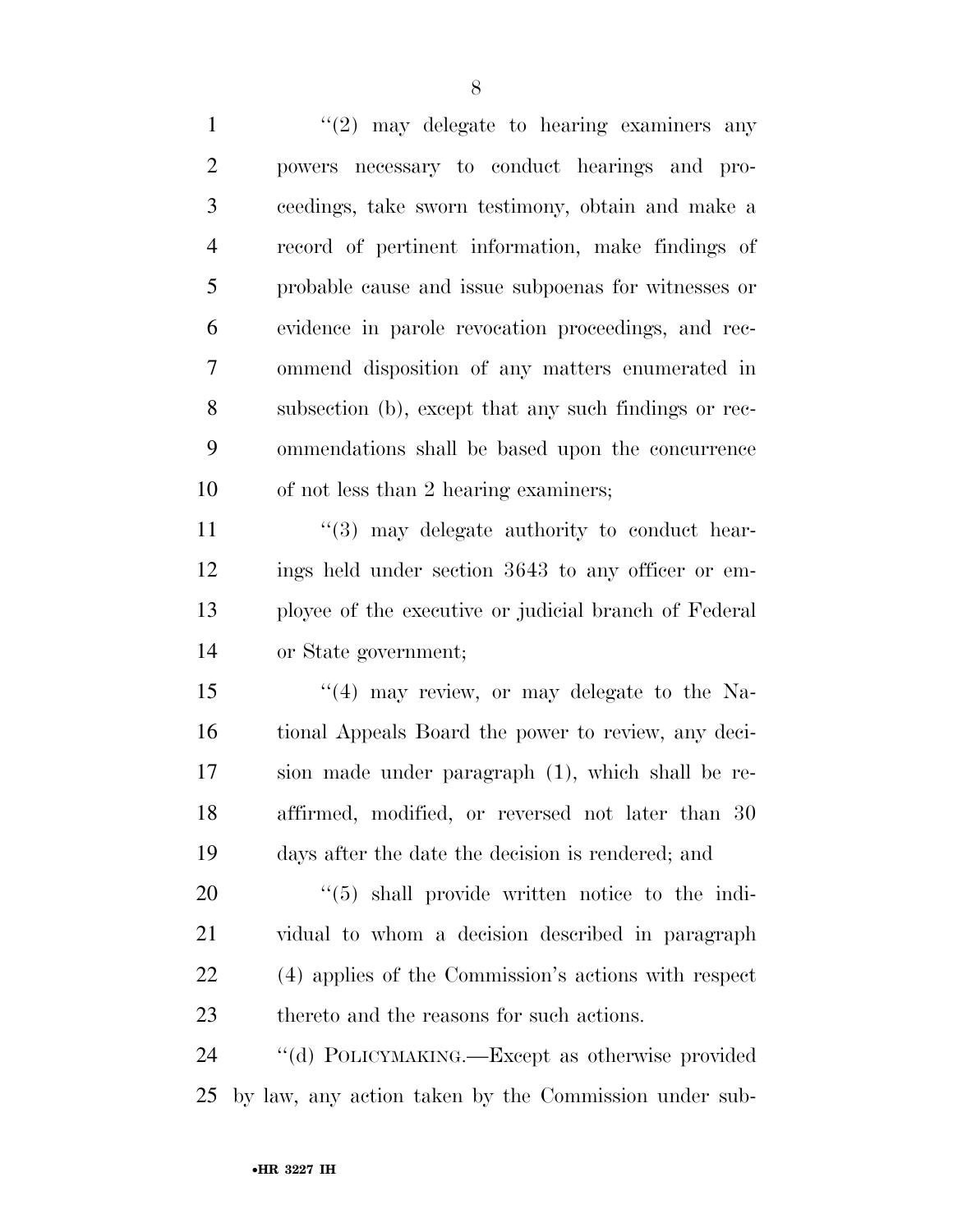section (a) shall be taken by a majority vote of all individ- uals currently holding office as members of the Commis- sion which shall maintain and make available for public inspection a record of the final vote of each member on statements of policy and interpretations adopted by it. In so acting, each Commissioner shall have equal responsi- bility and authority, shall have full access to all informa- tion relating to the performance of such duties and respon-sibilities, and shall have 1 vote.

#### **''§ 3633. Powers and duties of the Chairperson**

11 "(a) In GENERAL.—The Chairperson shall—

12 ''(1) convene and preside at meetings of the Commission under section 3632 and such additional meetings of the Commission as the Chairperson may call or as may be requested in writing by at least 3 Commissioners;

17  $\frac{1}{2}$  appoint, fix the compensation of, assign, and supervise all personnel employed by the Com-mission except that—

 $"({\rm A})$  the appointment of any hearing ex- aminer shall be subject to approval of the Com- mission within the first year of such hearing ex-aminer's employment; and

24 ''(B) regional Commissioners shall appoint and supervise such personnel employed regu-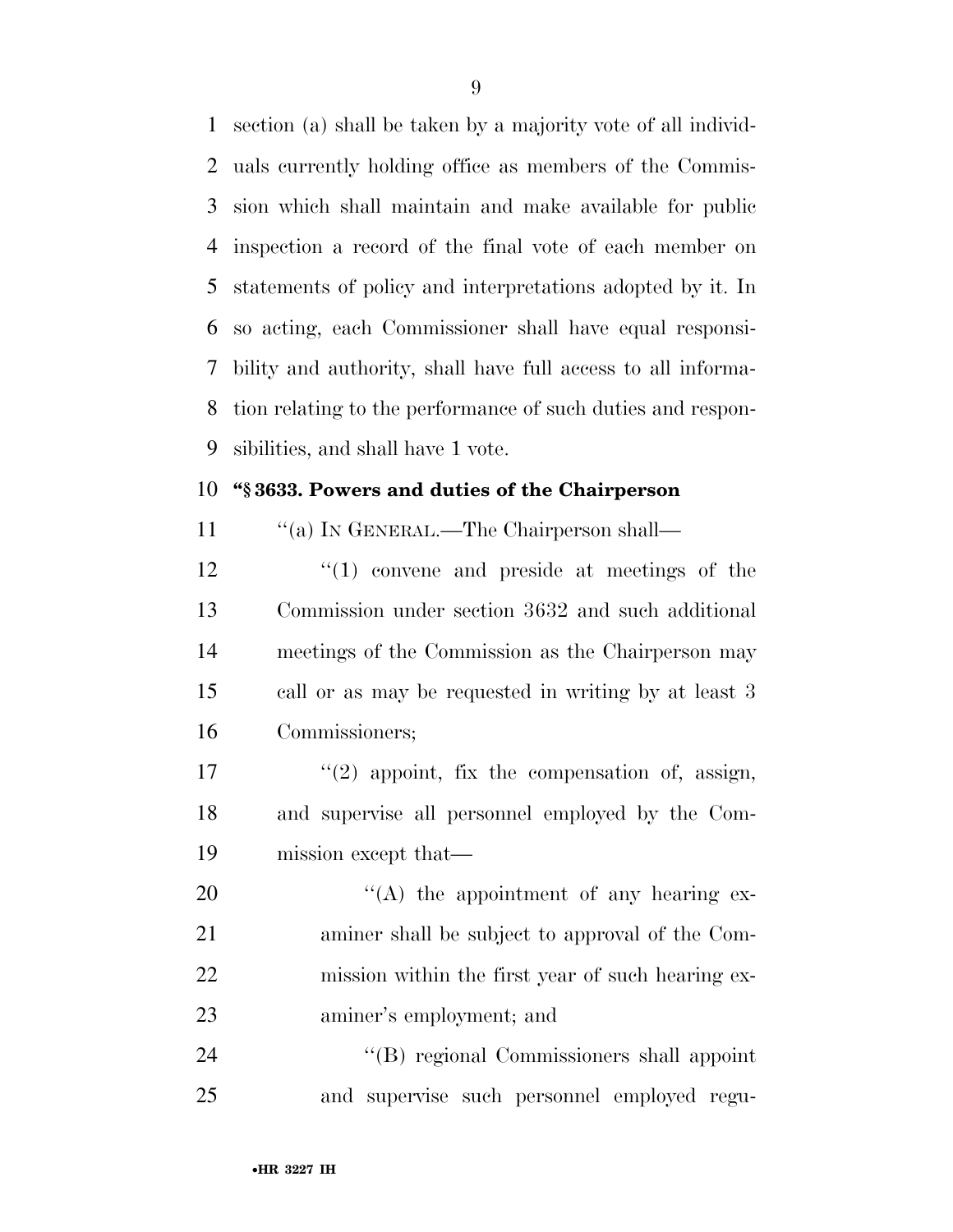| $\mathbf{1}$   | larly and full time in their respective regions as     |
|----------------|--------------------------------------------------------|
| $\overline{2}$ | are compensated at a rate up to and including          |
| 3              | level GS-9 of the General Schedule;                    |
| $\overline{4}$ | "(3) assign duties among officers and employ-          |
| 5              | ees of the Commission, including Commissioners, so     |
| 6              | as to balance the workload and provide for orderly     |
| 7              | administration;                                        |
| 8              | $\cdot$ (4) direct the preparation of requests for ap- |
| 9              | propriations for the Commission, and the use of        |
| 10             | funds made available to the Commission;                |
| 11             | $\lq(5)$ designate 3 Commissioners to serve on the     |
| 12             | National Appeals Board, 1 whom shall be designated     |
| 13             | to serve as Vice Chairperson of the Commission         |
| 14             | (who shall act as Chairperson of the Commission in     |
| 15             | the absence or disability of the Chairperson or in the |
| 16             | event of a vacancy in the position of Chairperson);    |
| 17             | "(6) designate, for each region established            |
| 18             | under section $3632(a)(2)$ , 1 Commissioner to serve   |
| 19             | as regional Commissioner in each such region, ex-      |
| <b>20</b>      | cept that—                                             |
| 21             | $\lq\lq$ in each such designation the Chair-           |
| <u>22</u>      | person shall consider years of service, personal       |
| 23             | preference, and fitness; and                           |
| 24             | "(B) no such designation shall take effect             |
| 25             | unless concurred in by the President;                  |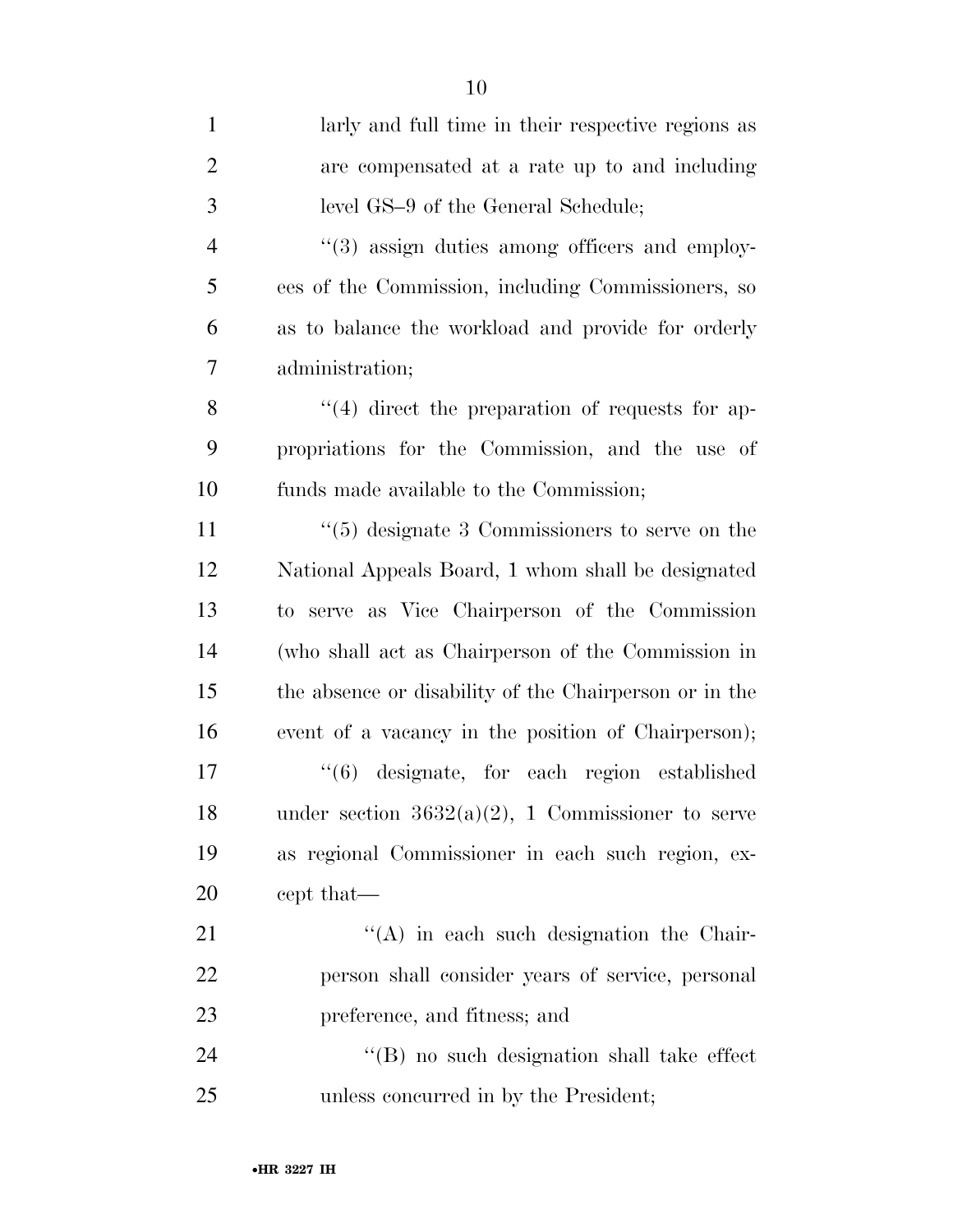1 ''(7) serve as spokesperson for the Commission and report annually to each House of Congress on the activities of the Commission; and ''(8) exercise such other powers and duties and perform such other functions as may be necessary to carry out the purposes of this subchapter or as may be provided under any other provision of law. ''(b) OTHER AUTHORITIES.—The Chairperson shall have the power to—  $\frac{10}{10}$  without regard to subsections (a) and (b) of section 3324 of title 31, enter into and perform such contracts, leases, cooperative agreements, and other transactions as may be necessary in the con- duct of the functions of the Commission with any public agency or with any person, firm, association, corporation, educational institution, or nonprofit or- ganization; 18 ''(2) accept voluntary and uncompensated serv- ices, notwithstanding section 1342 of title 31;  $\frac{1}{20}$  (3) procure for the Commission temporary and 21 intermittent services to the same extent as is author-22 ized by section 3109(b) of title 5; 23 ''(4) collect systematically the data obtained from studies, research, and the empirical experience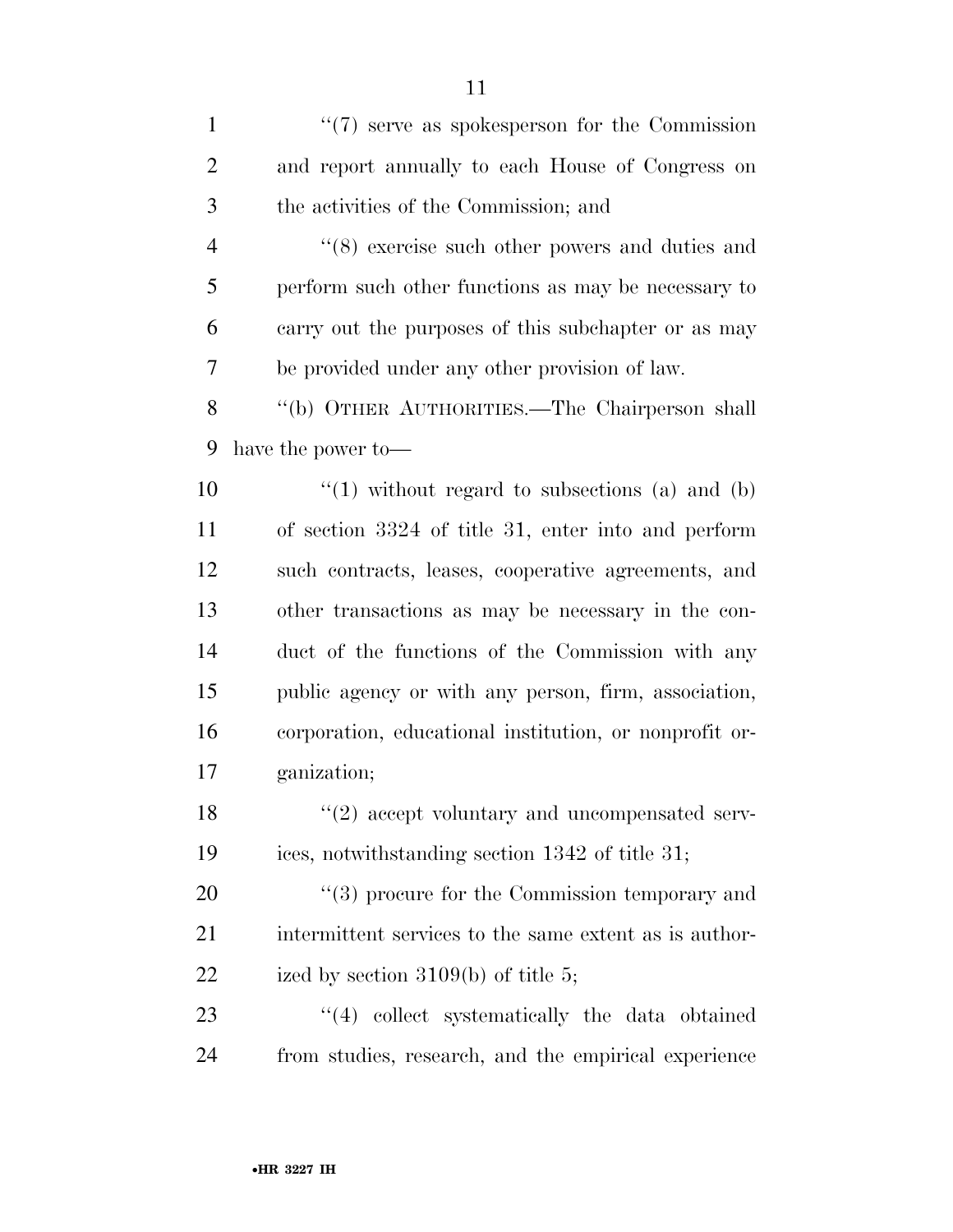of public and private agencies concerning the parole process;

3 (5) carry out programs of research concerning the parole process to develop classification systems which describe types of offenders, and to develop theories and practices which can be applied to the different types of offenders;

8 ''(6) publish data concerning the parole process; 9 ''(7) devise and conduct, in various geographical locations, seminars, workshops, and training pro- grams providing continuing studies and instruction for personnel of Federal, State, and local agencies and private and public organizations working with parolees and connected with the parole process; and

 ''(8) use the services, equipment, personnel, in- formation, facilities, and instrumentalities with or without reimbursement therefor of other Federal, State, local, and private agencies with their consent. 19 <sup>"</sup>(c) CONSISTENCY WITH NATIONAL PAROLE POLI- CIES.—In carrying out the functions under this section, the Chairperson shall be governed by the national parole policies promulgated by the Commission.

#### **''§ 3634. Time of eligibility for release on parole**

 $(3)$  ELIGIBILITY.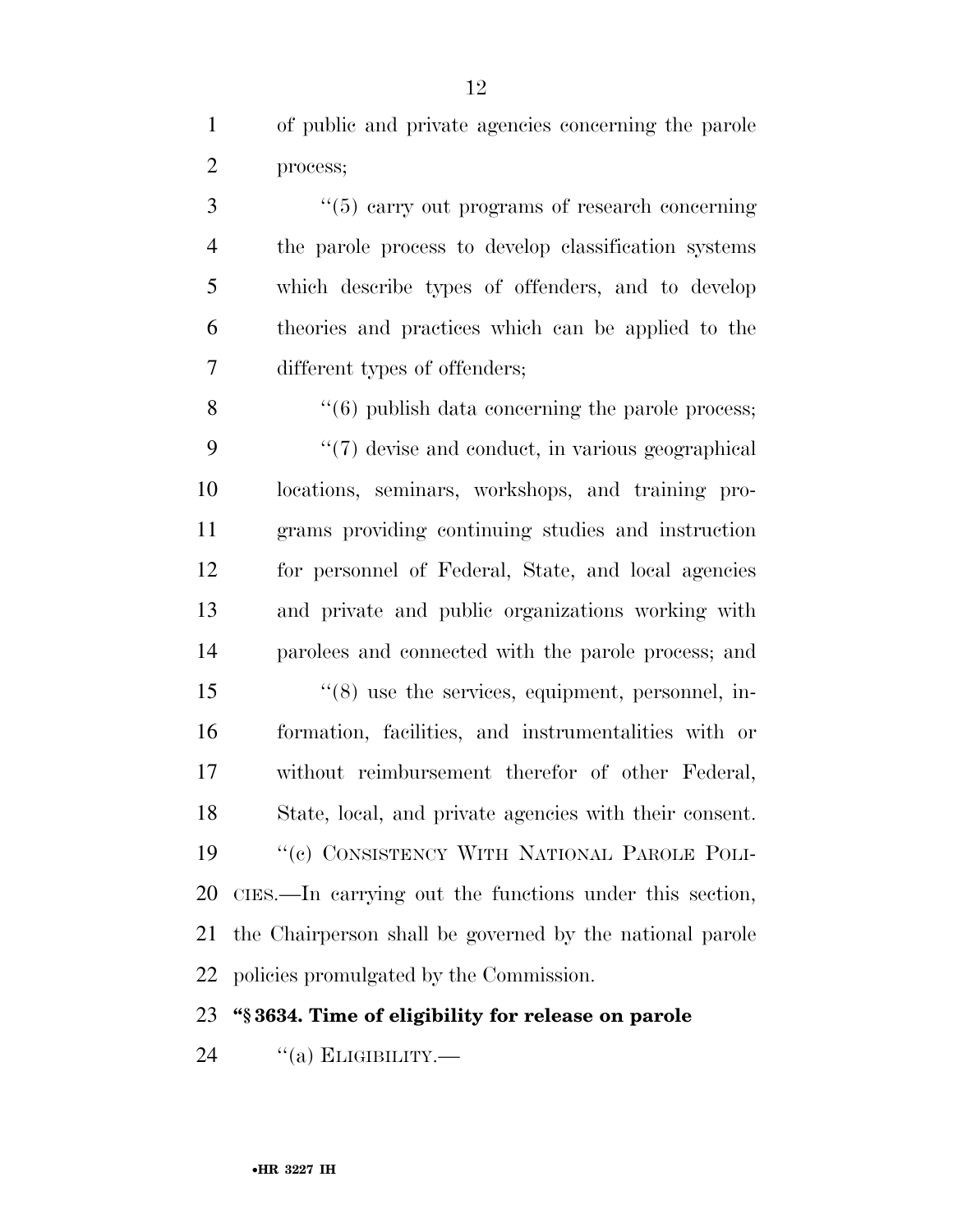1  $\frac{1}{1}$  In GENERAL.—Except to the extent other-wise provided by law—

 ''(A) a prisoner confined and serving a definite term or terms of imprisonment of more than 1 year shall be eligible for release on pa- role after serving 33.3 percent of such term or terms; and

 ''(B) a prisoner confined and serving a life sentence shall be eligible for release on parole after serving 10 years.

11 "(2) TERMS OF LESS THAN 1 YEAR.—Any pris- oner sentenced to imprisonment for a term or terms of not less than 6 months, and not more than 1 year, shall be released at the expiration of such sen- tence, unless the court which imposed sentence shall, at the time of sentencing, provide for the prisoner's release after service of 33.3 percent of such term or terms, which shall be deemed to be as if released on parole. This paragraph shall not prevent delivery of any person released on parole to the authorities of any State otherwise entitled to custody of the per-son.

 ''(b) DETERMINATIONS BY COURT.—Upon entering a judgment of conviction, the court having jurisdiction to impose sentence, when in its opinion the ends of justice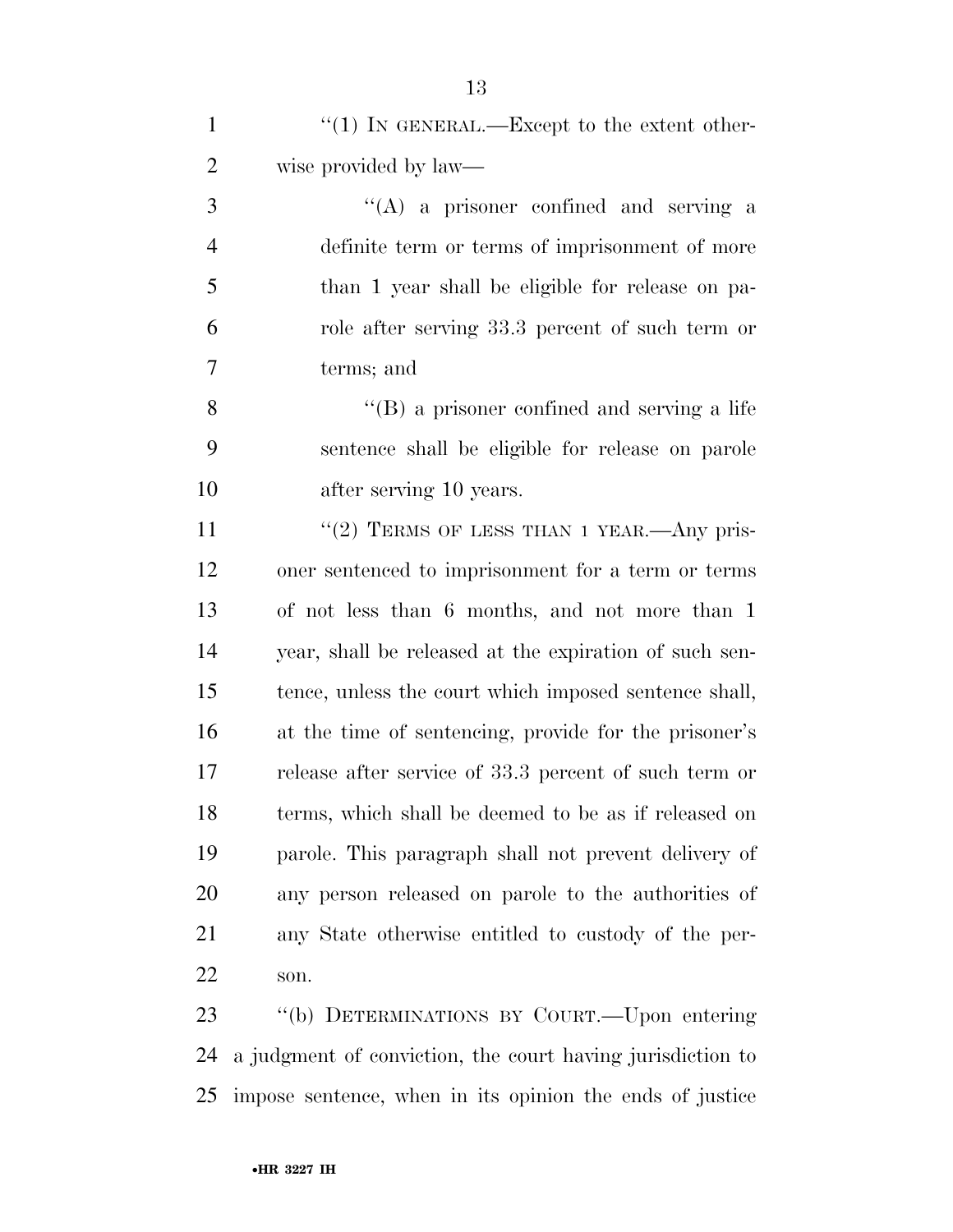and best interest of the public require that the defendant be sentenced to imprisonment for a term exceeding 1 year, may—

 ''(1) designate in the sentence of imprisonment imposed a minimum term at the expiration of which the defendant shall become eligible for parole, which term may not be more than 33.3 percent of the max-imum sentence imposed by the court; or

 $(2)$  fix the maximum sentence of imprisonment to be served by the defendant, in which event the court may specify that the defendant may be re- leased on parole at such time as the Commission may determine.

14 "(c) ADDITIONAL INFORMATION.—

15 "(1) IN GENERAL.—If the court desires more detailed information as a basis for determining the sentence to be imposed, the court may commit the defendant to the custody of the Attorney General, which commitment shall be deemed to be for the maximum sentence of imprisonment prescribed by law, for a study as described in subsection (d).

22 "(2) REPORT AND RECOMMENDATIONS OF DI- RECTOR.—Not later than 3 months after a defend- ant is committed under paragraph (1), unless the court grants additional time, not to exceed 3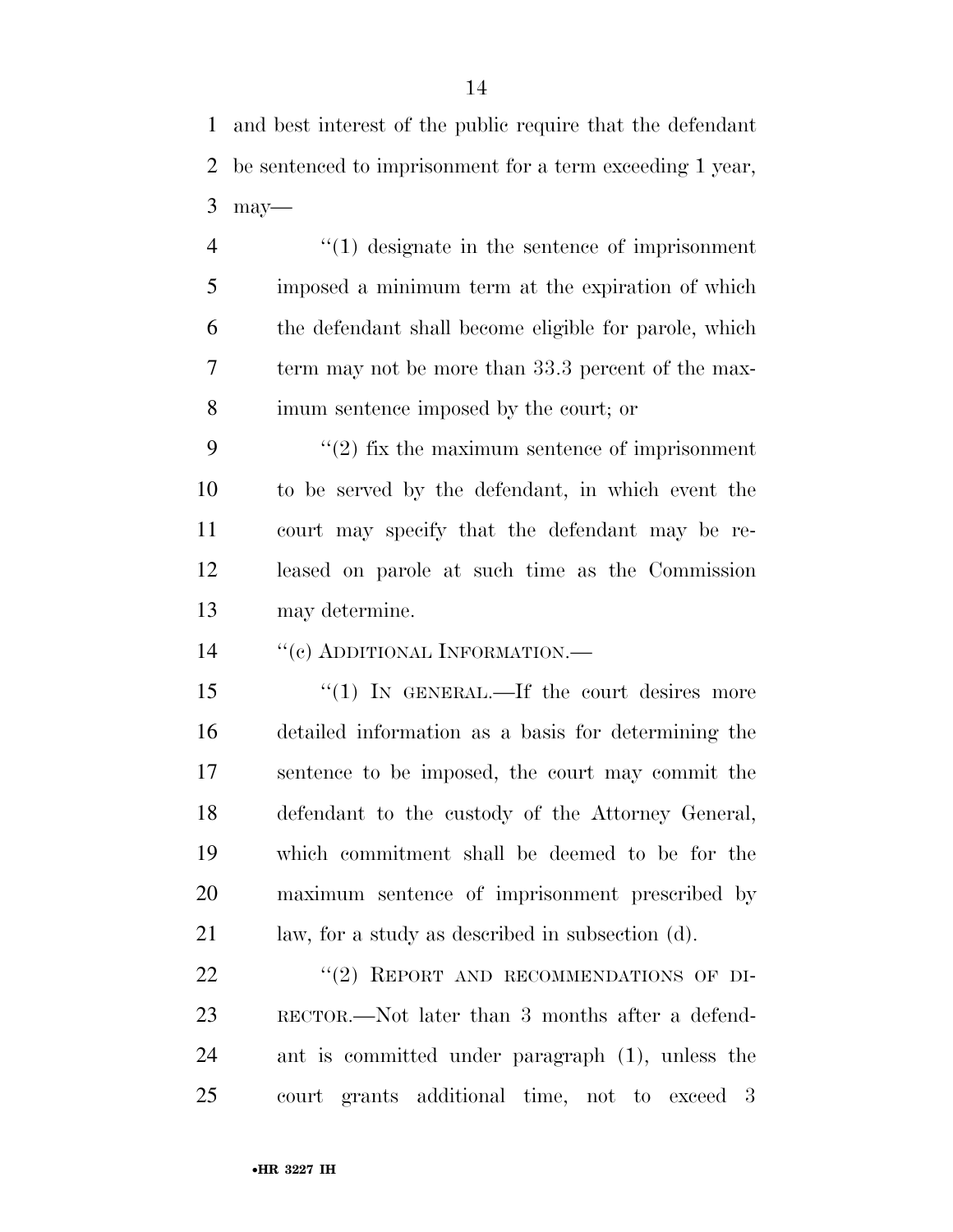| $\mathbf{1}$   | months, for further study, the results of the study     |
|----------------|---------------------------------------------------------|
| $\overline{2}$ | described in subsection (d), together with any rec-     |
| 3              | ommendations which the Director believes would be       |
| $\overline{4}$ | helpful in determining the disposition of the case,     |
| 5              | shall be furnished to the court.                        |
| 6              | "(3) SENTENCING AFTER ADDITIONAL INFOR-                 |
| 7              | MATION.—After receiving a report and recommenda-        |
| 8              | tions under paragraph $(2)$ , the court may in its dis- |
| 9              | cretion-                                                |
| 10             | $\lq\lq$ place the offender on probation in ac-         |
| 11             | cordance with subchapter A; or                          |
| 12             | $\lq\lq (B)(i)(I)$ affirm the sentence of imprison-     |
| 13             | ment originally deemed to be imposed; or                |
| 14             | $\lq\lq$ (II) reduce the sentence of imprisonment;      |
| 15             | and                                                     |
| 16             | "(ii) commit the offender under any appli-              |
| 17             | cable provision of law.                                 |
| 18             | "(4) RUNNING OF TERM.—The term of a sen-                |
| 19             | tence imposed under paragraph (3) shall run from        |
| 20             | the date of original commitment under this sub-         |
| 21             | section.                                                |
| 22             | "(d) STUDY UPON COMMITMENT.—                            |
| 23             | "(1) IN GENERAL.—Upon commitment of a                   |
| 24             | prisoner sentenced to imprisonment under sub-           |
| 25             | section (a) or (b), the Director, under such regula-    |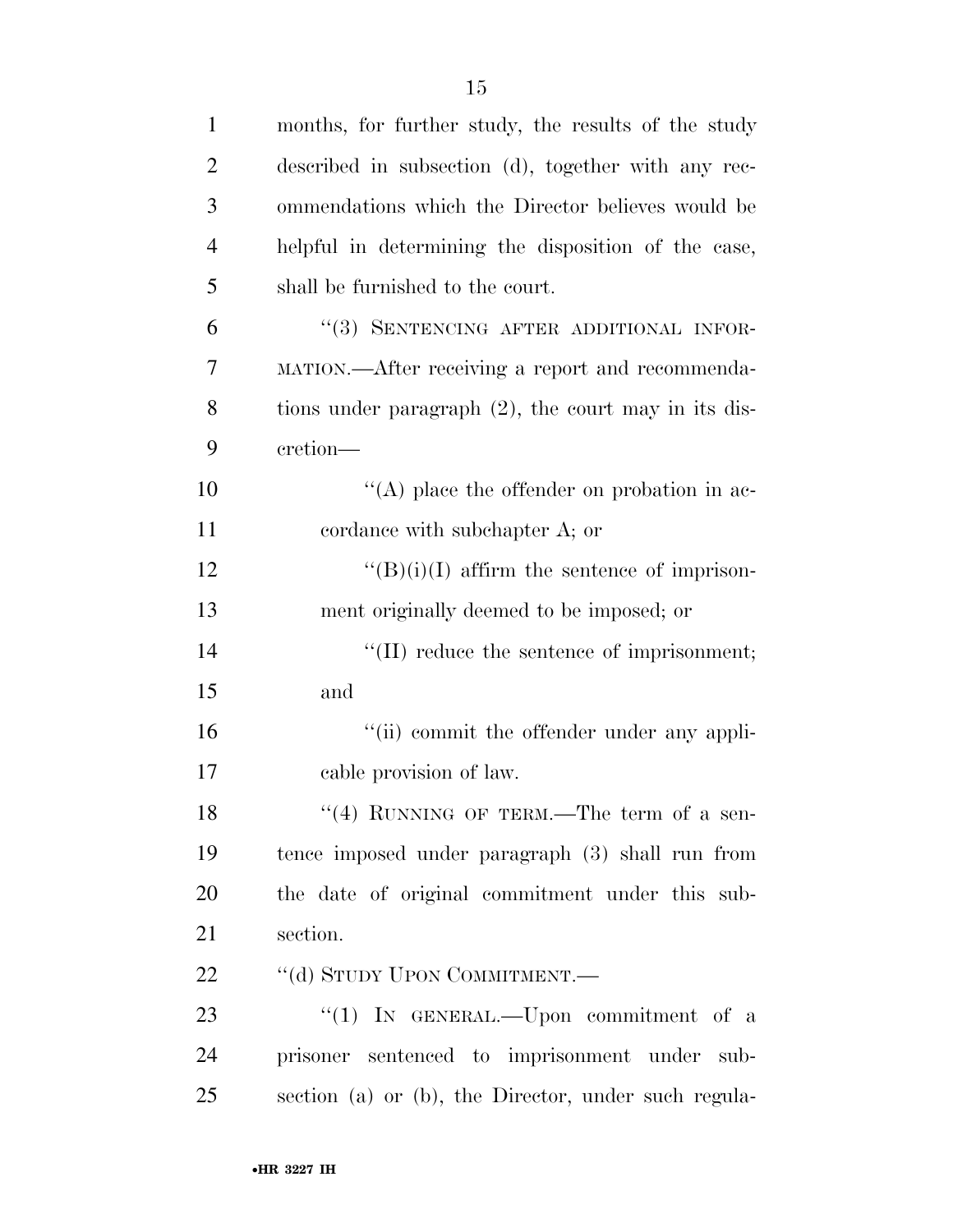| $\mathbf{1}$   | tions as the Attorney General may prescribe, shall         |
|----------------|------------------------------------------------------------|
| $\overline{2}$ | cause a complete study to be made of the prisoner          |
| 3              | and shall furnish to the Commission a summary re-          |
| 4              | port together with any recommendations which in            |
| 5              | the opinion of the Director would be helpful in deter-     |
| 6              | mining the suitability of the prisoner for parole.         |
| 7              | "(2) CONTENTS.—A report under paragraph                    |
| 8              | $(1)$ may include—                                         |
| 9              | "(A) data regarding the prisoner's previous                |
| 10             | delinquency or criminal experience;                        |
| 11             | "(B) pertinent circumstances of the social                 |
| 12             | background, capabilities, and mental and phys-             |
| 13             | ical health of the prisoner; and                           |
| 14             | $\lq\lq$ consideration of such other factors as            |
| 15             | may be considered pertinent.                               |
| 16             | "(3) STUDY BY COMMISSION.—The Commission                   |
| 17             | may make such other investigation relating to a            |
| 18             | prisoner as it may determine necessary.                    |
| 19             | $\lq\lq (e)$ PROVISION OF INFORMATION.—Upon request of     |
| 20             | the Commission, it shall be the duty of the various proba- |
| 21             | tion officers and agencies of the Federal Government to    |
| 22             | furnish the Commission—                                    |
| 23             | $\lq(1)$ information available to such officer or          |
| 24             | agency concerning any eligible prisoner or parolee;        |
| 25             | and                                                        |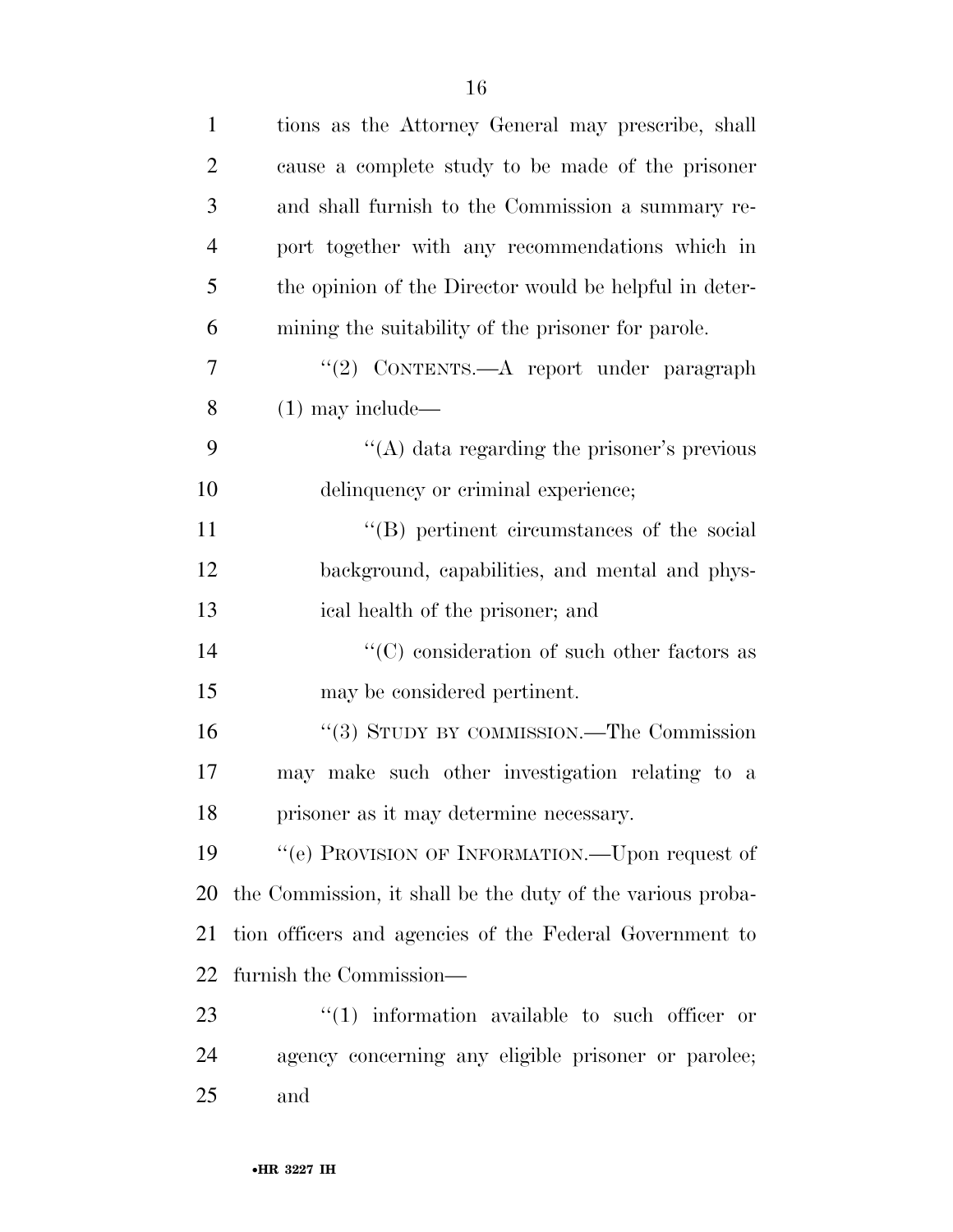$\frac{1}{2}$  whenever not incompatible with the public interest, their views and recommendation with re- spect to any matter within the jurisdiction of the Commission.

 ''(f) REDUCTION OF MINIMUM TERM.—At any time, upon motion of the Director, the court may reduce any minimum term before a prisoner may be released on pa- role to the time the prisoner has served. The court shall have jurisdiction to act upon the application at any time and no hearing shall be required.

11 ""(g) RULE OF CONSTRUCTION.—Nothing in this sub- chapter shall be construed to provide that any prisoner shall be eligible for release on parole if such prisoner is ineligible for such release under any other provision of law.

#### **''§ 3635. Parole determination criteria**

 ''(a) IN GENERAL.—Subject to subsections (b) and (c), and in accordance with guidelines promulgated by the Commission under section 3632, an eligible prisoner shall be released on parole if—

  $\qquad$   $\qquad$   $\qquad$   $\qquad$   $\qquad$   $\qquad$   $\qquad$   $\qquad$   $\qquad$   $\qquad$   $\qquad$   $\qquad$   $\qquad$   $\qquad$   $\qquad$   $\qquad$   $\qquad$   $\qquad$   $\qquad$   $\qquad$   $\qquad$   $\qquad$   $\qquad$   $\qquad$   $\qquad$   $\qquad$   $\qquad$   $\qquad$   $\qquad$   $\qquad$   $\qquad$   $\qquad$   $\qquad$   $\qquad$   $\qquad$   $\qquad$  served the rules of the institution or institutions to which the eligible prisoner has been confined; and

23 ''(2) the Commission, upon consideration of the nature and circumstances of the offense and the his-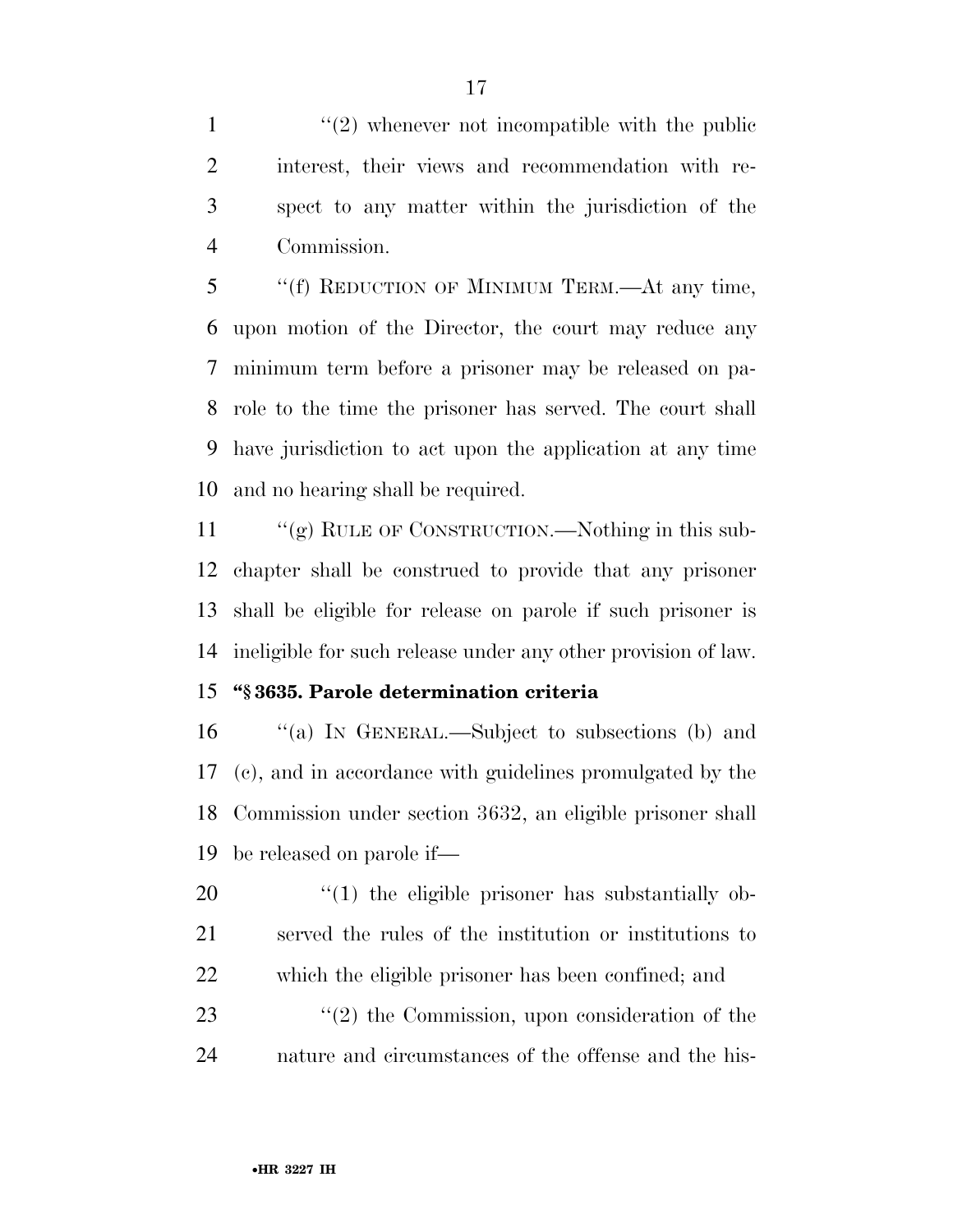| $\mathbf{1}$   | tory and characteristics of the eligible prisoner, de-       |
|----------------|--------------------------------------------------------------|
| $\overline{2}$ | termines that release would not—                             |
| 3              | $\lq\lq$ depreciate the seriousness of the of-               |
| $\overline{4}$ | fense or promote disrespect for the law; or                  |
| 5              | $\lq\lq$ (B) jeopardize the public welfare.                  |
| 6              | "(b) EXCEPTION.—Notwithstanding the guidelines               |
| 7              | promulgated by the Commission under section 3632, the        |
| 8              | Commission may grant or deny release on parole if it de-     |
| 9              | termines there is good cause for so doing.                   |
| 10             | "(c) NOTICE.—The Commission shall furnish an eli-            |
| 11             | gible prisoner with a written notice of its determination    |
| 12             | (including any determination described in subsection (b))    |
| 13             | not later than 21 days, excluding holidays, after the date   |
| 14             | of the parole determination proceeding. If parole is denied, |
| 15             | such notice shall state with particularity the reasons for   |
| 16             | such denial.                                                 |
| 17             | "(d) CERTAIN PRISONERS.—                                     |
| 18             | "(1) In GENERAL.—Subject to paragraph $(2)$ ,                |
| 19             | any prisoner serving a term or terms of imprison-            |
| 20             | ment of 5 years or longer, who is not earlier released       |
| 21             | under this section or any other applicable provision         |
| 22             | of law, shall be released on parole—                         |
| 23             | $\lq\lq$ on the date on which the prisoner has               |
| 24             | served 66.6 percent of each consecutive term or              |
| 25             | terms; or                                                    |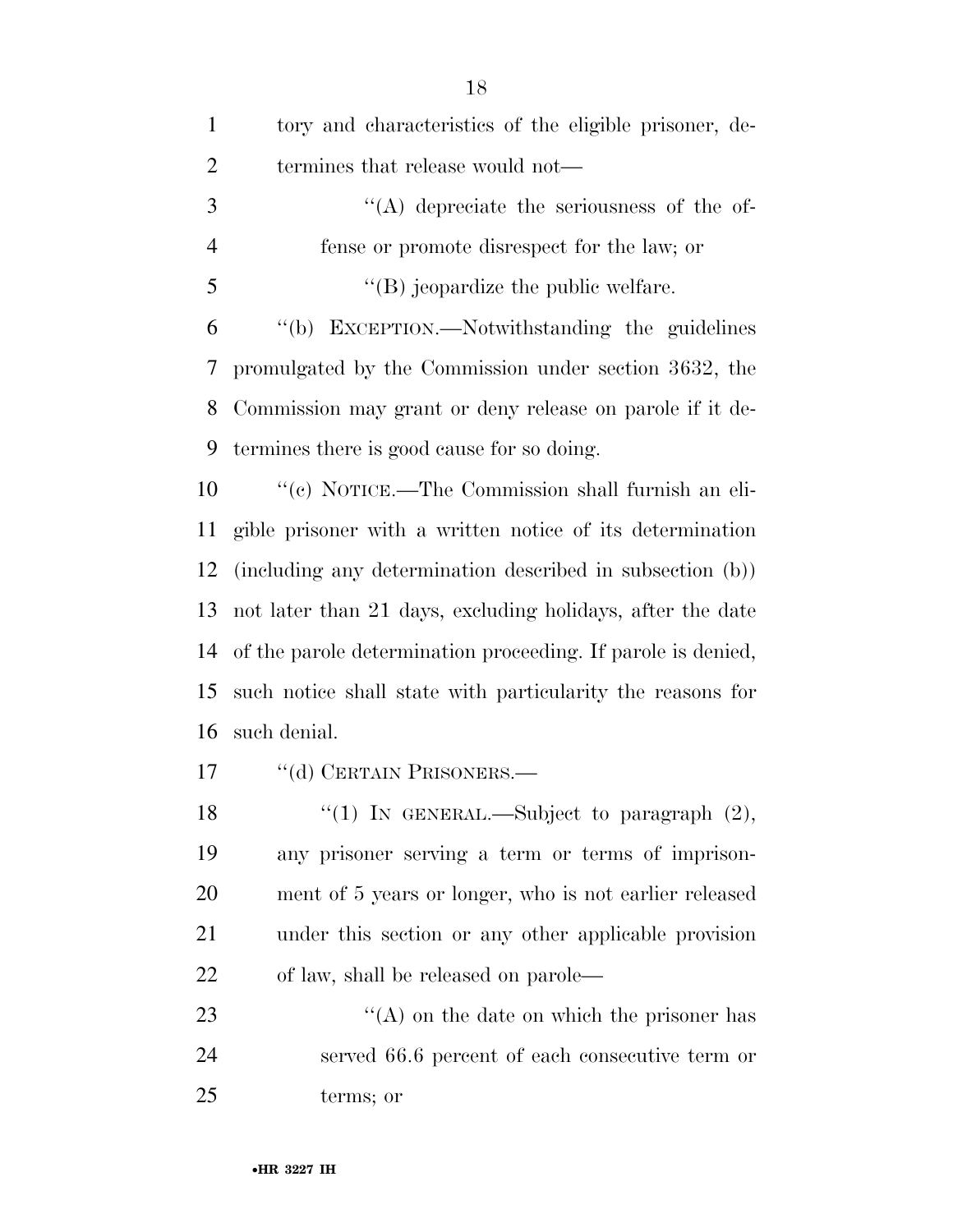| $\mathbf{1}$   | $\lq\lq(B)$ for a prisoner serving consecutive             |
|----------------|------------------------------------------------------------|
| $\overline{2}$ | term or terms of imprisonment of more than 45              |
| 3              | years (including any life term), the earlier of—           |
| $\overline{4}$ | "(i) the date described in subpara-                        |
| 5              | graph $(A)$ ; or                                           |
| 6              | "(ii) the date on which the prisoner                       |
| $\overline{7}$ | has served 30 years.                                       |
| 8              | "(2) EXCEPTION.—The Commission shall not                   |
| 9              | release a prisoner under paragraph (1) if it deter-        |
| 10             | mines that—                                                |
| 11             | $\lq\lq$ the prisoner has seriously or fre-                |
| 12             | quently violated institution rules and regula-             |
| 13             | tions; or                                                  |
| 14             | $\lq\lq$ there is a reasonable probability that            |
| 15             | the prisoner will commit any Federal, State, or            |
| 16             | local crime.                                               |
| 17             | "§3636. Information considered                             |
| 18             | "In making a determination under this subchapter           |
| 19             | relating to release on parole of an eligible prisoner, the |
| 20             | Commission shall consider, if available and relevant—      |
| 21             | $\cdot$ (1) reports and recommendations which the          |
| 22             | staff of the facility in which such eligible prisoner is   |
| 23             | confined may make;                                         |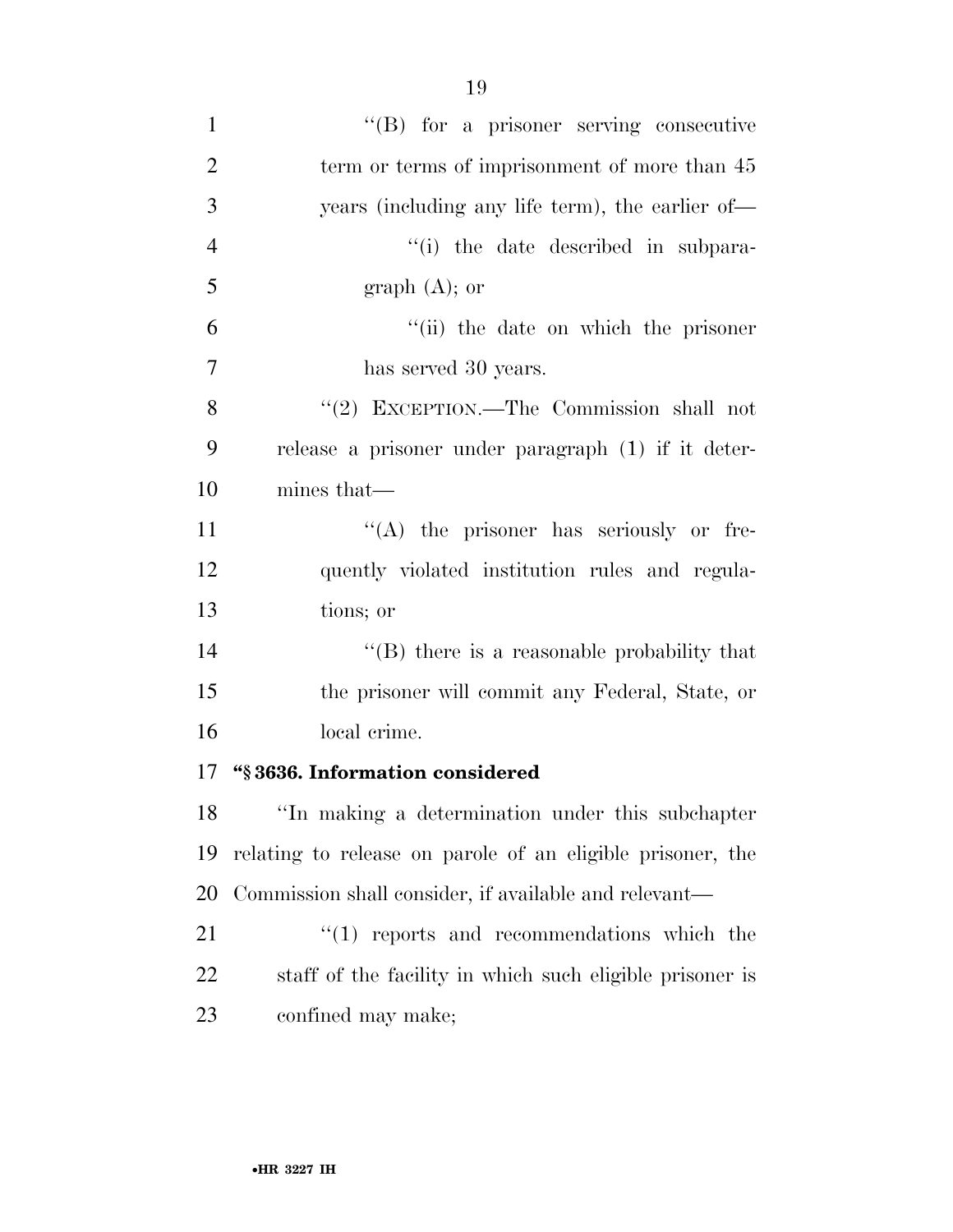| $\mathbf{1}$   | "(2) official reports of the eligible prisoner's         |
|----------------|----------------------------------------------------------|
| $\overline{2}$ | prior criminal record, including a report or record of   |
| 3              | earlier probation and parole experiences;                |
| $\overline{4}$ | $\lq(3)$ presentence investigation reports;              |
| 5              | $"(4)$ recommendations regarding the eligible            |
| 6              | prisoner's parole made at the time of sentencing by      |
| 7              | the sentencing judge;                                    |
| 8              | "(5) reports of physical, mental, or psychiatric         |
| 9              | examination of the eligible prisoner; and                |
| 10             | "(6) such additional relevant information con-           |
| 11             | cerning the eligible prisoner (including information     |
| 12             | submitted by the eligible prisoner) as may be reason-    |
|                |                                                          |
| 13             | ably available.                                          |
| 14             | "§3637. Parole determination proceeding; time            |
| 15             | $``(a)$ PROCEEDINGS.—                                    |
| 16             | " $(1)$ In GENERAL.—In making a determination            |
| 17             | under this subchapter (relating to parole), the Com-     |
| 18             | mission shall conduct a parole determination pro-        |
| 19             | ceeding unless it determines on the basis of the eligi-  |
| 20             | ble prisoner's record that the eligible prisoner will be |
| 21             | released on parole.                                      |
| 22             | $``(2)$ TIMING.—                                         |
| 23             | "(A) IN GENERAL.—Whenever feasible, the                  |
| 24             | initial parole determination proceeding for a            |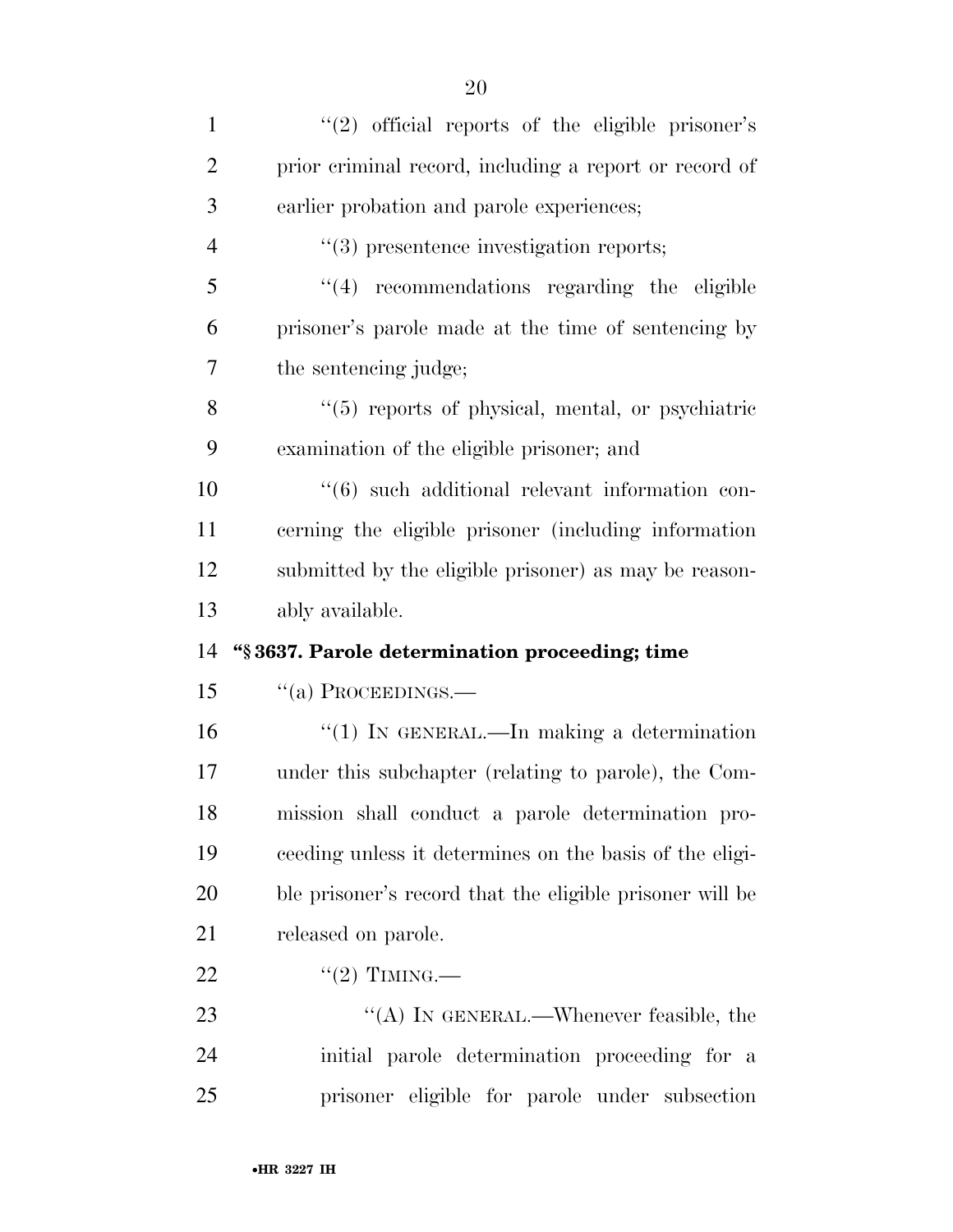| $\mathbf{1}$   | $(a)(1)$ or $(b)(1)$ of section 3634 shall be held     |
|----------------|--------------------------------------------------------|
| $\overline{2}$ | not later than 30 days before the date of such         |
| 3              | eligibility for parole.                                |
| $\overline{4}$ | "(B) OTHER PROCEEDINGS.—Whenever                       |
| 5              | feasible, the initial parole determination pro-        |
| 6              | ceeding for a prisoner eligible for parole under       |
| 7              | section $3634(b)(2)$ or who was released on pa-        |
| 8              | role, and whose parole has been revoked, shall         |
| 9              | be held not later than 120 days following such         |
| 10             | prisoner's imprisonment or reimprisonment in a         |
| 11             | Federal institution, as the case may be.               |
| 12             | "(3) WAIVER.—An eligible prisoner may know-            |
| 13             | ingly and intelligently waive any parole determina-    |
| 14             | tion proceeding.                                       |
| 15             | $``$ (b) NOTICE.—                                      |
| 16             | "(1) IN GENERAL.—Not later than 30 days be-            |
| 17             | fore a parole determination proceeding relating to an  |
| 18             | eligible prisoner, the eligible prisoner shall be pro- |
| 19             | vided with-                                            |
| 20             | $\lq\lq$ written notice of the time and place          |
| 21             | of the proceeding; and                                 |
| 22             | $\lq\lq$ reasonable access to any reports or           |
| 23             | other documents to be used by the Commission           |
| 24             | in making its determination.                           |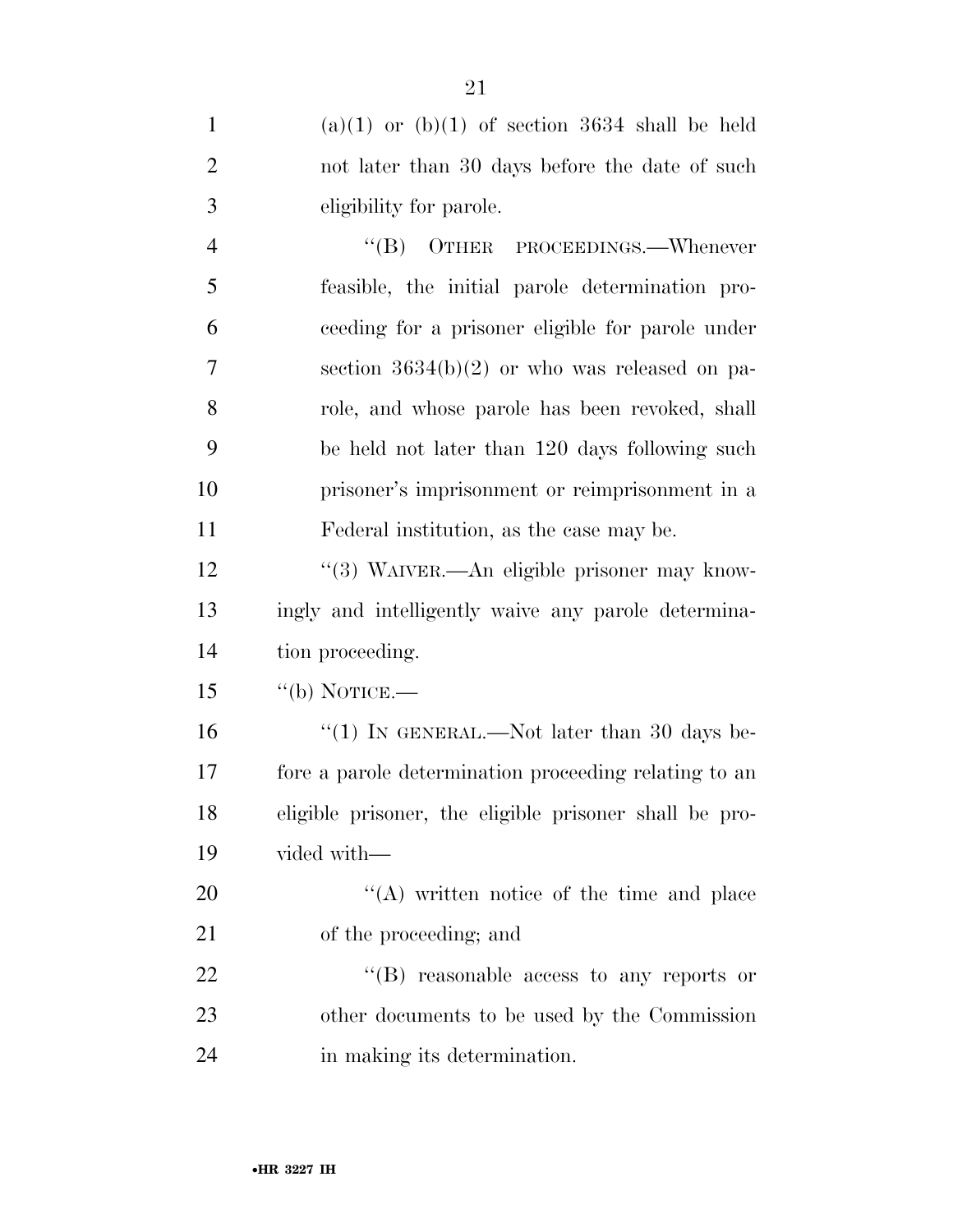| $\mathbf{1}$   | "(2) WAIVER.—An eligible prisoner may waive             |
|----------------|---------------------------------------------------------|
| $\overline{2}$ | notice of a parole determination proceeding, except     |
| 3              | that if notice is not waived, the proceeding shall be   |
| $\overline{4}$ | held during the next regularly scheduled proceedings    |
| 5              | by the Commission at the institution in which the el-   |
| 6              | igible prisoner is confined.                            |
| 7              | "(c) WITHHOLDING OF CERTAIN MATERIALS.-                 |
| 8              | "(1) IN GENERAL.—Subsection $(b)(1)(B)$ shall           |
| 9              | not apply to—                                           |
| 10             | "(A) diagnostic opinions which, if made                 |
| 11             | known to the eligible prisoner, could lead to a         |
| 12             | serious disruption of the institutional program;        |
| 13             | "(B) any document which reveals sources                 |
| 14             | of information obtained upon a promise of con-          |
| 15             | fidentiality; or                                        |
| 16             | $\lq\lq$ (C) any other information which, if dis-       |
| 17             | closed, might result in harm, physical or other-        |
| 18             | wise, to any person.                                    |
| 19             | "(2) SUMMARIES.—If access to a report or                |
| 20             | other document is not provided by the Commission,       |
| 21             | the Bureau of Prisons, or any other agency under        |
| 22             | paragraph (1), the Commission, the Bureau, or such      |
| 23             | other agency, respectively, shall provide to the eligi- |
| 24             | ble prisoner a summary of the basic contents of the     |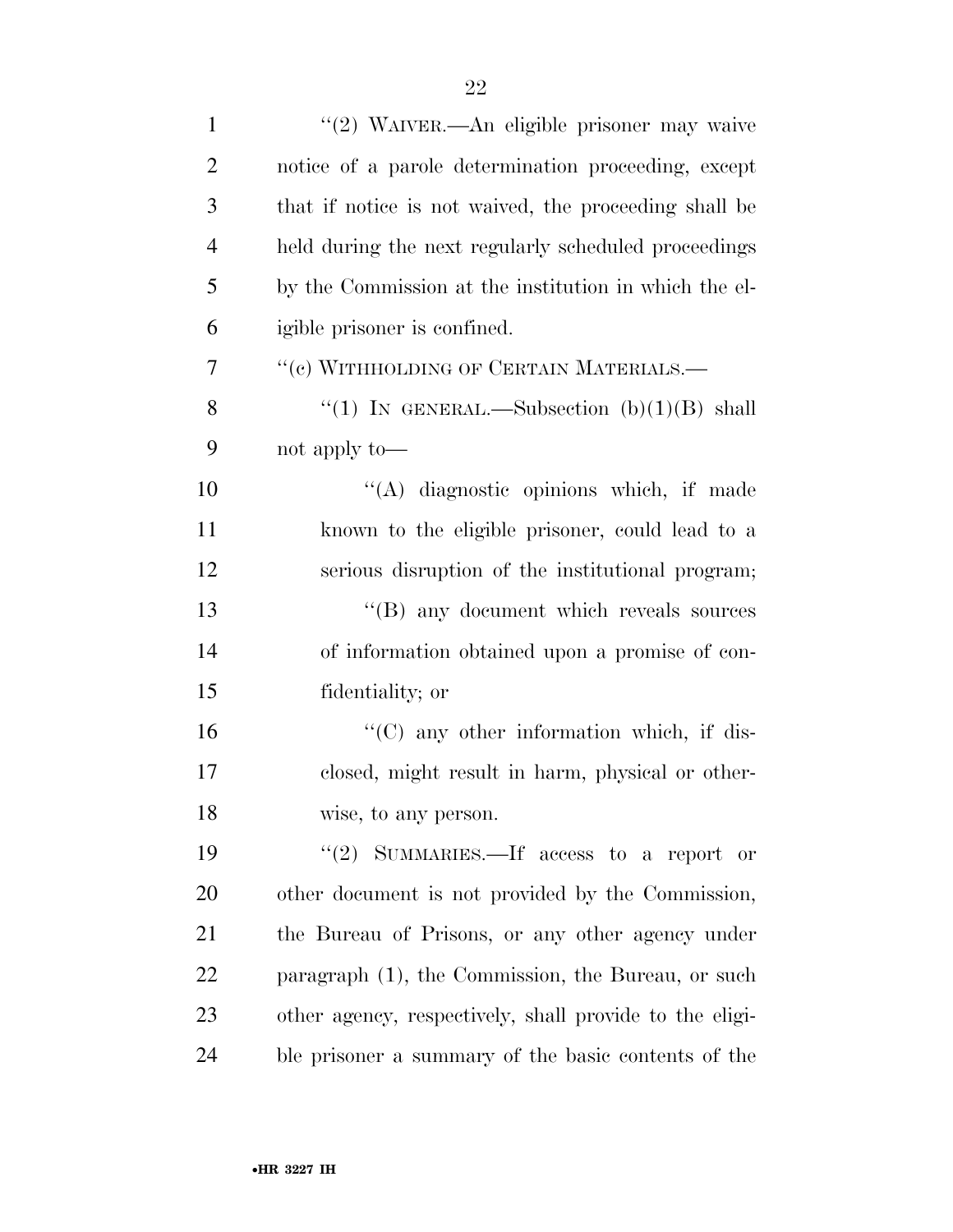| $\mathbf{1}$   | material withheld, bearing in mind the need for con-       |
|----------------|------------------------------------------------------------|
| $\overline{2}$ | fidentiality and the impact on the eligible prisoner.      |
| 3              | "(d) CONSULTATION AND REPRESENTATION.-                     |
| $\overline{4}$ | "(1) IN GENERAL.—During the period before a                |
| 5              | parole determination proceeding described in sub-          |
| 6              | section $(b)(1)$ , an eligible prisoner may consult, as    |
| 7              | provided by the Director, with a representative as         |
| 8              | referred to in paragraph $(2)$ , and by mail or other-     |
| 9              | wise with any person concerning such proceeding.           |
| 10             | "(2) REPRESENTATION AT PROCEEDING.—An                      |
| 11             | eligible prisoner shall, if the eligible prisoner choos-   |
| 12             | es, be represented at the parole determination pro-        |
| 13             | ceeding by a representative who qualifies under rules      |
| 14             | promulgated by the Commission. Such rules shall            |
| 15             | not exclude attorneys as a class.                          |
| 16             | "(e) TESTIMONY BY ELIGIBLE PRISONER.- An eligi-            |
| 17             | ble prisoner shall be allowed to appear and testify on his |
| 18             | or her own behalf at the parole determination proceeding.  |
| 19             | "(f) RECORDS.— $A$ full and complete record of every       |
| 20             | parole determination proceeding shall be retained by the   |
| 21             | Commission. Upon request, the Commission shall make        |
|                |                                                            |

 available to any eligible prisoner such record as the Com- mission may retain of the parole determination pro-ceeding.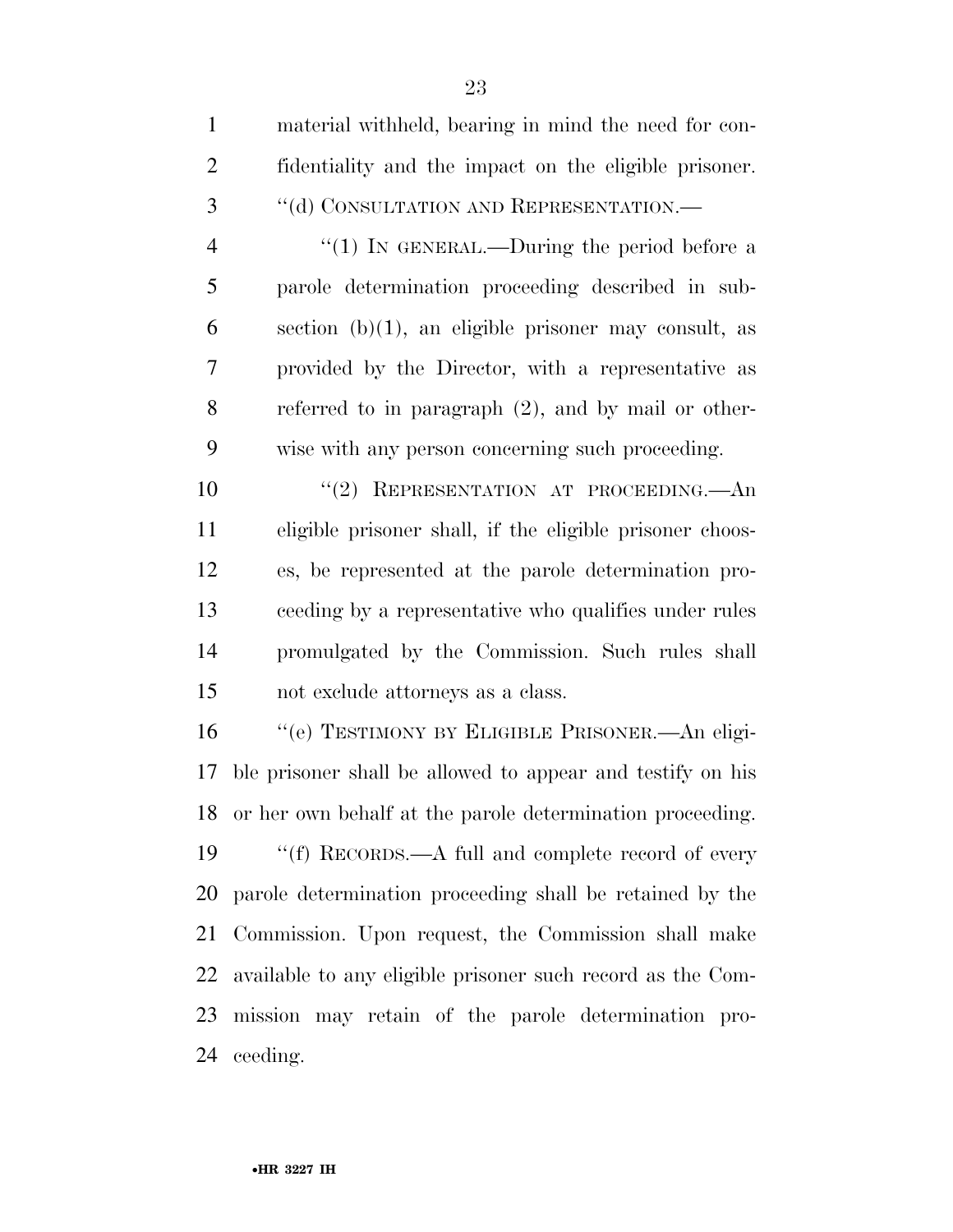1  $\langle \langle \mathbf{g} \rangle$  CONFERENCE IF DENIED.—If parole is denied, and if feasible—

3 (1) a personal conference to explain the rea- sons for the denial shall be held between the eligible prisoner and the Commissioners or examiners con- ducting the proceeding at the conclusion of the pro-ceeding; and

8 "(2) the conference shall include advice to the eligible prisoner as to what steps may be taken to enhance the chance of being released at a subse-quent proceeding.

 ''(h) SUBSEQUENT PROCEEDINGS IF DENIED.—In any case in which release on parole is not granted, subse- quent parole determination proceedings shall be held not less frequently than every—

 ''(1) 18 months in the case of an eligible pris- oner serving a term or terms of imprisonment of more than 1 year and less than 7 years; and

19  $\frac{1}{2}$   $\frac{24}{2}$  months in the case of an eligible pris- oner serving a term or terms of imprisonment of not less than 7 years.

#### **''§ 3638. Conditions of parole**

23  $\frac{1}{2}$   $\frac{1}{2}$  CONDITIONS.

24 "(1) No OTHER CRIMES.—In every case, the Commission shall impose as a condition of parole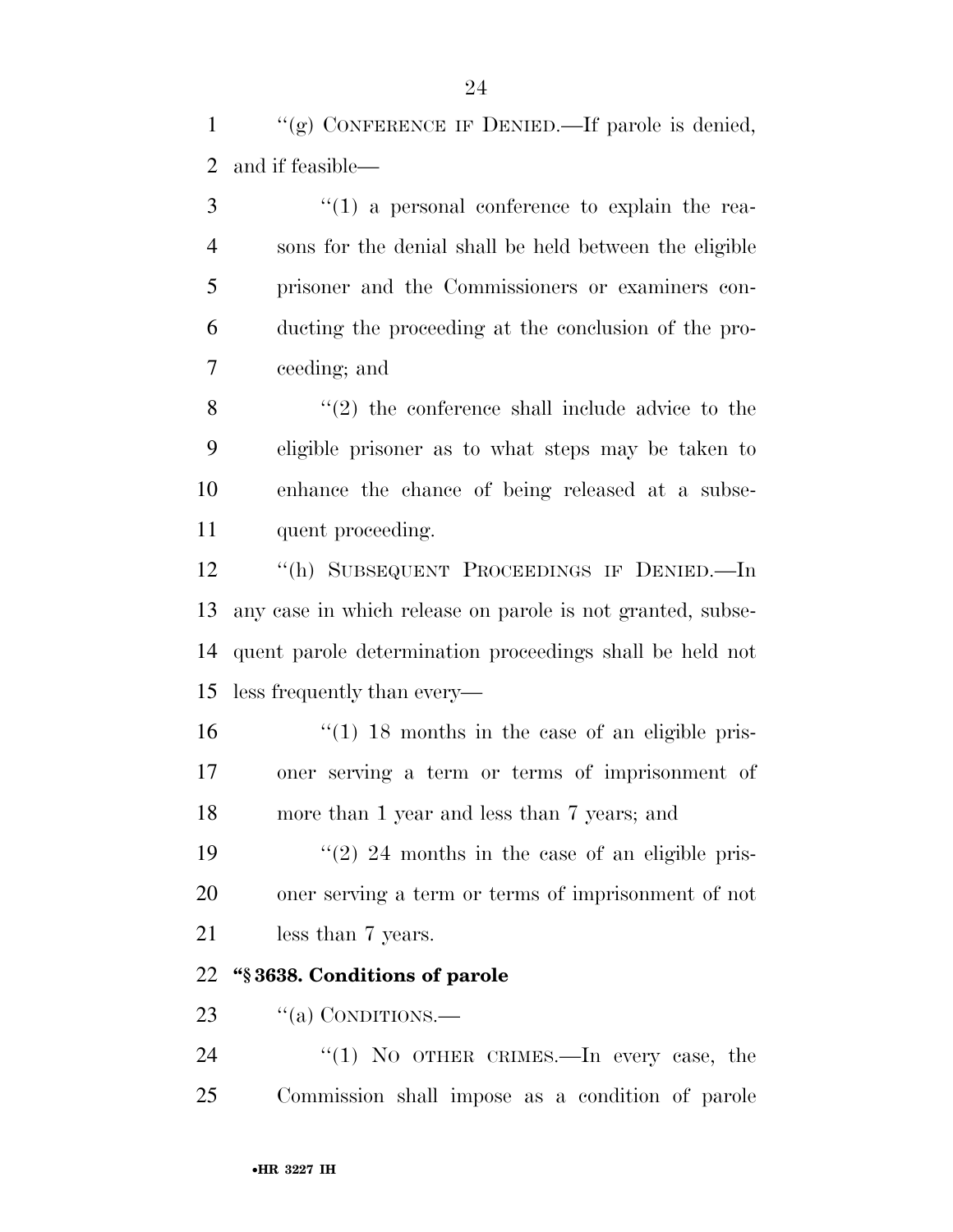| $\mathbf{1}$   | that the parolee not commit another Federal, State,    |
|----------------|--------------------------------------------------------|
| $\overline{2}$ | or local crime.                                        |
| 3              | "(2) OTHER CONDITIONS.—The Commission—                 |
| $\overline{4}$ | $\lq\lq$ may impose or modify other condi-             |
| 5              | tions of parole to the extent that such condi-         |
| 6              | tions are reasonably related to—                       |
| $\overline{7}$ | "(i) the nature and circumstances of                   |
| 8              | the offense; and                                       |
| 9              | "(ii) the history and characteristics of               |
| 10             | the parolee; and                                       |
| 11             | "(B) may provide for such supervision and              |
| 12             | other limitations as are reasonable to protect         |
| 13             | the public welfare.                                    |
| 14             | "(b) SCOPE OF CONDITIONS.—                             |
| 15             | "(1) IN GENERAL.—The conditions of parole              |
| 16             | should be sufficiently specific to serve as a guide to |
| 17             | supervision and conduct.                               |
| 18             | "(2) CERTIFICATE.—Upon release on parole, a            |
| 19             | parolee shall be given a certificate setting forth the |
| 20             | conditions of parole. An effort shall be made to       |
| 21             | make certain that the parolee understands the condi-   |
| 22             | tions of parole.                                       |
| 23             | $``(c)$ TREATMENT.—                                    |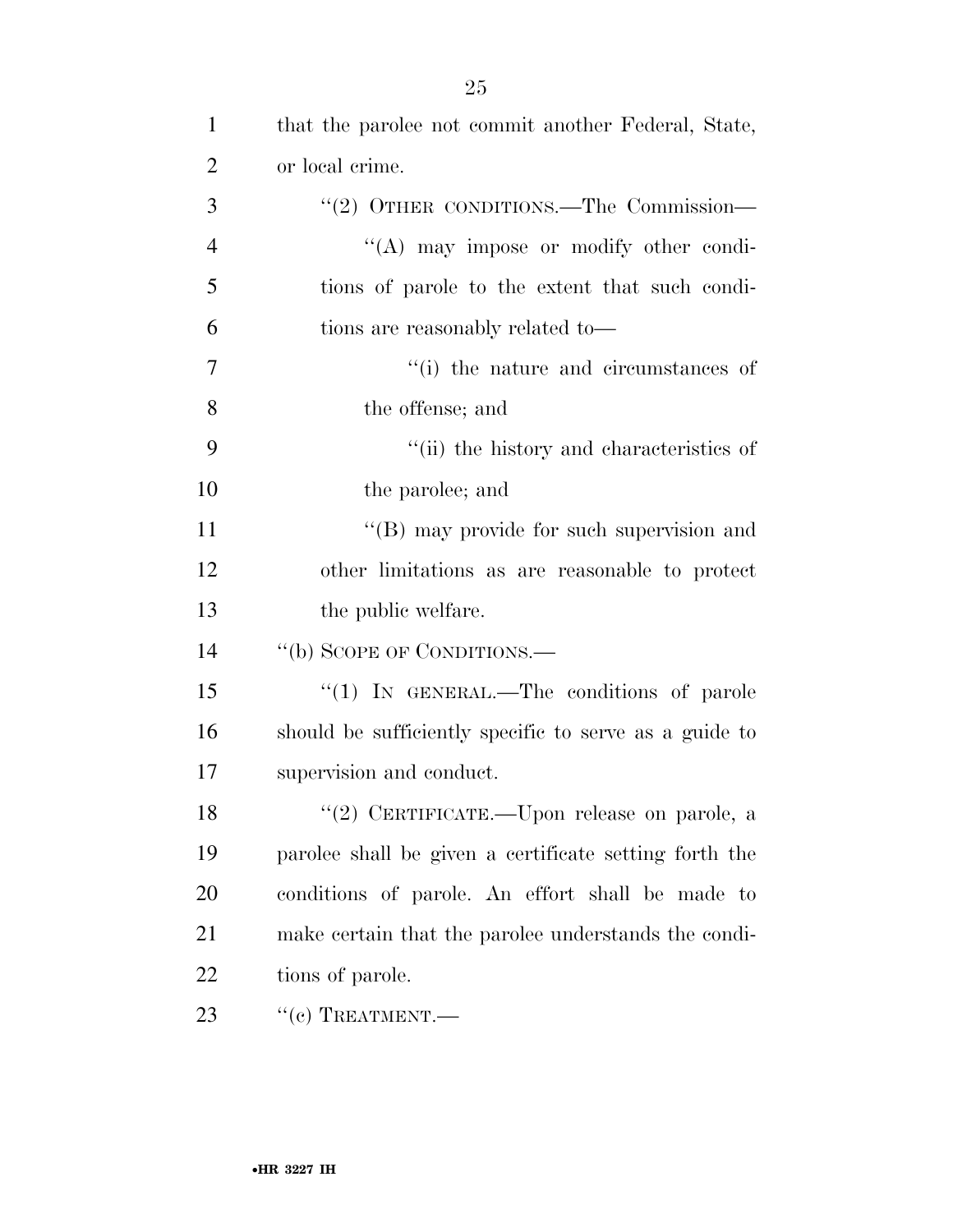| $\mathbf{1}$   | "(1) IN GENERAL.—Release on parole or re-                              |
|----------------|------------------------------------------------------------------------|
| $\overline{2}$ | lease as if on parole may as a condition of such re-                   |
| 3              | lease require—                                                         |
| $\overline{4}$ | $\lq\lq$ a parolee to reside in or participate in                      |
| 5              | the program of a residential community treat-                          |
| 6              | ment center, or both, for all or part of the pe-                       |
| 7              | riod of such parole; and                                               |
| 8              | $\lq\lq (B)$ a parolee who is an addict (as defined                    |
| 9              | under section 102 of the Controlled Substances                         |
| 10             | Act $(21 \text{ U.S.C. } 802)$ or a drug dependent per-                |
| 11             | son (as defined in section 2 of the Public                             |
| 12             | Health Service Act (42 U.S.C. 201)) to undergo                         |
| 13             | available medical, psychiatric, or psychological                       |
| 14             | treatment for drug or alcohol dependency for all                       |
| 15             | or part of the period of parole.                                       |
| 16             | "(2) $\text{Cosrs}\rightarrow \text{A}$ parolee residing in a residen- |
| 17             | tial community treatment center pursuant to para-                      |
| 18             | graph (1) may be required to pay such costs incident                   |
| 19             | to residence as the Commission determines appro-                       |
| 20             | priate.                                                                |
| 21             | "(d) MODIFICATION OF CONDITIONS.—                                      |
| 22             | "(1) IN GENERAL.—The Commission may mod-                               |
| 23             | ify conditions of parole under this section on its own                 |
| 24             | motion, or on the motion of a United States proba-                     |
| 25             | tion officer supervising a parolee.                                    |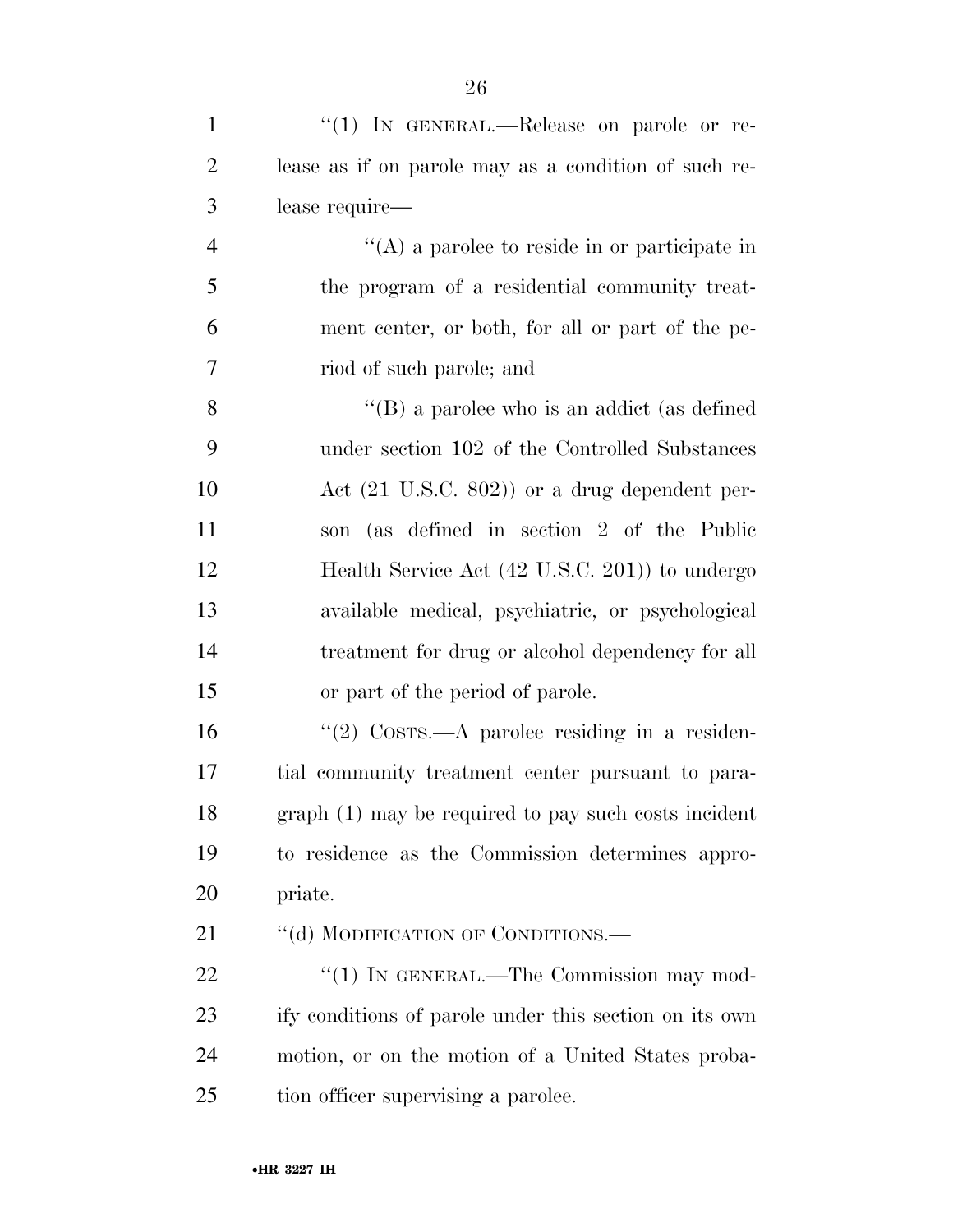| $\mathbf{1}$   | "(2) NOTICE REQUIRED.—A parolee shall re-                   |
|----------------|-------------------------------------------------------------|
| $\overline{2}$ | ceive notice of a proposed modification of conditions       |
| 3              | of parol and a period of not less than 10 days after        |
| $\overline{4}$ | receipt of such notice to express the views of the pa-      |
| 5              | rolee on the proposed modification.                         |
| 6              | "(3) PERIOD FOR DETERMINATION.—Not later                    |
| 7              | than 21 days after the end of the 10-day period de-         |
| 8              | scribed in paragraph (2), the Commission shall act          |
| 9              | upon a motion or application to modify conditions of        |
| 10             | parole.                                                     |
| 11             | "(4) PETITION BY PAROLEE.- A parolee may                    |
| 12             | petition the Commission for a modification of condi-        |
| 13             | tions under this section.                                   |
| 14             | RELATION TO<br>``(5)<br><b>REVOCATION</b><br>PRO-           |
| 15             | CEEDINGS.—This subsection shall not apply to modi-          |
| 16             | fications of parole conditions under a revocation pro-      |
| 17             | ceeding under section 3643.                                 |
| 18             | "§3639. Jurisdiction of Commission                          |
| 19             | "(a) ATTORNEY GENERAL JURISDICTION.- A pa-                  |
| 20             | rolee shall remain in the legal custody and under the con-  |
| 21             | trol of the Attorney General, until the expiration of the   |
| 22             | maximum term or terms of imprisonment to which such         |
| 23             | parolee was sentenced.                                      |
| 24             | "(b) JURISDICTION OF COMMISSION GENERALLY.—                 |
| 25             | Except as otherwise provided in this section, the jurisdic- |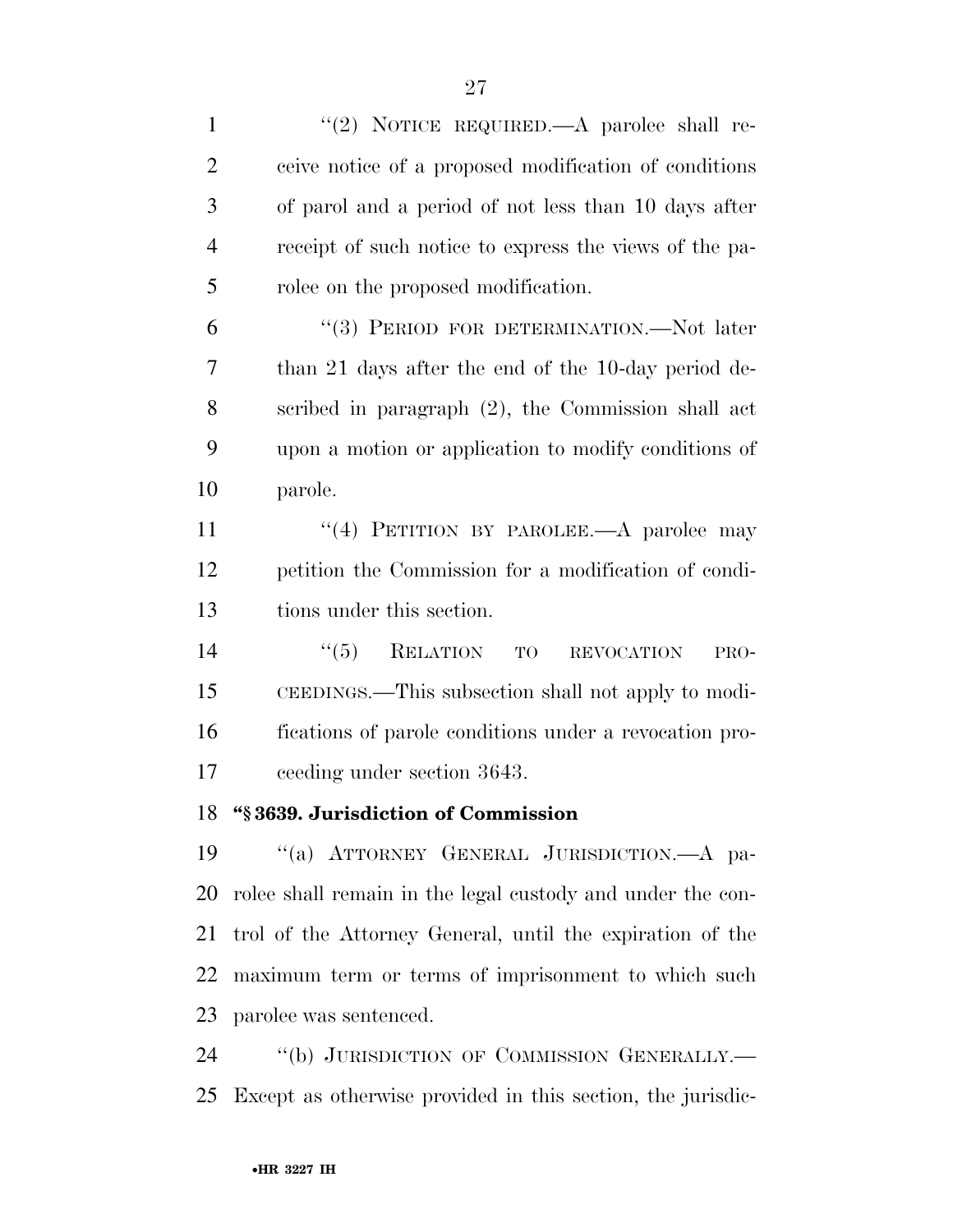tion of the Commission over the parolee shall terminate not later than the date of the expiration of the maximum term or terms for which the parolee was sentenced, except that—

5 ''(1) such jurisdiction shall terminate at an ear- lier date to the extent provided under section 3624(b)(5) or section 3640; and

 $\mathcal{S}$  ''(2) in the case of a parolee who has been con- victed of a Federal, State, or local crime committed subsequent to release on parole that is punishable by a term of imprisonment, detention, or incarceration in any penal facility, the Commission shall deter- mine, in accordance with subsection (b) or (c) of sec- tion 3643, whether all or any part of the unexpired term being served at the time of parole shall run concurrently or consecutively with the sentence im- posed for the new offense, but in no case shall such service together with such time as the parolee has previously served in connection with the offense for which the parolee was paroled, be longer than the maximum term for which the parolee was sentenced 22 in connection with such offense.

23 "(c) INTENTIONAL FAILURE OR REFUSAL.—If a pa- rolee intentionally refuses or fails to respond to any rea-sonable request, order, summons, or warrant of the Com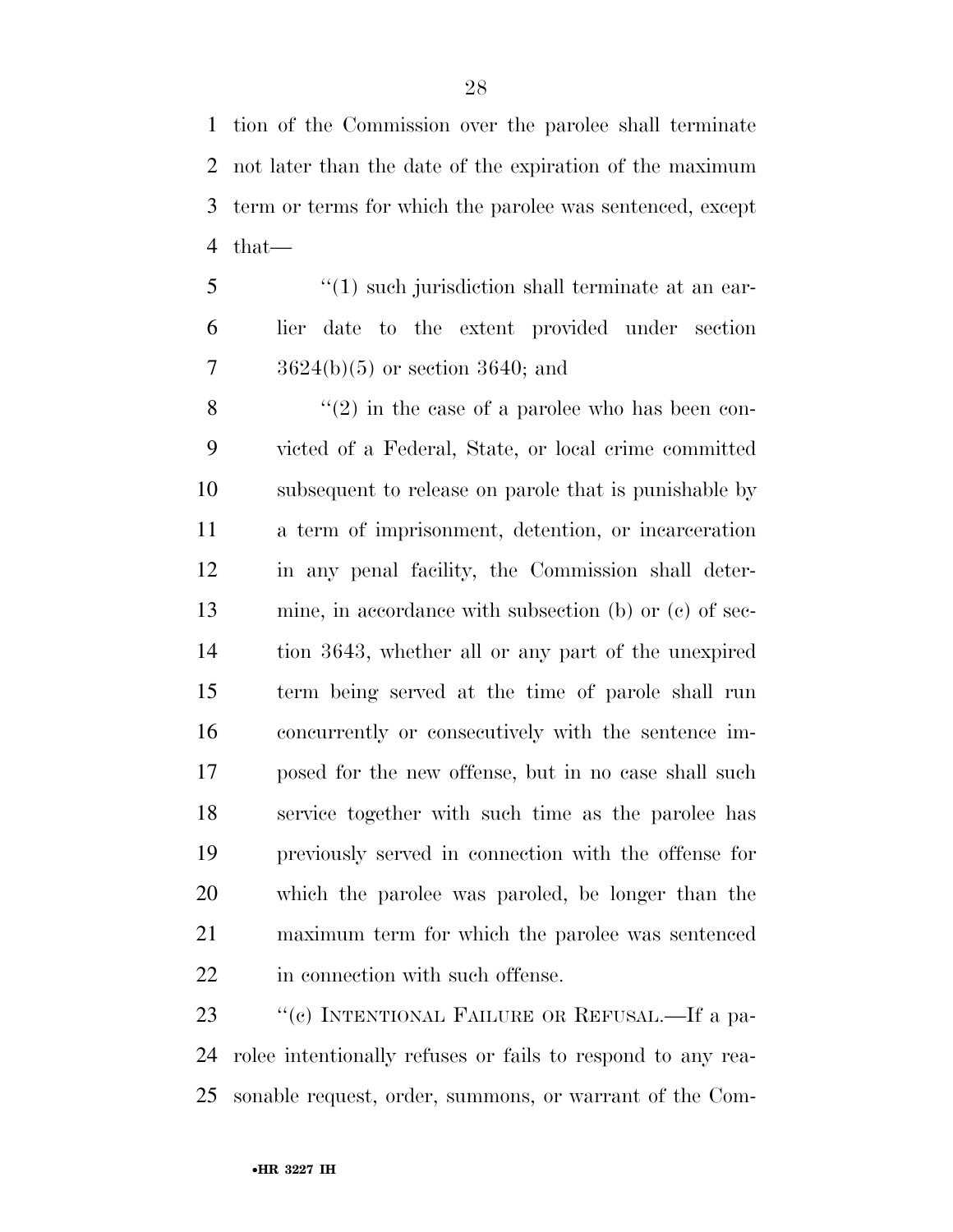mission or any member or agent thereof, the jurisdiction of the Commission may be extended for the period during which the parolee so refuses or fails to respond.

 ''(d) OTHER SENTENCES.—The parole of any parolee shall run concurrently with the period of parole or proba- tion under any other Federal, State, or local sentence. Upon the termination of the jurisdiction of the Commis- sion over any parolee, the Commission shall issue a certifi- cate of discharge to the parolee and to such other agencies as it may determine.

#### **''§ 3640. Early termination of parole**

12 "(a) In GENERAL.—Upon its own motion or upon re- quest of the parolee, the Commission may terminate su- pervision over a parolee prior to the termination of juris-diction under section 3639.

''(b) STATUS REVIEWS.—

17 "(1) IN GENERAL.—Not later than 2 years after a parolee is released on parole, and every year thereafter, the Commission shall review the status of the parolee to determine the need for continued su-pervision.

22 "(2) EXCLUSION OF CERTAIN PERIODS.—In calculating the 2-year period described in paragraph (1), there shall not be included any period of release on parole prior to the most recent such release, nor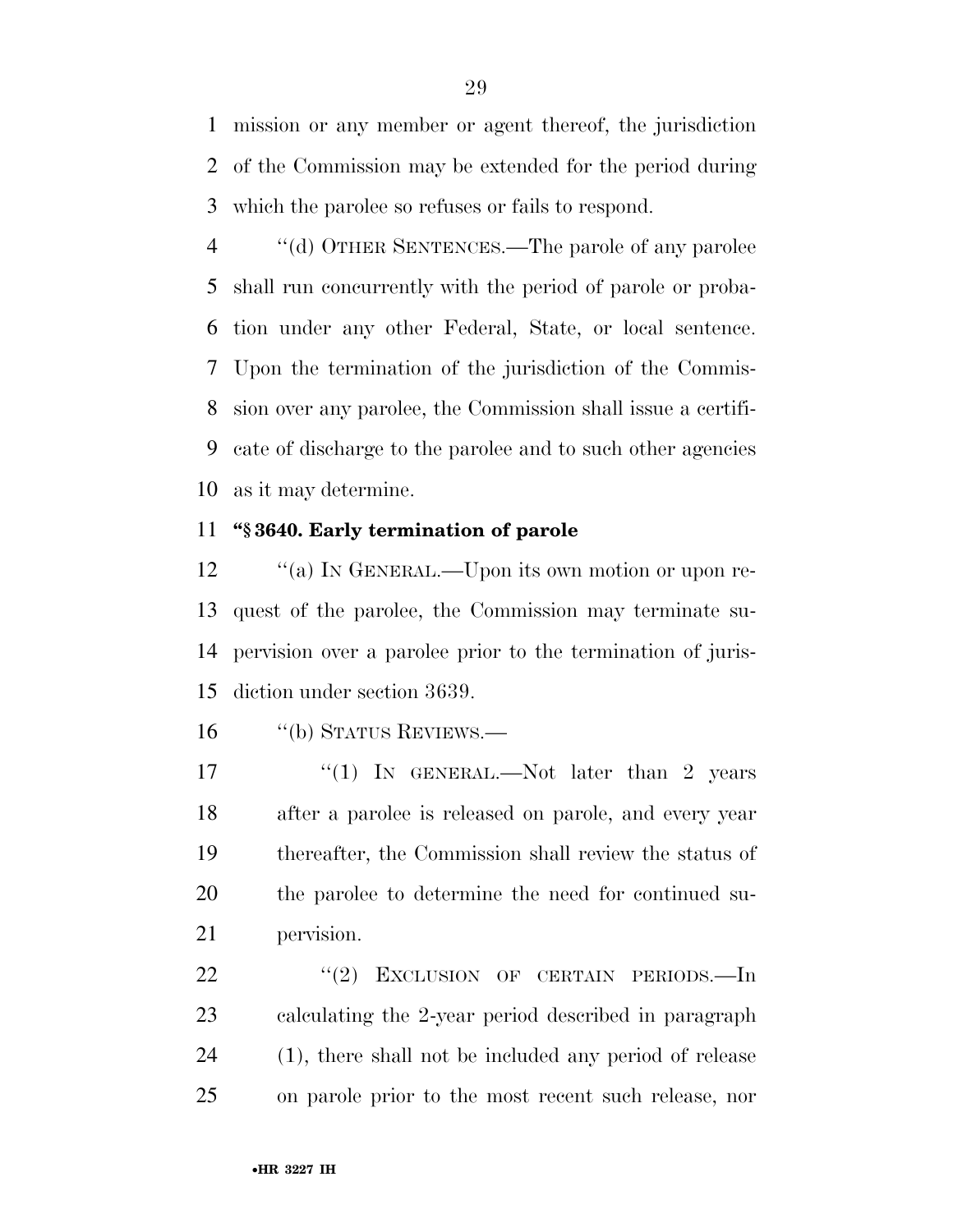any period served in confinement on any other sen-tence.

3 "(c) TERMINATION AFTER 5 YEARS.—

4 "(1) In GENERAL.—Five years after a parolee is released on parole, the Commission shall termi- nate supervision over the parolee unless the Commis- sion determines, after a hearing conducted in ac- cordance with the procedures prescribed in section  $3643(a)(2)$ , that such supervision should not be ter- minated because there is a likelihood that the pa- rolee will engaged in conduct violating any criminal law.

13 "(2) CONTINUATION OF PAROLE.—If super- vision is not terminated under paragraph (1), the parolee may request a hearing annually thereafter, and a hearing, with procedures in accordance with paragraph (1), shall be conducted with respect to such termination of supervision not less frequently 19 than every 2 years.

20 "(3) EXCLUSION OF CERTAIN PERIODS.—In calculating the 5-year period described in paragraph (1), there shall not be included any period of release on parole prior to the most recent such release, nor any period served in confinement on any other sen-tence.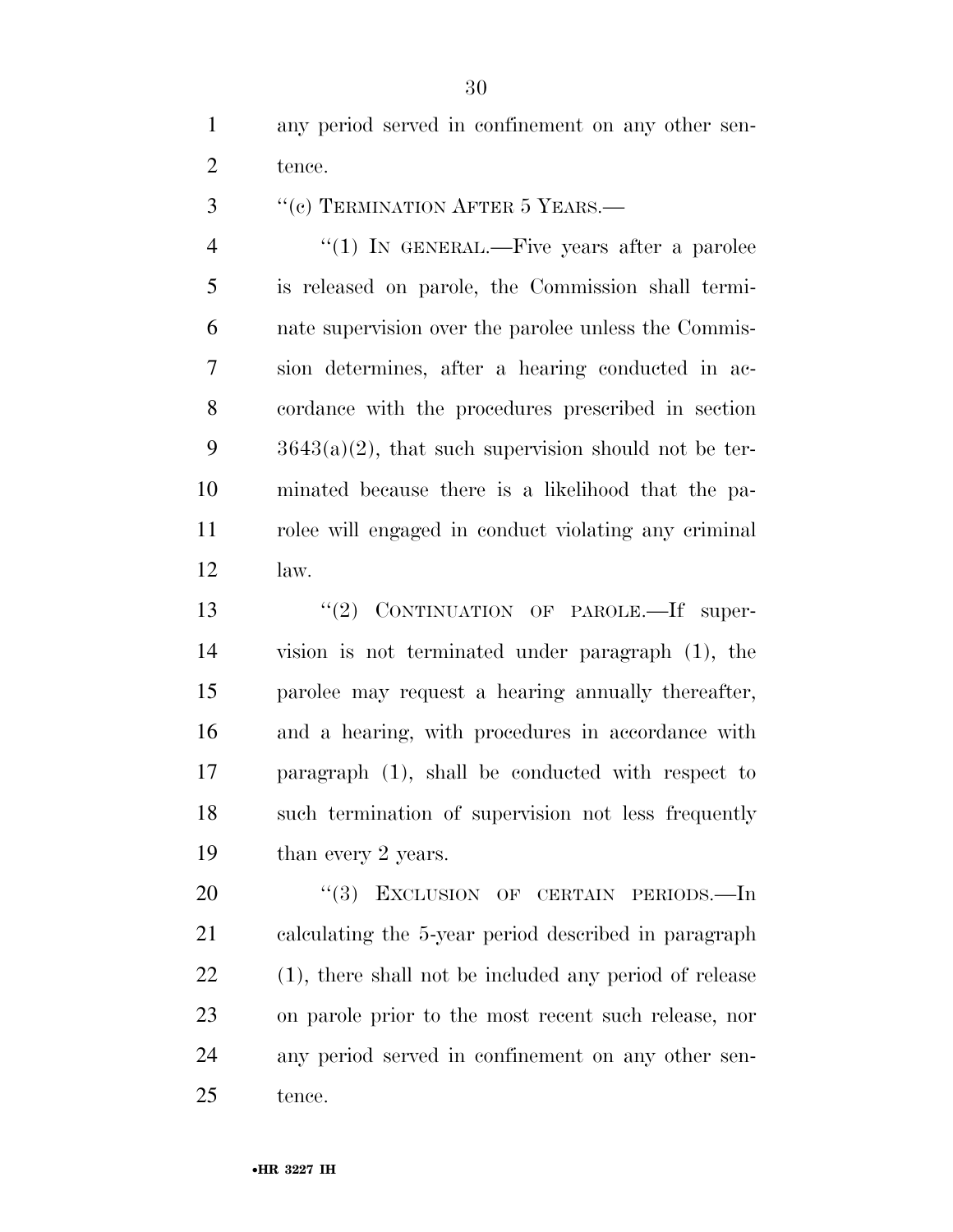#### **''§ 3641. Aliens**

2 "(a) ELIGIBILITY OF PAROLE FOR ALIENS.—Not- withstanding any other provision of law, aliens shall be eligible for parole under this title.

 ''(b) ALIENS WITH FINAL ORDERS OF REMOVAL.— When an alien prisoner subject to a final order of removal becomes eligible for parole, the Commission may authorize the release of such prisoner and, when parole becomes ef- fective, may deliver such prisoner to a duly authorized im-migration official for removal.

## **''§ 3642. Summons to appear or warrant for retaking of parolee**

 ''(a) IN GENERAL.—If a parolee is alleged to have violated the conditions of parole, the Commission may— 15 ''(1) summon such parolee to appear at a hear- ing conducted under section 3643; or  $\frac{17}{2}$  issue a warrant and retake the parolee as provided in this section. 19 "(b) ISSUANCE OF SUMMONS OR WARRANT. 20 "(1) IN GENERAL.—A summons or warrant issued under this section shall be issued by the Com- mission as soon as practicable after discovery of the alleged violation, except when delay is determined necessary.

•**HR 3227 IH** 25 "(2) IMPRISONMENT.—Imprisonment in an in-stitution shall not constitute grounds for delay of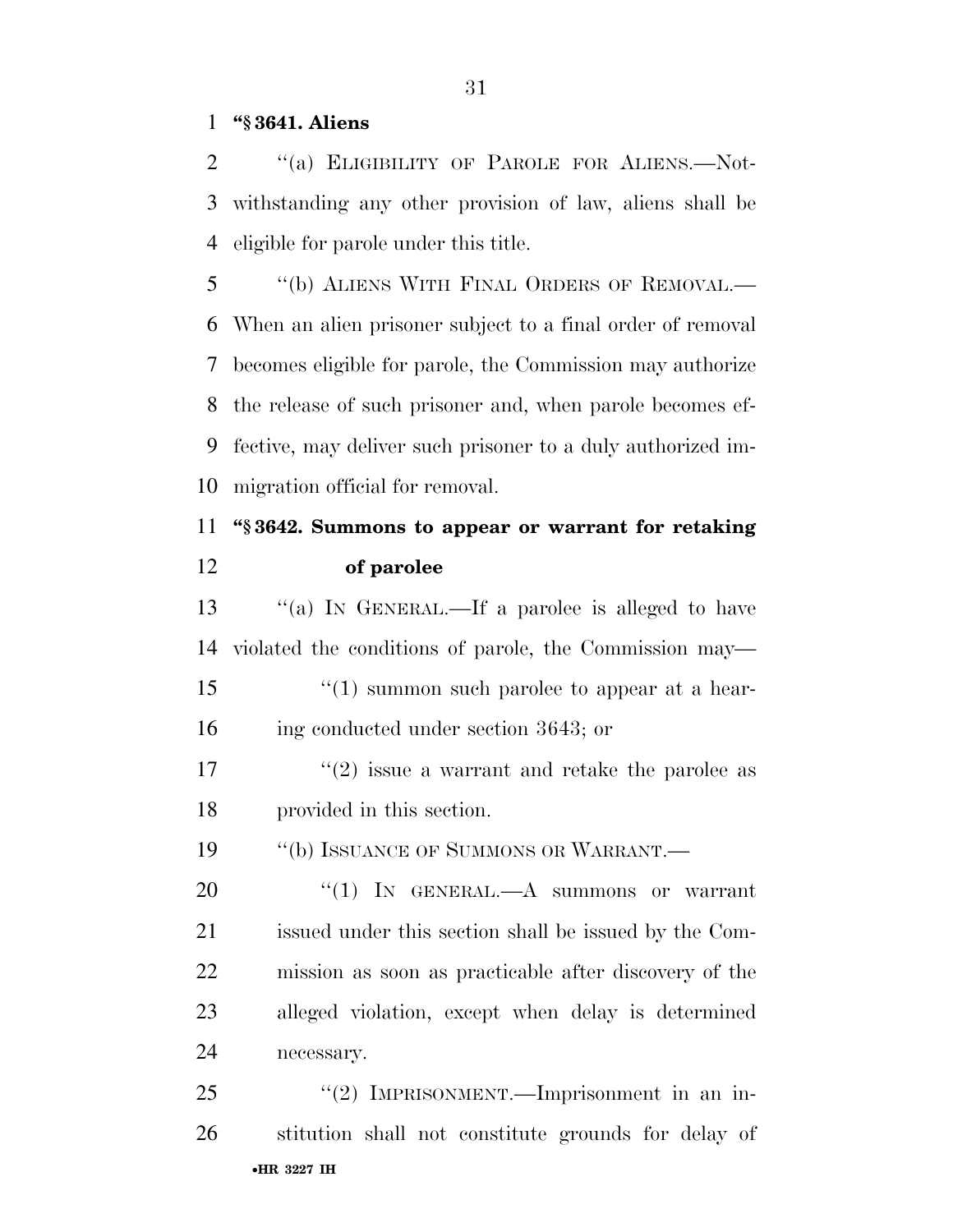| $\mathbf{1}$   | such issuance, except that, in the case of any parolee        |
|----------------|---------------------------------------------------------------|
| $\overline{2}$ | charged with a criminal offense, issuance of a sum-           |
| 3              | mons or warrant may be suspended pending disposi-             |
| $\overline{4}$ | tion of the charge.                                           |
| 5              | "(c) NOTICE.—A summons or warrant issued under                |
| 6              | this section shall provide the parolee with written notice    |
| $\tau$         | $of$ —                                                        |
| 8              | $\lq(1)$ the conditions of parole imposed under               |
| 9              | section 3638 that the parolee is alleged to have vio-         |
| 10             | lated;                                                        |
| 11             | $\cdot\cdot(2)$ the rights of the parolee under this sub-     |
| 12             | chapter; and                                                  |
| 13             | $(3)$ the possible action which may be taken by               |
| 14             | the Commission.                                               |
| 15             | "(d) EXECUTION OF WARRANTS.—An officer of a                   |
| 16             | Federal penal or correctional institution, or a Federal offi- |
| 17             | cer authorized to serve criminal process within the United    |
|                | 18 States, to whom a warrant issued under this section is     |
| 19             | delivered, shall execute such warrant by taking such pa-      |
| 20             | rolee and returning the parolee to the custody of the re-     |
| 21             | gional commissioner, or to the custody of the Attorney        |
| 22             | General, if the Commission shall so direct.                   |
| 23             | "§3643. Revocation of parole                                  |

24 "(a) REVOCATION GENERALLY.—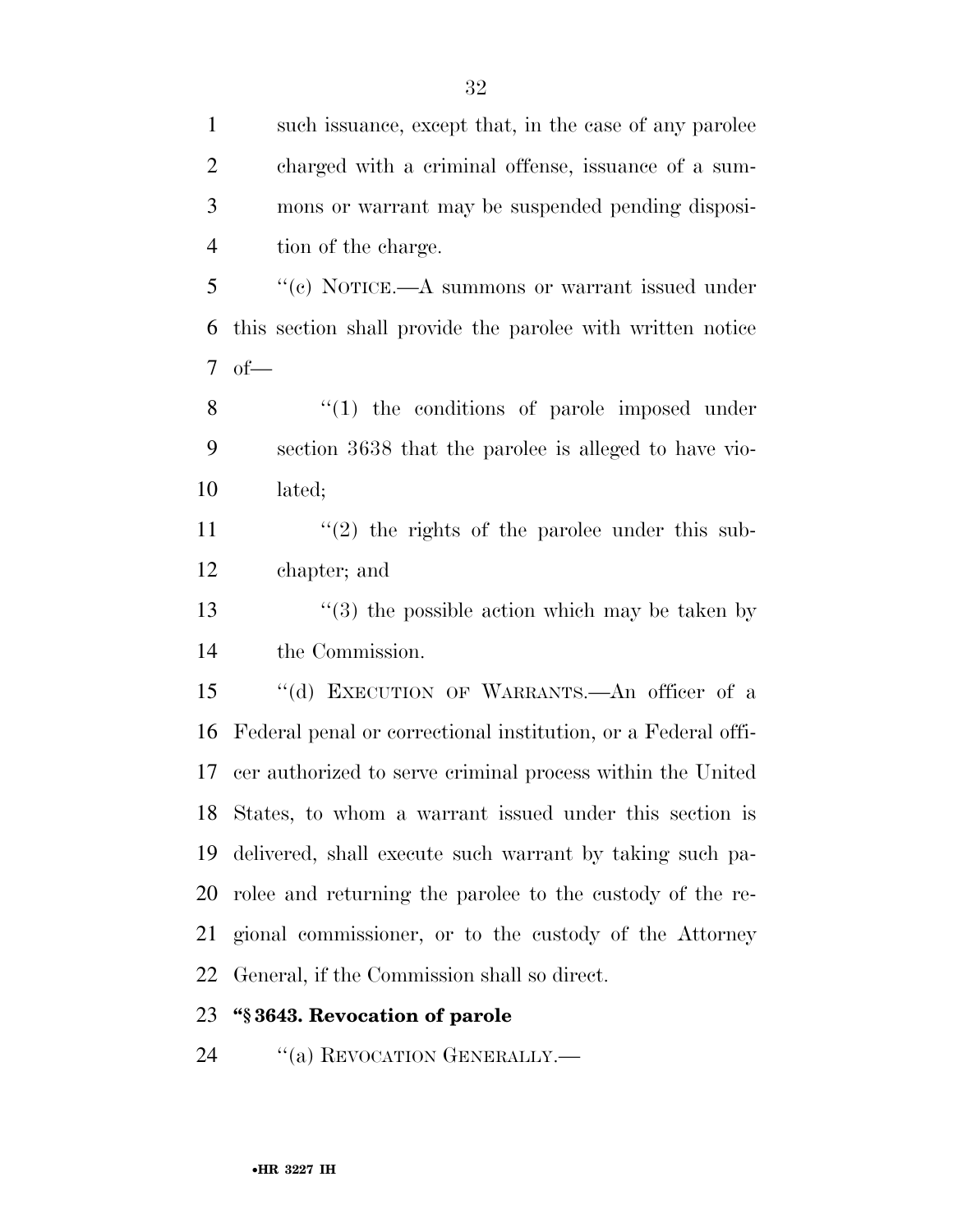| $\mathbf{1}$   | "(1) IN GENERAL.—Except as provided in sub-         |
|----------------|-----------------------------------------------------|
| $\overline{2}$ | sections (b) and $(e)$ —                            |
| 3              | "(A) an alleged parole violator summoned            |
| $\overline{4}$ | or retaken under section 3642 shall be afforded     |
| 5              | the opportunity to have a preliminary hearing       |
| 6              | at or reasonably near the place of the alleged      |
| 7              | parole violation or arrest, without unnecessary     |
| 8              | delay, to determine if there is probable cause to   |
| 9              | believe that the parolee has violated a condition   |
| 10             | of parole;                                          |
| 11             | "(B) upon a finding of probable cause, and          |
| 12             | except as provided in subparagraph $(C)$ —          |
| 13             | "(i) a digest shall be prepared by the              |
| 14             | Commission setting forth in writing the             |
| 15             | factors considered and the reasons for the          |
| 16             | decision; and                                       |
| 17             | "(ii) a copy of the digest shall be                 |
| 18             | given to the parolee within a reasonable            |
| 19             | period of time;                                     |
| 20             | $\cdot\cdot$ (C) the Commission may restore any pa- |
| 21             | rolee to parole supervision if—                     |
| 22             | "(i) continuation of revocation pro-                |
| 23             | ceedings is not warranted;                          |
| 24             | "(ii) incarceration of the parolee                  |
| 25             | pending further revocation proceedings is           |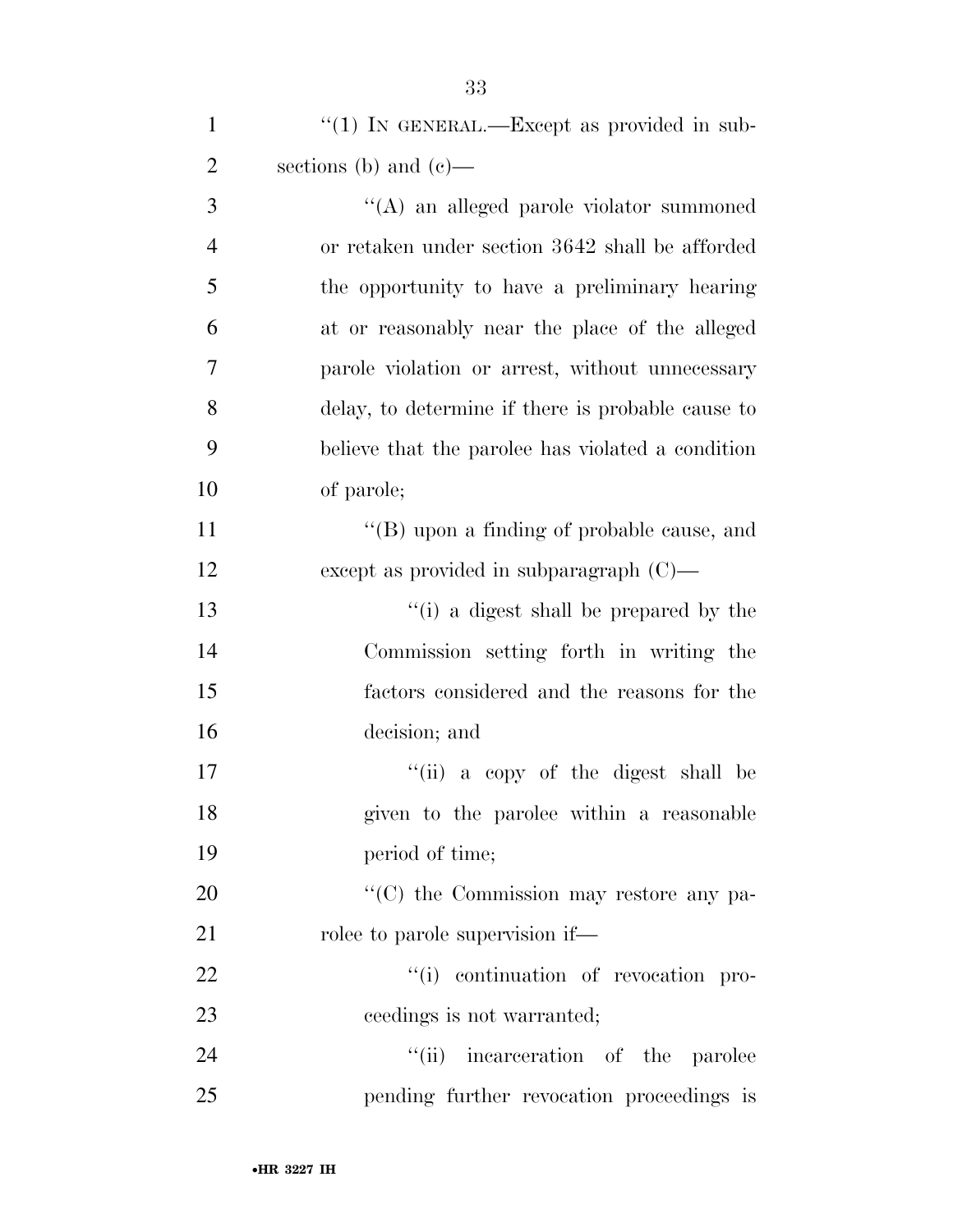| $\mathbf{1}$   | not warranted by the alleged frequency or          |
|----------------|----------------------------------------------------|
| $\overline{2}$ | seriousness of such violation or violations;       |
| 3              | "(iii) the parolee is not likely to fail to        |
| $\overline{4}$ | appear for further proceedings; and                |
| 5              | "(iv) the parolee does not constitute a            |
| 6              | danger to himself, herself, or others; and         |
| $\overline{7}$ | "(D) not later than 60 days after a finding        |
| 8              | of probable cause, a revocation hearing shall be   |
| 9              | held at or reasonably near the place of the al-    |
| 10             | leged parole violation or arrest, except that a    |
| 11             | revocation hearing may be held at the same         |
| 12             | time and place set for the preliminary hearing.    |
| 13             | "(2) HEARING PROCEDURES.—For a hearing             |
| 14             | held under paragraph $(1)$ —                       |
| 15             | $\lq\lq$ notice shall be given to the parolee of   |
| 16             | the conditions of parole alleged to have been      |
| 17             | violated, and the time, place, and purposes of     |
| 18             | the scheduled hearing;                             |
| 19             | $\lq\lq (B)$ the parolee shall have an opportunity |
| 20             | to be represented by an attorney (retained by      |
| 21             | the parolee, or if the parolee is financially un-  |
| 22             | able to retain counsel, counsel shall be provided  |
| 23             | under section 3006A) or, if the parolee<br>SO      |
| 24             | chooses, a representative as provided by rules     |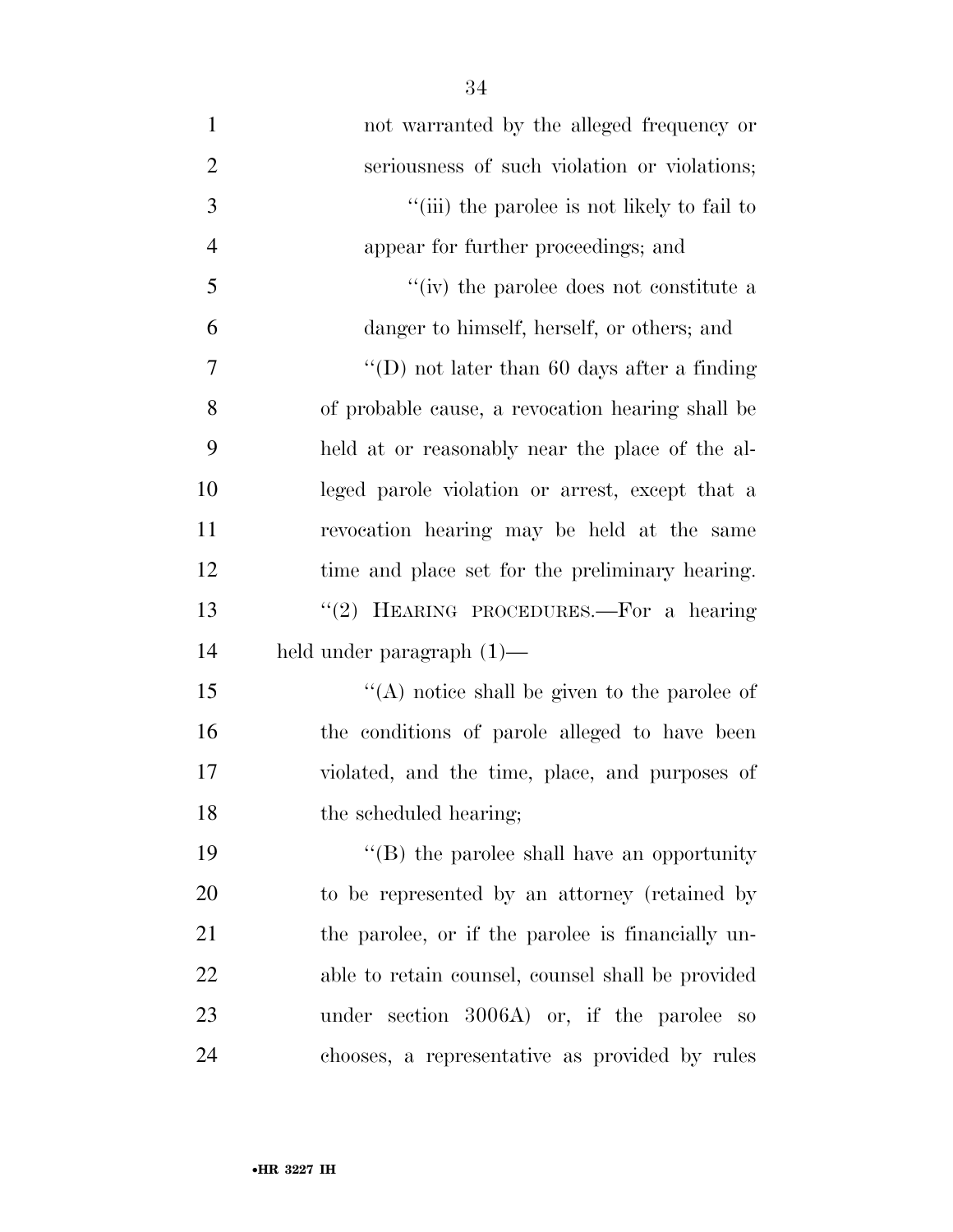| $\mathbf{1}$   | and regulations, unless the parolee knowingly          |
|----------------|--------------------------------------------------------|
| $\overline{2}$ | and intelligently waives such representation;          |
| $\mathfrak{Z}$ | $\cdot$ (C) the parolee shall have an opportunity      |
| $\overline{4}$ | to appear and testify, and present witnesses           |
| 5              | and relevant evidence on his or her own behalf;        |
| 6              | and                                                    |
| 7              | "(D) the parolee shall have an opportunity             |
| 8              | to be apprised of the evidence against the pa-         |
| 9              | rolee and, if the parolee so requests, to confront     |
| 10             | and cross-examine adverse witnesses, unless the        |
| 11             | Commission specifically finds substantial reason       |
| 12             | for not so allowing.                                   |
| 13             | "(3) SUBPOENAS.—For purposes of paragraph              |
| 14             | (1), the Commission may subpoena witnesses and         |
| 15             | evidence, and pay witness fees as established for the  |
| 16             | courts of the United States. If a person refuses to    |
| 17             | obey such a subpoena, the Commission may petition      |
| 18             | a court of the United States for the judicial district |
| 19             | in which such parole proceeding is being conducted,    |
| 20             | or in which such person may be found, to request       |
| 21             | such person to attend, testify, and produce evidence.  |
| <u>22</u>      | The court may issue an order requiring such person     |
| 23             | to appear before the Commission, when the court        |
| 24             | finds such information, thing, or testimony directly   |
| 25             | related to a matter with respect to which the Com-     |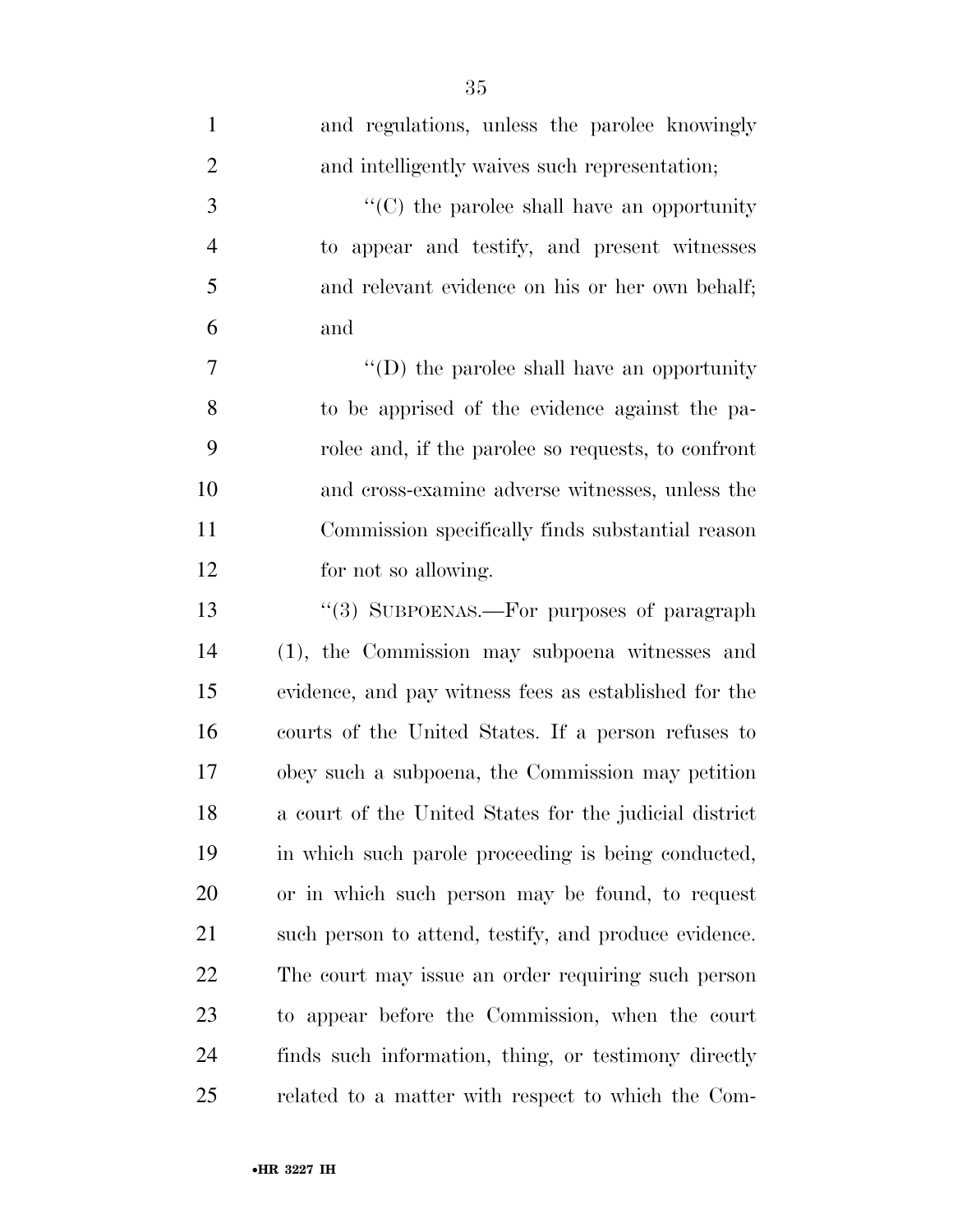| $\mathbf{1}$   | mission is empowered to make a determination                |
|----------------|-------------------------------------------------------------|
| $\overline{2}$ | under this section. Failure to obey such an order is        |
| 3              | punishable by such court as a contempt. All process         |
| 4              | in such a case may be served in the judicial district       |
| 5              | in which such a parole proceeding is being con-             |
| 6              | ducted, or in which such person may be found.               |
| 7              | "(b) CONVICTION OF CRIMES WHILE ON PAROLE.—                 |
| 8              | "(1) IN GENERAL.—Conviction for a Federal,                  |
| 9              | State, or local crime committed subsequent to re-           |
| 10             | lease on parole shall constitute probable cause for         |
| 11             | purposes of subsection (a).                                 |
| 12             | "(2) PAROLEES INCARCERATED.—If a parolee                    |
| 13             | has been convicted of a Federal, State, or local            |
| 14             | crime and is serving a new sentence in an institu-          |
| 15             | tion, a parole revocation warrant or summons issued         |
| 16             | under section 3642 may be placed against the pa-            |
| 17             | rolee as a detainer. Not later than 180 days after          |
| 18             | the Commission receives notice of the placement of          |
| 19             | a detainer, the detainer shall be reviewed by the           |
| 20             | Commission. The parolee shall receive notice of the         |
| 21             | pending review, have an opportunity to submit a             |
| 22             | written application containing information relative to      |
| 23             | the disposition of the detainer, and, unless waived,        |
| 24             | shall<br>provided in<br>subsection<br>have<br>counsel<br>as |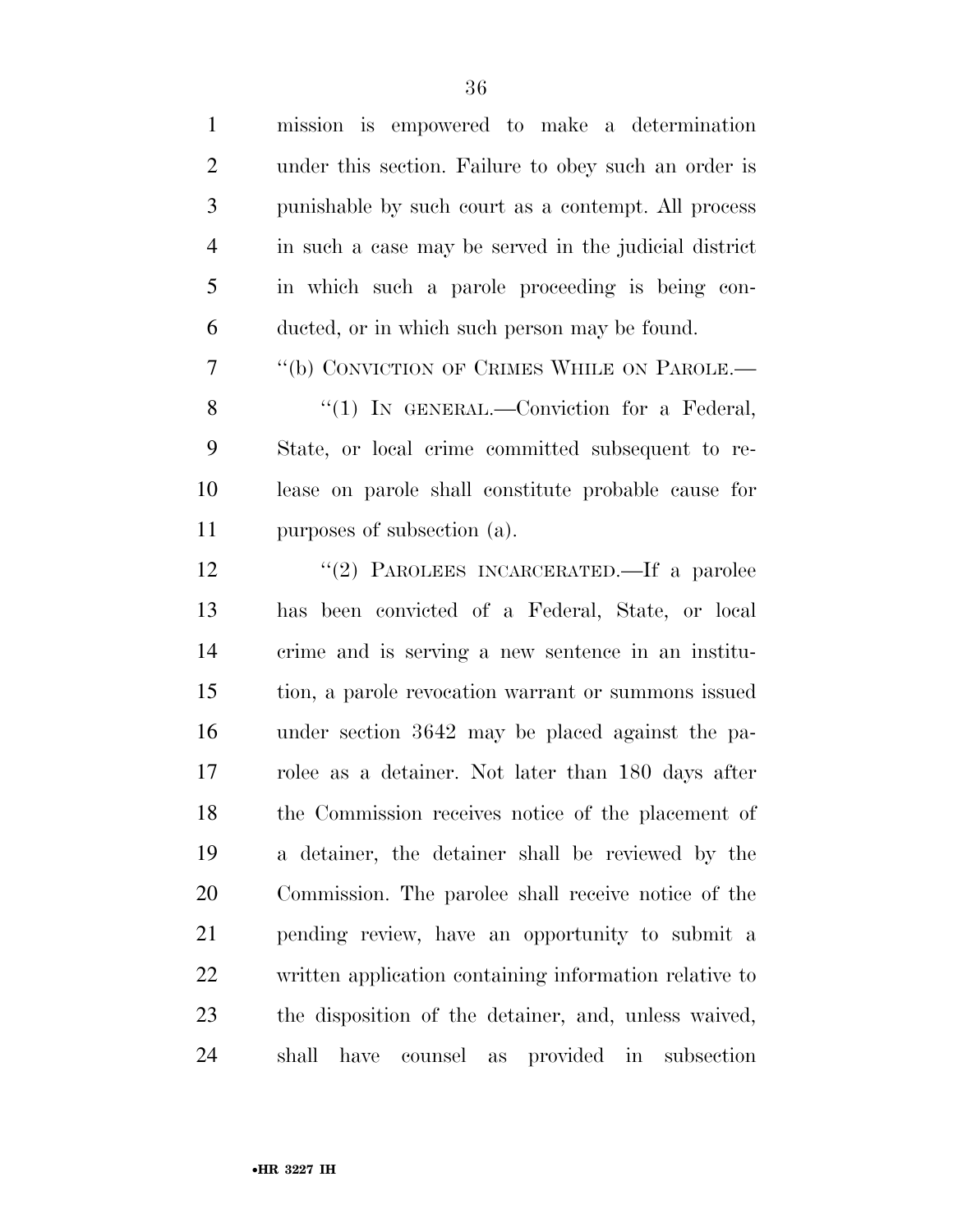(a)(2)(B) to assist in the preparation of such appli-cation.

| 3              | "(3) HEARING.—If the Commission determines             |
|----------------|--------------------------------------------------------|
| $\overline{4}$ | that additional information is needed to review a de-  |
| 5              | tainer under paragraph $(2)$ , a dispositional hearing |
| 6              | may be held at the institution in which the parolee    |
| 7              | is confined. The parolee shall receive notice of such  |
| 8              | hearing, be allowed to appear and testify on his or    |
| 9              | her own behalf, and, unless waived, shall have coun-   |
| 10             | sel as provided in subsection $(a)(2)(B)$ .            |
| 11             | "(4) RESOLUTION.—Following the review relat-           |
| 12             | ing to the disposition of a detainer, the Commission   |
| 13             | $may$ —                                                |
| 14             | $\lq\lq$ let the detainer stand; or                    |
| 15             | $\lq\lq$ (B) withdraw the detainer.                    |
| 16             | "(c) CERTAIN ALLEGED PAROLE VIOLATORS.—                |
| 17             | $``(1)$ REVOCATION HEARING.—                           |
| 18             | "(A) IN GENERAL.—An alleged parole vio-                |
| 19             | lator described in subparagraph (B) shall re-          |
| 20             | ceive a revocation hearing within 90 days of the       |
| 21             | date of retaking.                                      |
| 22             | "(B) COVERED ALLEGED PAROLE VIOLA-                     |
| 23             | TORS.—An alleged parole violator described in          |
| 24             | this subparagraph is an alleged parole violator        |
| 25             | $w$ ho—                                                |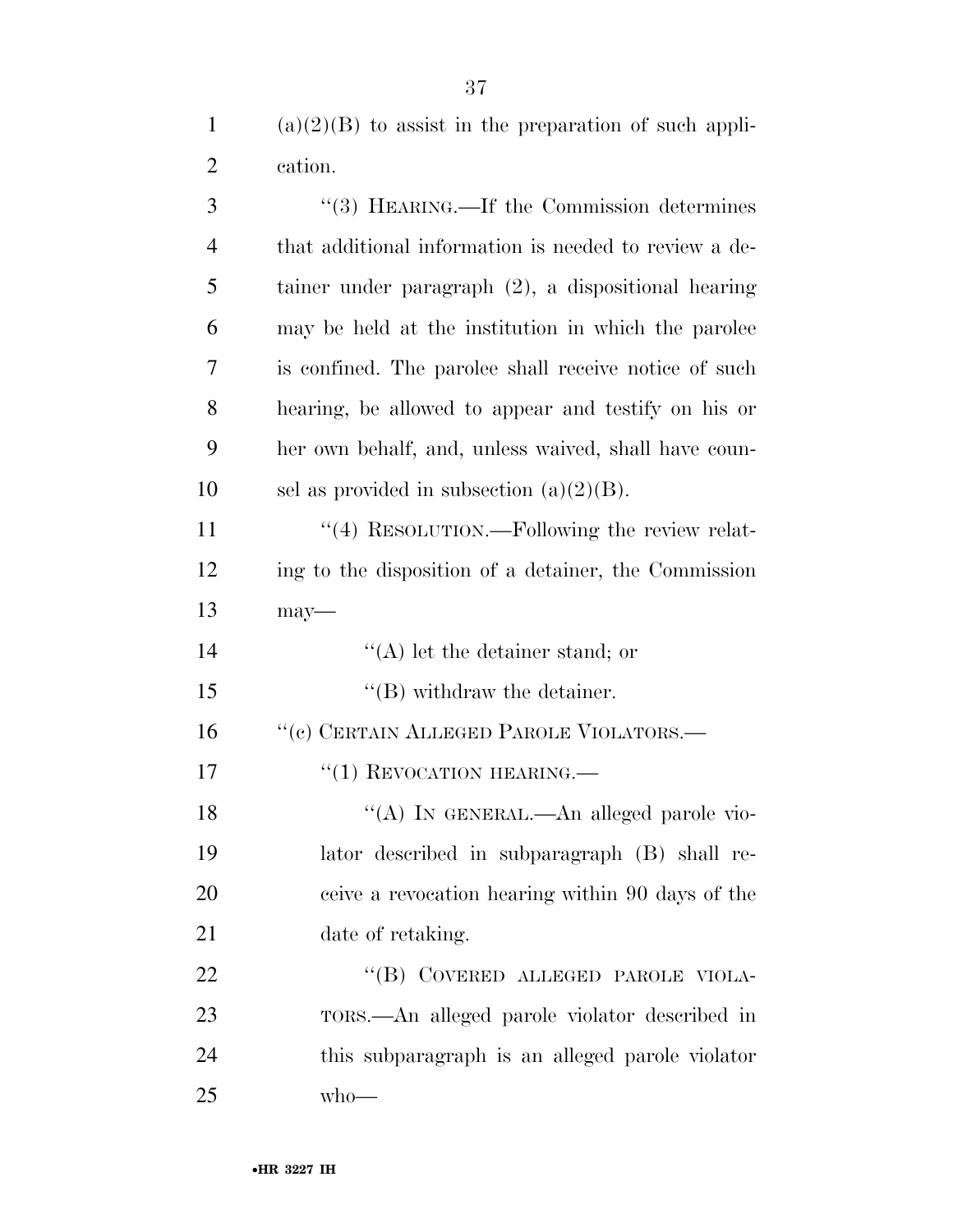1  $''(i)$  is summoned or retaken by war-2 rant under section 3642 and knowingly 3 and intelligently waives the right to a hear-4 ing under subsection (a); 5 "(ii) knowingly and intelligently ad-6 mits violation at a preliminary hearing 7 held under subsection  $(a)(1)(A)$ ; or 8 "(iii) is retaken under subsection (b). 9 "'(C) CONDUCT OF HEARING.—The Com-10 mission may conduct a hearing under subpara-11 graph (A) at the institution to which the pa-12 rolee has been returned, and the alleged parole 13 violator shall receive notice of the hearing, be 14 allowed to appear and testify on his or her own 15 behalf, and, unless waived, shall have counsel or 16 another representative as provided in subsection 17  $(a)(2)(B)$ . 18 "(d) DISPOSITION.— 19 "(1) IN GENERAL.—If a parolee is summoned

 or retaken under section 3642, and the Commission finds, in accordance with this section (including paragraph (2) of this subsection) and by a prepon- derance of the evidence, that the parolee has violated a condition of parole, the Commission may—

25  $\frac{1}{2}$  (A) restore the parolee to supervision;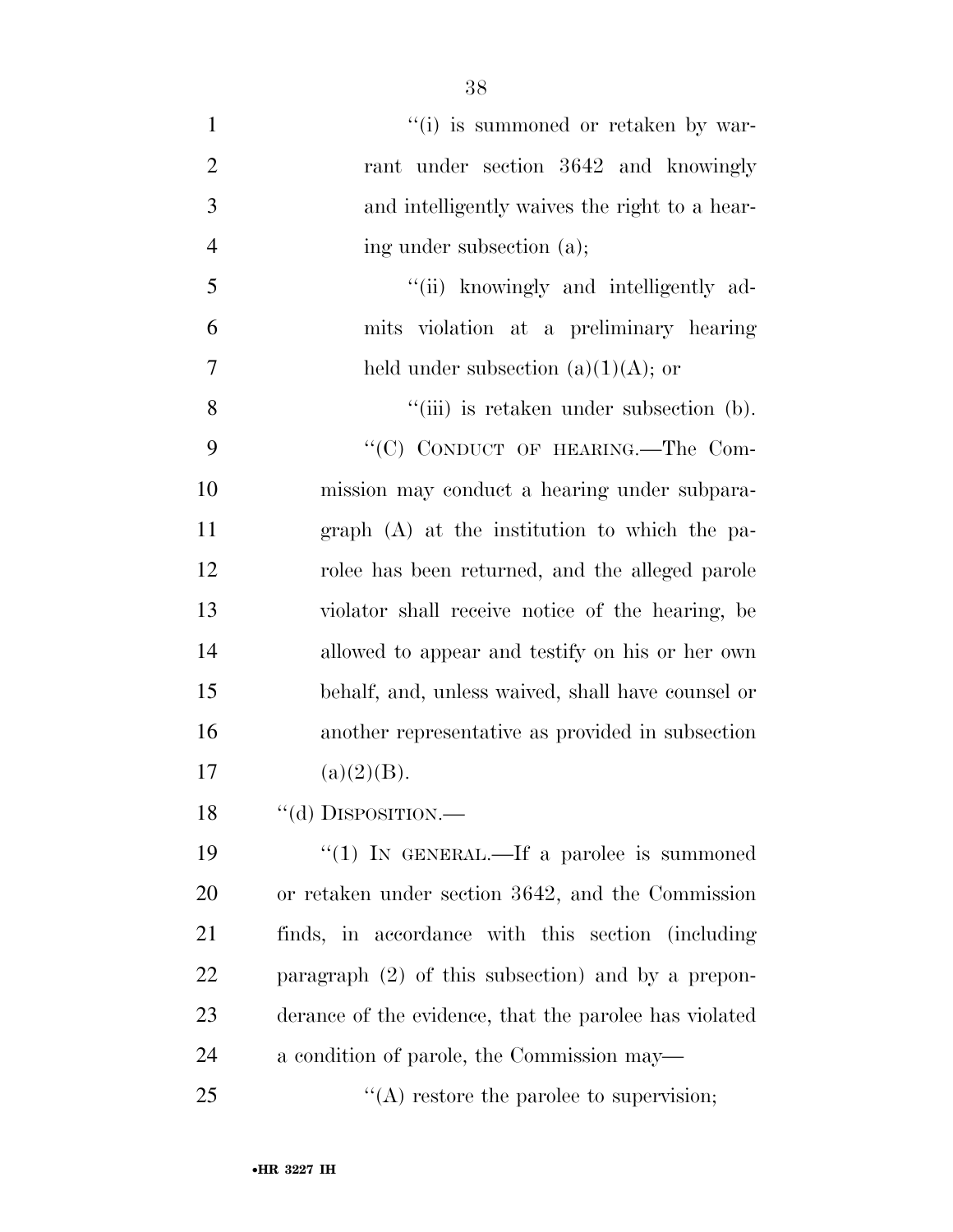| $\mathbf{1}$   | $\lq\lq$ (B) reprimand the parolee;                          |
|----------------|--------------------------------------------------------------|
| $\overline{2}$ | " $(C)$ modify the conditions of the parole of               |
| 3              | the parolee;                                                 |
| $\overline{4}$ | $\lq\lq$ refer the parolee to a residential com-             |
| 5              | munity treatment center for all or part of the               |
| 6              | remainder of the original sentence; or                       |
| 7              | "(E) formally revoke parole or release as if                 |
| 8              | on parole under this title.                                  |
| 9              | "(2) REQUIREMENTS.—The Commission may                        |
| 10             | take an action under paragraph (1) if it has taken           |
| 11             | into consideration—                                          |
| 12             | $\lq\lq$ whether the parolee has been con-                   |
| 13             | victed of any Federal, State, or local crime sub-            |
| 14             | sequent to release on parole, and the serious-               |
| 15             | ness thereof; and                                            |
| 16             | $\lq\lq (B)$ whether the action is warranted by              |
| 17             | the frequency or seriousness of the violation by             |
| 18             | the parolee of any other condition or conditions             |
| 19             | of parole.                                                   |
| 20             | "(e) NOTICE.—Not later than 21 days, excluding               |
| 21             | holidays, after a revocation hearing under this section, the |
| 22             | Commission shall furnish the parolee with a written notice   |
| 23             | of its determination. If parole is revoked, a digest shall   |
| 24             | be prepared by the Commission setting forth in writing       |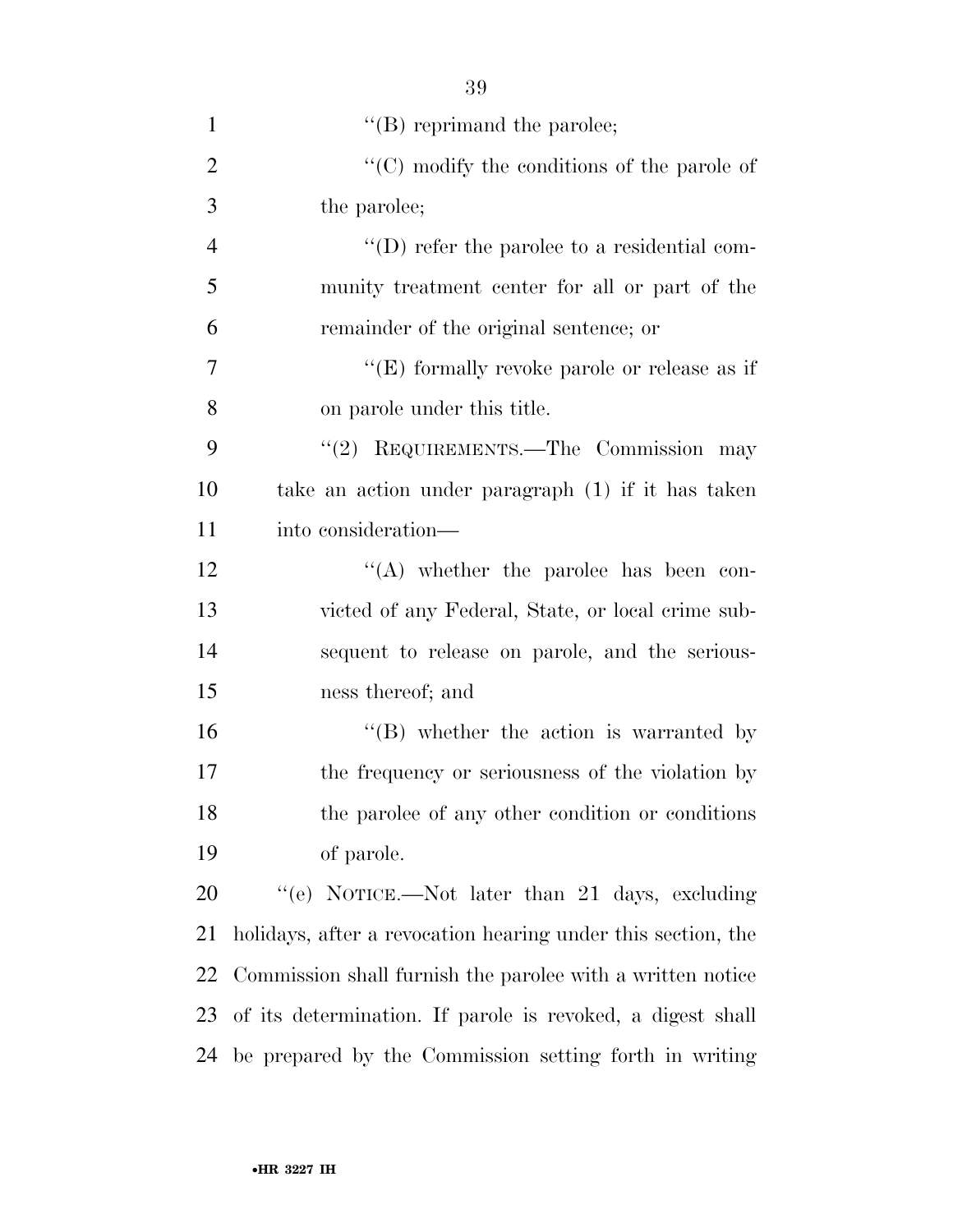the factors considered and reasons for such action, a copy of which shall be given to the parolee.

#### **''§ 3644. Reconsideration and appeal**

 ''(a) IN GENERAL.—If parole release is denied under section 3635, parole conditions are imposed or modified under section 3638, parole discharge is denied under sec- tion 3640(c), or parole is modified or revoked under sec- tion 3643, the individual to whom such decision applies may have the decision reconsidered by submitting a writ- ten application to the regional Commissioner not later than 30 days after the date on which the decision is ren-dered.

 ''(b) REVIEW BY REGIONAL COMMISSIONER.—Not later than 30 days after receipt of an application under subsection (a), a regional Commissioner shall—

16  $\frac{1}{2}$  (1) acting in accordance with rules and regula- tions, reaffirm, modify, or reverse the original deci-sion; and

19  $\frac{1}{2}$  inform the applicant in writing of the deci-sion and the reasons therefor.

21 "(c) APPEAL TO NATIONAL APPEALS BOARD.—

22 "(1) IN GENERAL.—Any decision made under subsection (b) which is adverse to the applicant for reconsideration may be appealed by the individual to the National Appeals Board by submitting a written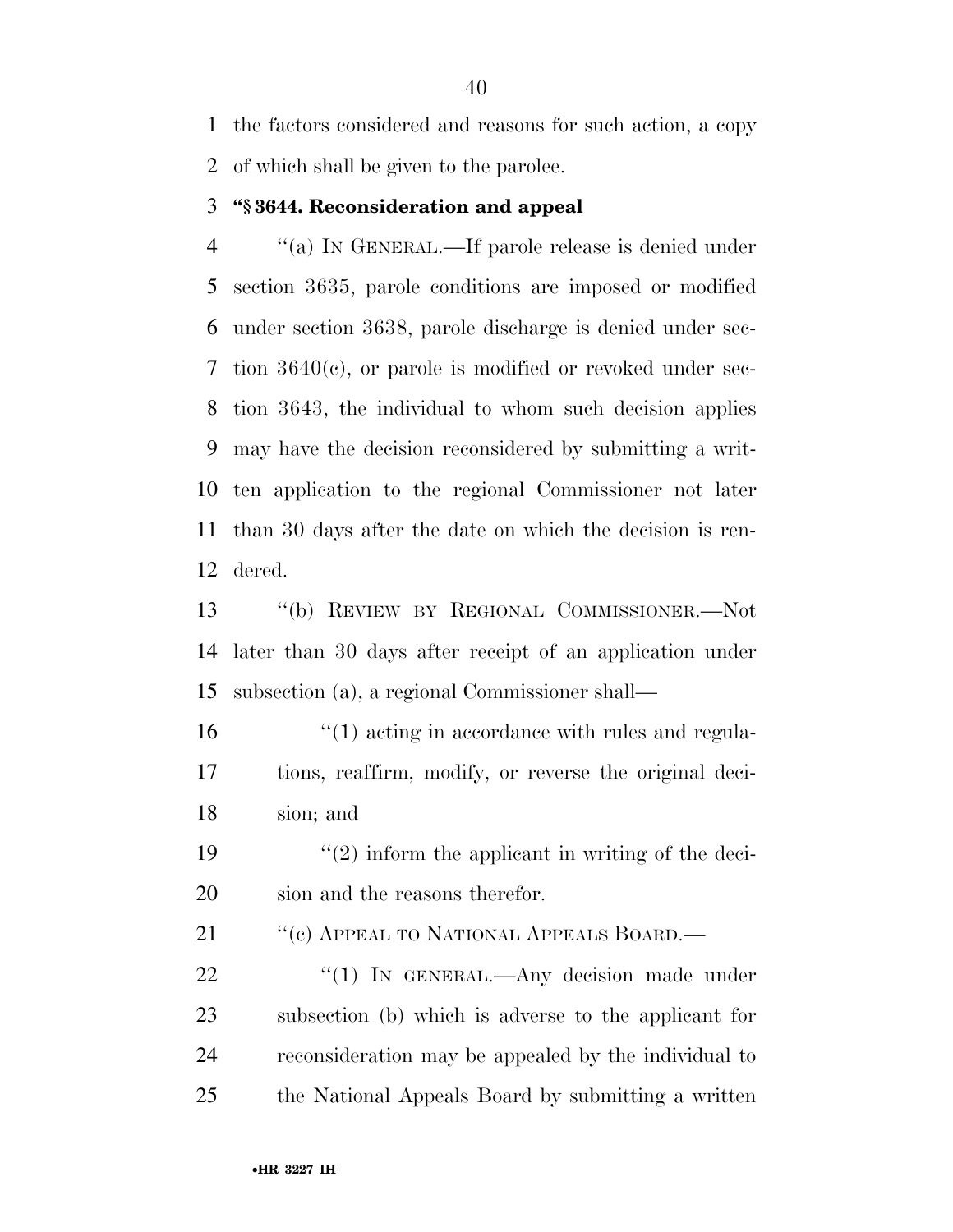| $\mathbf{1}$   | notice of appeal not later than 30 days following the          |
|----------------|----------------------------------------------------------------|
| $\overline{2}$ | date on which such decision is rendered.                       |
| 3              | "(2) REVIEW.—In accordance with rules and                      |
| $\overline{4}$ | regulations, the National Appeals Board—                       |
| 5              | "(A) not later than 60 days after receipt                      |
| 6              | of an appellant's papers, shall reaffirm, modify,              |
| 7              | or reverse the decision; and                                   |
| 8              | $\lq\lq$ (B) shall inform the appellant in writing             |
| 9              | of the decision and the reasons therefor.                      |
| 10             | "§3645. Young adult offenders                                  |
| 11             | "(a) DEFINITION.—In this section, the term 'young              |
| 12             | adult offender' means an individual—                           |
| 13             | $\lq(1)$ who has been convicted of a Federal of-               |
| 14             | fense; and                                                     |
| 15             | $f'(2)$ on the date of the conviction, is not less             |
| 16             | than $22$ years of age and is less than $26$ years of          |
| 17             | age.                                                           |
| 18             | "(b) TREATMENT AS A JUVENILE.—A young adult                    |
| 19             | offender may be deemed a juvenile for purposes of chapter      |
| 20             | 403 if, after taking into consideration the previous record    |
| 21             | of the young adult offender as to delinquency or criminal      |
| 22             | experience, the social background, capabilities, mental and    |
| 23             | physical health of the young adult offender, and such          |
| 24             | other factors as may be considered pertinent, the court        |
|                | 25 finds that there are reasonable grounds to believe that the |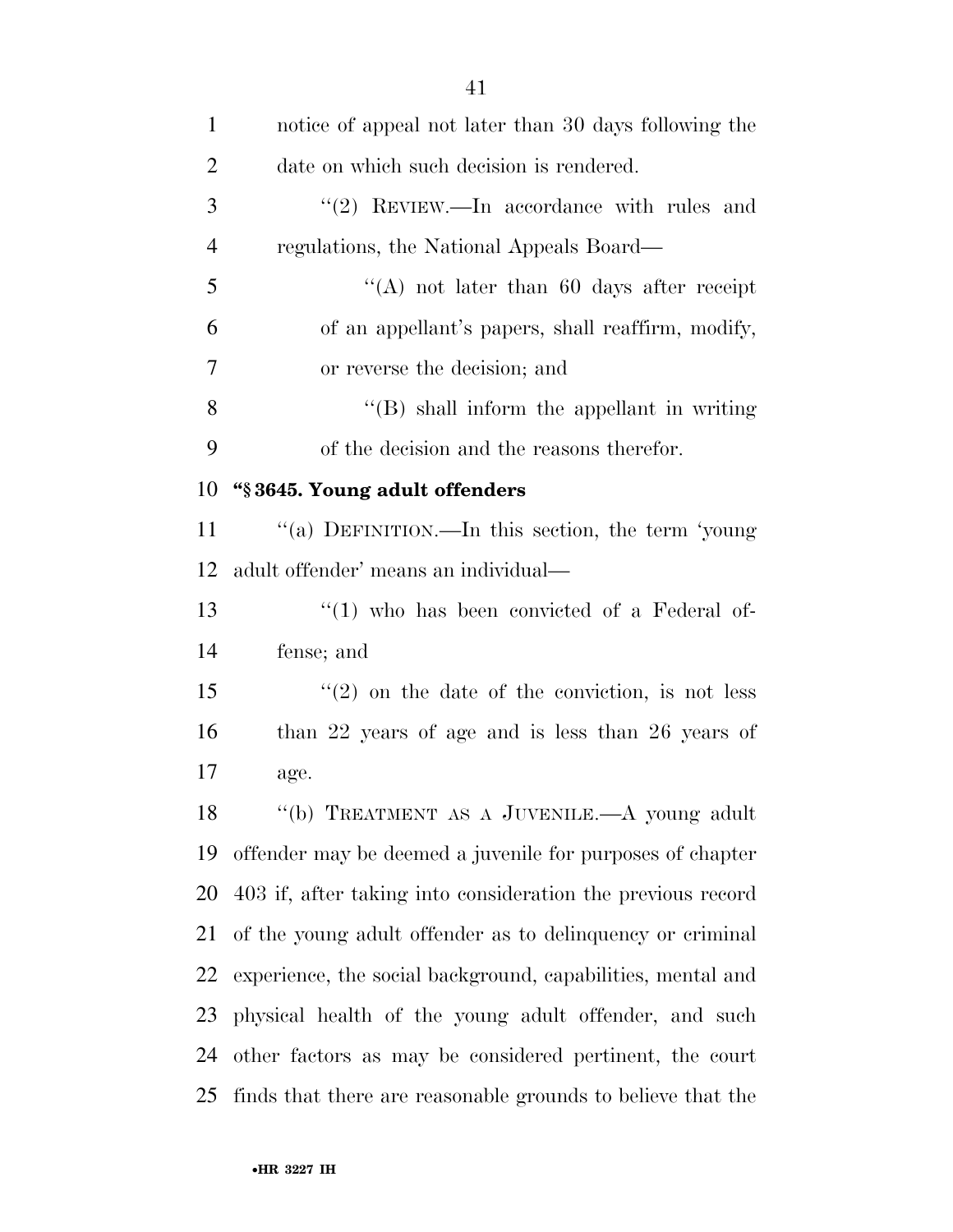young adult offender will benefit from being treated as a juvenile under chapter 403.

## **''§ 3646. Applicability of Administrative Procedure Act**

 ''(a) IN GENERAL.—The Commission shall be an agency for purposes of chapter 5 of title 5, except for sec-tions 554, 555, 556, and 557.

8 "(b) RULEMAKING.—For purposes of subsection (a), 9 section  $553(b)(3)(A)$  of title 5 shall be applied as though ', general statements of policy,' were struck.

11 "(c) JUDICIAL REVIEW.—To the extent that actions 12 of the Commission under section  $3632(a)(1)$  are not in accord with section 553 of title 5, they shall be reviewable in accordance with chapter 7 of title 5.

 ''(d) EXCLUSION OF CERTAIN ACTIONS.—Actions of the Commission under paragraphs (1), (2), and (3) of sec- tion 3632(b) shall be considered actions committed to agency discretion for purposes of section 701(a)(2) of title 5.''.

 (b) PERMANENT CONTINUATION OF PAROLE COM- MISSION.—Notwithstanding section 235(b) of the Sen- tencing Reform Act of 1984 (18 U.S.C. 3551 note), the United States Parole Commission shall not be terminated under such section and appointments to the United States Parole Commission shall be made in accordance with sec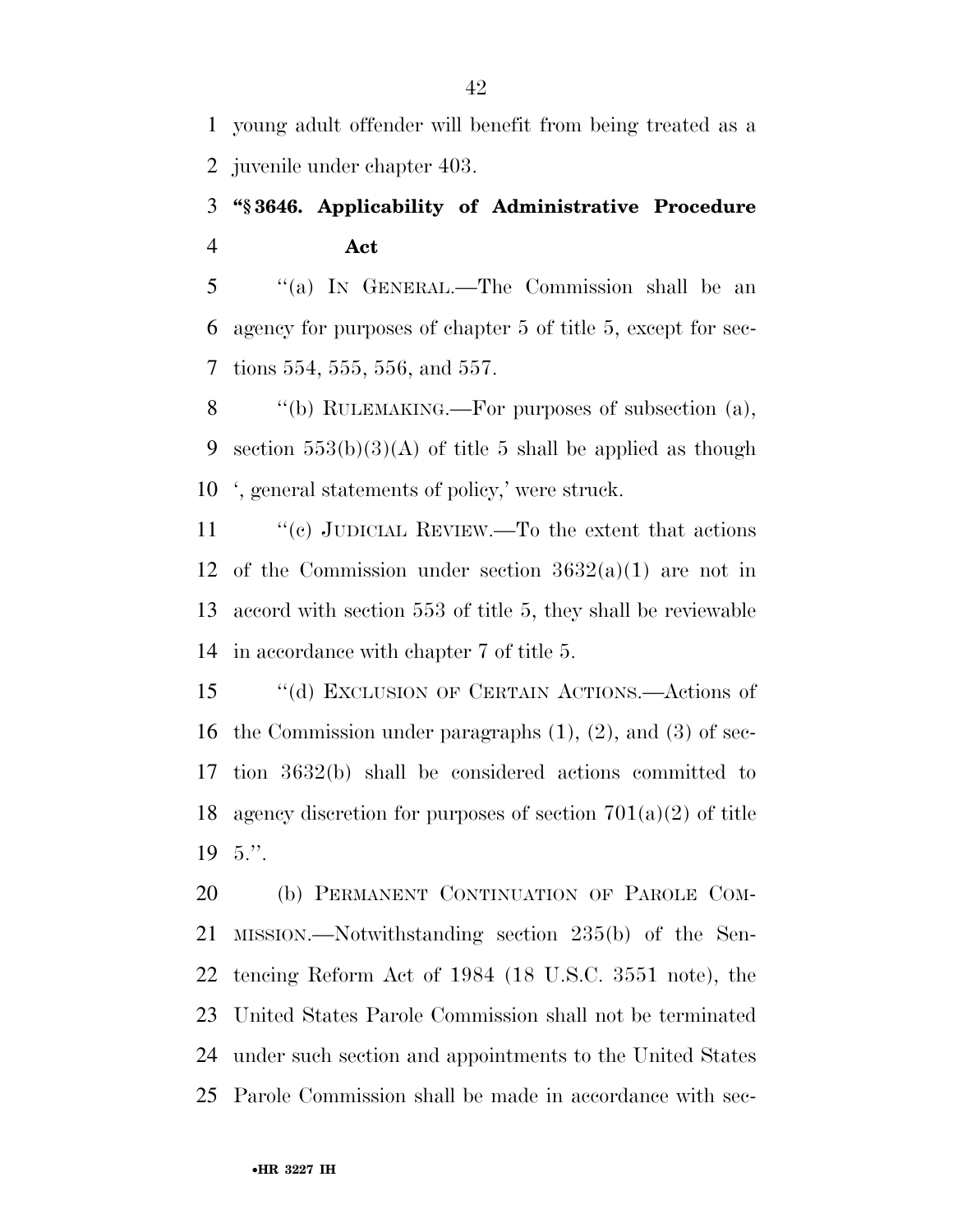tion 4202 of title 18, United States Code, as in effect on the day before the effective date of the Sentencing Reform Act of 1984 under section 235(a) of such Act (18 U.S.C. 3551 note).

 (c) CREDIT TOWARD SERVICE OF SENTENCE FOR SATISFACTORY BEHAVIOR.—Section 3624(b) of title 18, United States Code, is amended by adding at the end the following:

 ''(5) A prisoner having served the term or terms of imprisonment of the prisoner, less credit to- ward the service of the prisoner's sentence under this subsection, shall, upon release, be deemed as if released on parole until the expiration of the max- imum term or terms for which the prisoner was sen- tenced less 180 days. This paragraph shall not pre- vent delivery of a prisoner to the authorities of any State otherwise entitled to custody of the prisoner.''. 18 (d) TECHNICAL AND CONFORMING AMENDMENTS.— (1) Section 3553 of title 18, United States Code, is amended— (A) in subsection (b), by inserting ''max-imum'' before ''sentence of the kind'' each place

it appears; and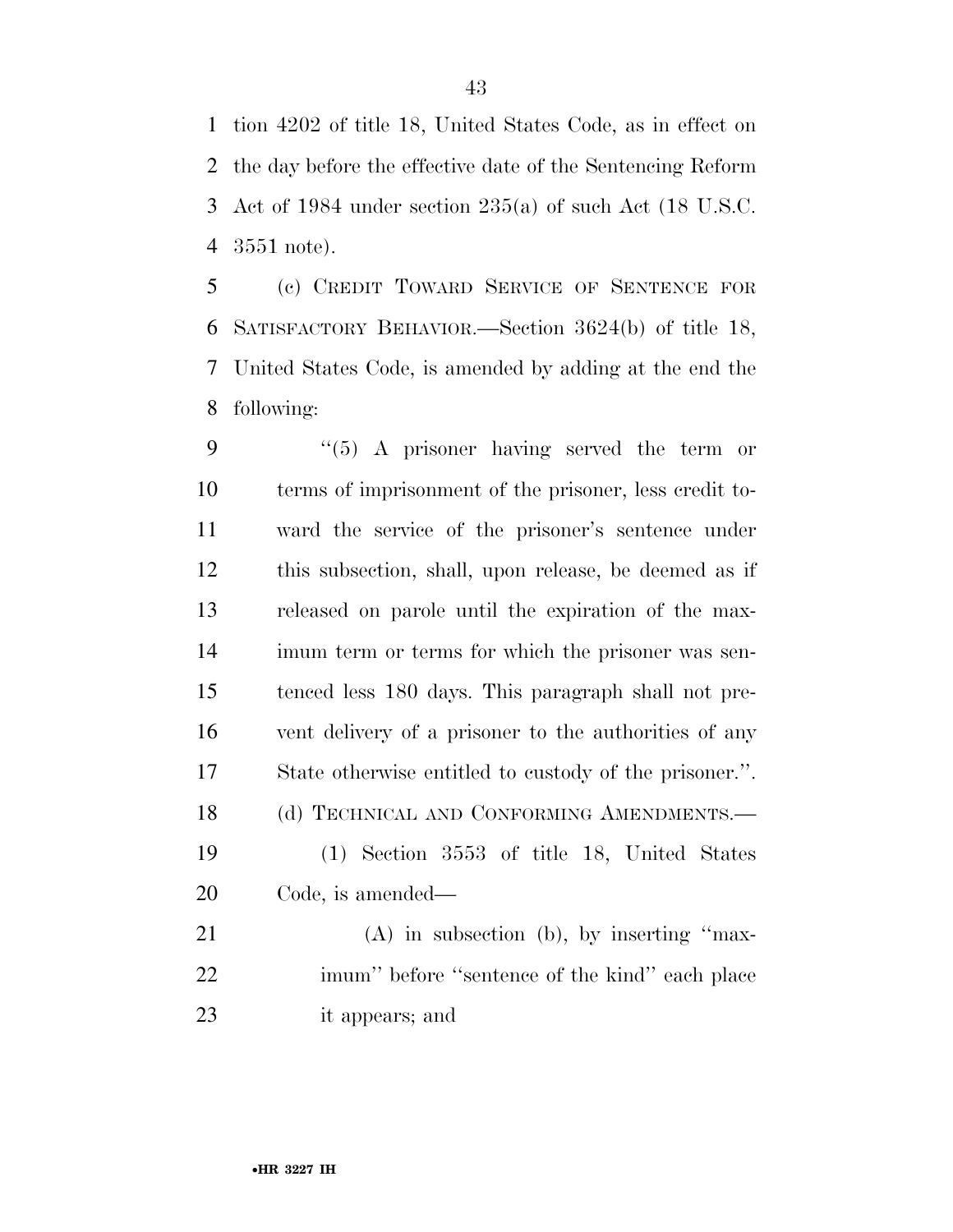| $\mathbf{1}$   | (B) in subsection (c), in the matter pre-            |
|----------------|------------------------------------------------------|
| $\overline{2}$ | eeding paragraph (1), by inserting "maximum"         |
| 3              | before "sentence—".                                  |
| $\overline{4}$ | $(2)$ Section 3621(a) of title 18, United States     |
| 5              | Code, is amended by inserting "on parole" before     |
| 6              | "for satisfactory behavior".                         |
| 7              | $(3)$ Section 3624 of title 18, United States        |
| 8              | Code, is amended—                                    |
| 9              | $(A)$ in subsection $(a)$ , by striking "A pris-     |
| 10             | oner" and inserting "Subject to release on pa-       |
| 11             | role under subchapter D, a prisoner";                |
| 12             | (B) in subsection (b)(2), by inserting ",            |
| 13             | which shall not include a release on parole          |
| 14             | under subchapter D" after "released from cus-        |
| 15             | $\text{today''};$ and                                |
| 16             | $(C)$ in subsection $(d)$ , by inserting "or on      |
| 17             | parole under subchapter D" after "Upon the           |
| 18             | release of a prisoner".                              |
| 19             | $(4)$ Section 4321 of title 18, United States        |
| 20             | Code, is amended by inserting "or parole" before the |
| 21             | period at the end.                                   |
| 22             | (5) Chapter 403 of title 18, United States           |
| 23             | Code, is amended—                                    |
| 24             | $(A)$ by inserting after section 5040 the fol-       |
| 25             | lowing:                                              |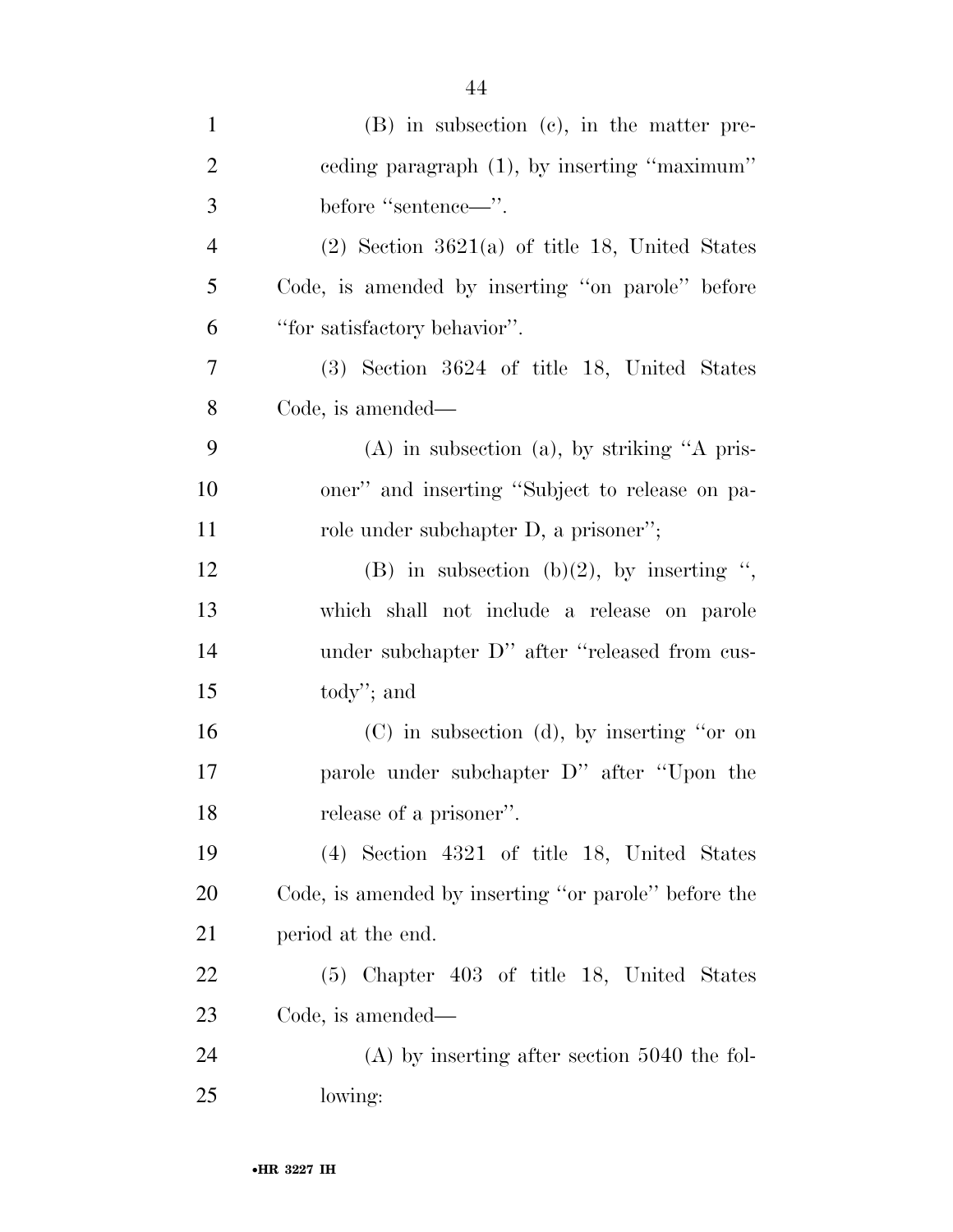## **''§ 5041. Parole**

| 2              | "A juvenile delinquent who has been committed may        |
|----------------|----------------------------------------------------------|
| 3              | be released on parole at any time under such conditions  |
| $\overline{4}$ | and regulations as the United States Parole Commission   |
| 5              | determines proper in accordance with section 3635."; and |
| 6              | (B) by striking the item relating to section             |
| 7              | 5041 and inserting the following:                        |
|                | "5041. Parole.".                                         |
| 8              | $(6)$ The table of subchapters for chapter 229 of        |
| 9              | title 18, United States Code, is amended by insert-      |
| 10             | ing after the item relating to subchapter C the fol-     |
| 11             | lowing:                                                  |
|                |                                                          |
| 12             | (7) The Controlled Substances Act (21 U.S.C.             |
| 13             | $801$ et seq.) is amended—                               |
| 14             | (A) in section $401(b)(1)$ (21 U.S.C.                    |
| 15             | $841(b)(1)$ )–                                           |
| 16             | $(i)$ in subparagraph $(A)$ , in the matter              |
| 17             | following clause (viii), by striking the last            |
| 18             | sentence;                                                |
| 19             | $(ii)$ in subparagraph $(B)$ , in the mat-               |
| 20             | ter following clause (viii), by striking the             |
| 21             | last sentence; and                                       |
| 22             | (iii) in subparagraph $(C)$ , in the last                |
| 23             | sentence, by striking ", nor shall a person              |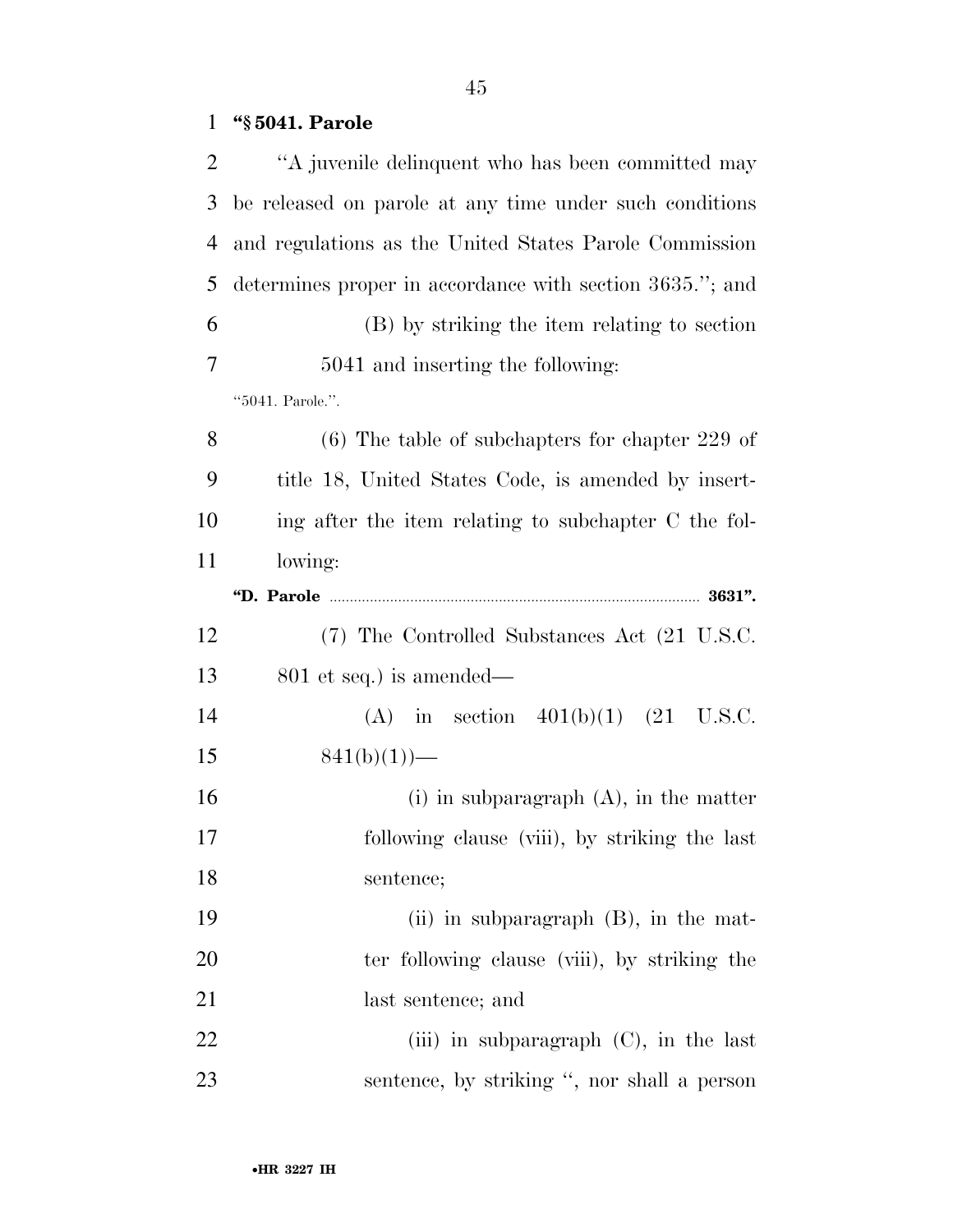| $\mathbf{1}$   | so sentenced be eligible for parole during                  |
|----------------|-------------------------------------------------------------|
| $\overline{2}$ | the term of such a sentence";                               |
| 3              | (B) in section 419(d) $(21 \text{ U.S.C. } 860(d)),$        |
| $\overline{4}$ | by striking the second sentence; and                        |
| 5              | (C) in section 420(e) $(21 \text{ U.S.C. } 861(e)),$        |
| 6              | by striking the second sentence.                            |
| 7              | $(8)$ Section 1010(b) of the Controlled Sub-                |
| 8              | stances Import and Export Act $(21 \text{ U.S.C. } 960(b))$ |
| 9              | is amended—                                                 |
| 10             | $(A)$ in paragraph $(1)$ , in the matter fol-               |
| 11             | lowing subparagraph (H), by striking the last               |
| 12             | sentence; and                                               |
| 13             | $(B)$ in paragraph $(2)$ , in the matter fol-               |
| 14             | lowing subparagraph (H), by striking the last               |
| 15             | sentence.                                                   |
| 16             | (e) APPLICABILITY.—The amendments made by this              |
| 17             | section shall apply with respect to any sentence imposed    |
| 18             | on or after January 1, 2019.                                |
| 19             | SEC. 6. CFPB OVERSIGHT OF PROVIDERS OF MONEY                |
| 20             | TRANSFER SERVICES FOR CORRECTIONAL                          |
| 21             | AND IMMIGRATION DETENTION FACILITIES.                       |
| 22             | (a) DEFINITIONS.—In this section—                           |
| 23             | (1) the term "Bureau" means the Bureau of                   |
| 24             |                                                             |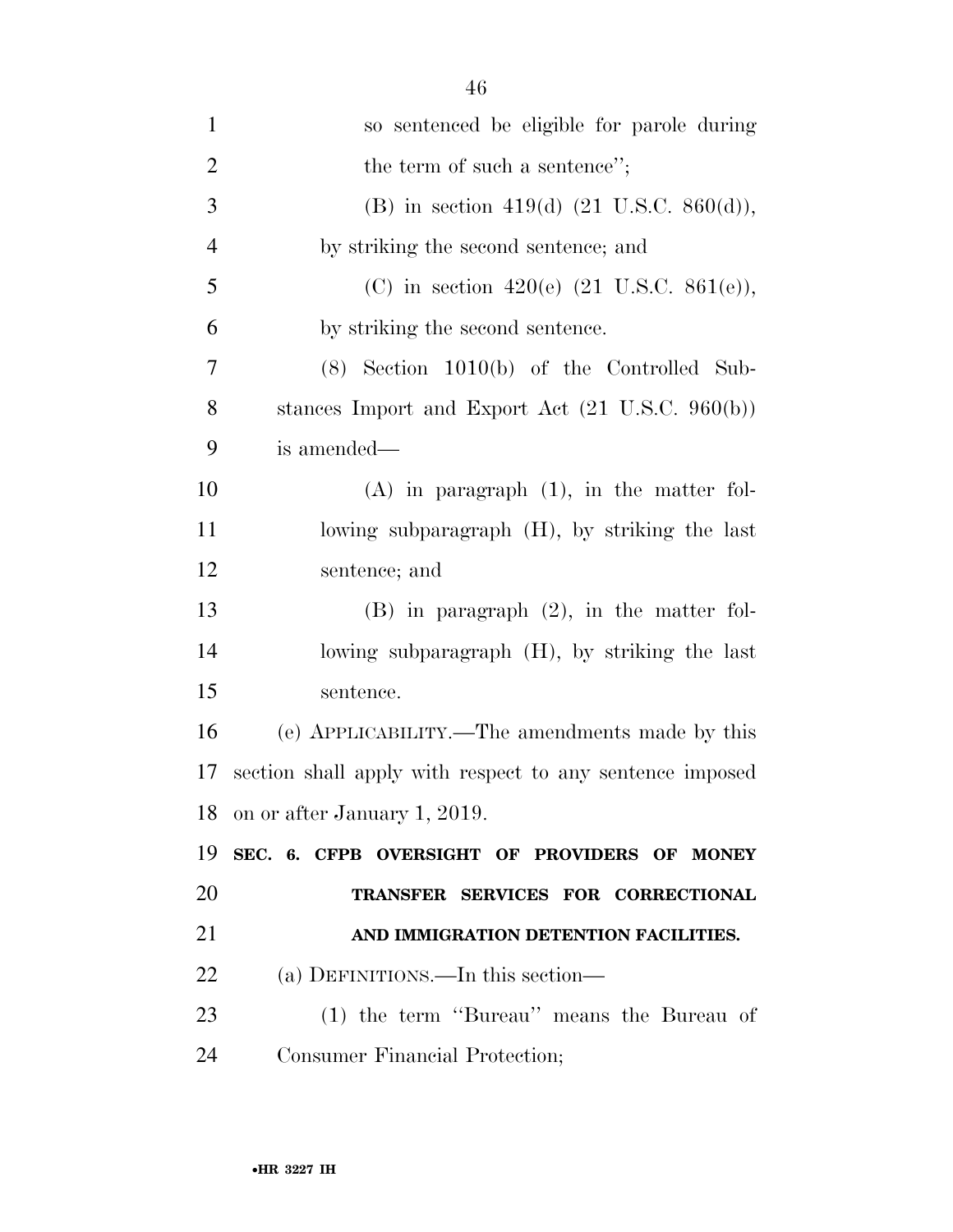| $\mathbf{1}$   | $(2)$ the term "correctional facility" means a jail,   |
|----------------|--------------------------------------------------------|
| $\overline{2}$ | prison, or other detention facility used to house peo- |
| 3              | ple who have been arrested, detained, held, or con-    |
| $\overline{4}$ | victed by a criminal justice agency or a court;        |
| 5              | $(3)$ the term "covered inmate" means—                 |
| 6              | (A) an individual who is being held, de-               |
| 7              | tained, or incarcerated in a correctional facility;    |
| 8              | and                                                    |
| 9              | (B) an individual who is being held in an              |
| 10             | immigration detention facility;                        |
| 11             | (4) the term "covered provider" means a pro-           |
| 12             | vider of a service, including a money transfer serv-   |
| 13             | ice, that—                                             |
| 14             | (A) facilitates the electronic transfer of             |
| 15             | funds from an individual who is not a covered          |
| 16             | in mate to a covered in mate;                          |
| 17             | (B) provides a payment to a covered in-                |
| 18             | mate who is being released from a correctional         |
| 19             | facility or an immigration detention facility; or      |
| 20             | (C) provides a payment on behalf of a cov-             |
| 21             | ered inmate; and                                       |
| 22             | $(5)$ the term "immigration detention facility"        |
| 23             | means a Federal, State, or local government facility,  |
| 24             | or a privately owned and operated facility, that is    |
| 25             | used, in whole or in part, to hold individuals under   |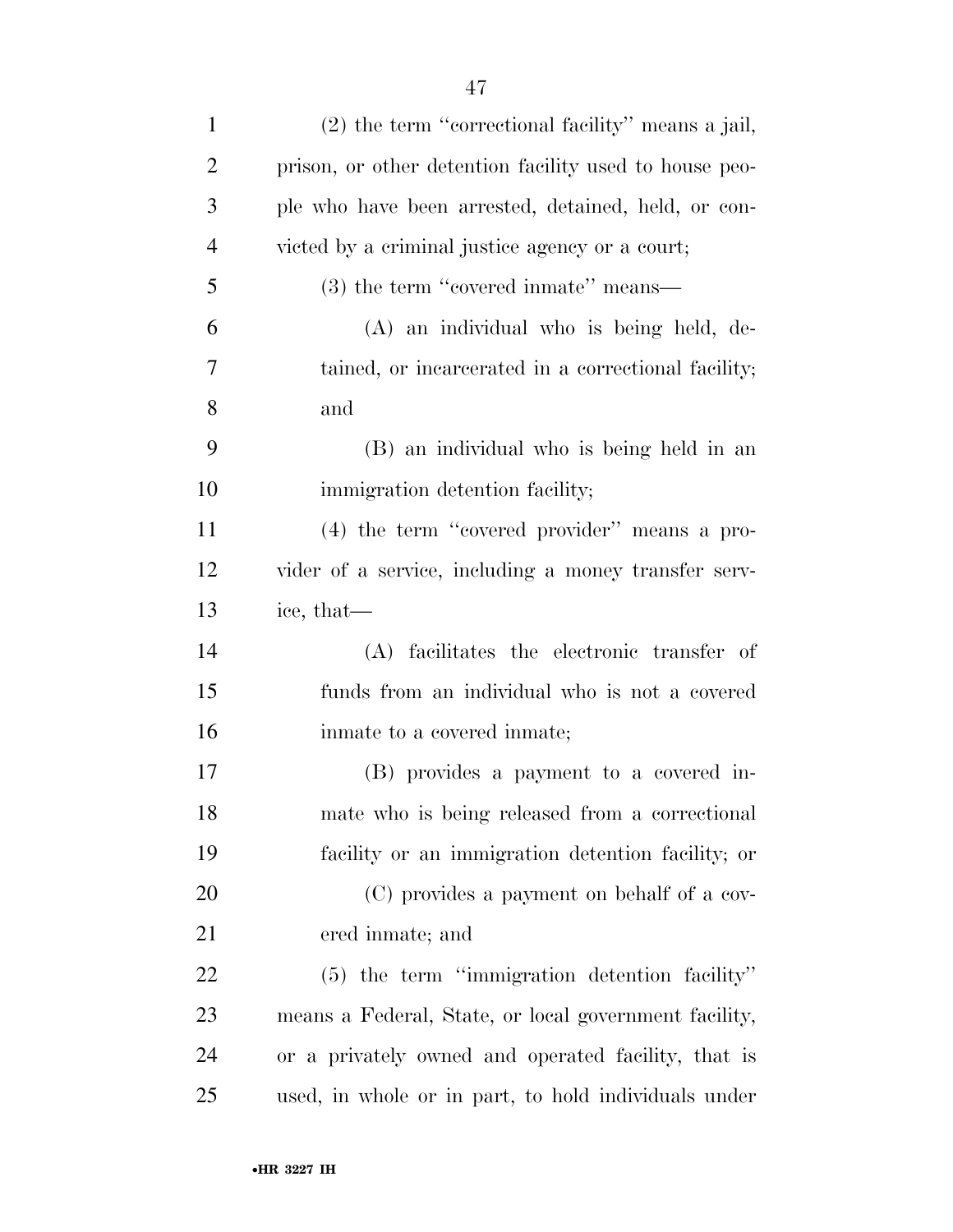the authority of the Director of U.S. Immigration and Customs Enforcement, including facilities that hold such individuals under a contract or agreement with the Department of Homeland Security.

 (b) REASONABLE AND PROPORTIONAL FEE OR CHARGE.—The amount of any fee or charge that a cov- ered provider may impose with respect to a service de- scribed in subparagraph (A), (B), or (C) of subsection (a)(4) shall be reasonable and proportional to the relative cost or value of the service.

11 (c) REQUIREMENT TO ISSUE REGULATIONS.—

12 (1) IN GENERAL.—Not later than 3 years after the date of enactment of this Act, the Bureau shall issue final rules to establish standards for assessing whether the amount of any fee or charge described in subsection (b) is reasonable and proportional to the relative cost or value of the service provided by a covered provider.

 (2) CONSIDERATIONS.—In issuing the final rules under paragraph (1), the Bureau shall con-sider—

 (A) whether there are alternative means for transferring funds into correctional facilities and immigration detention facilities;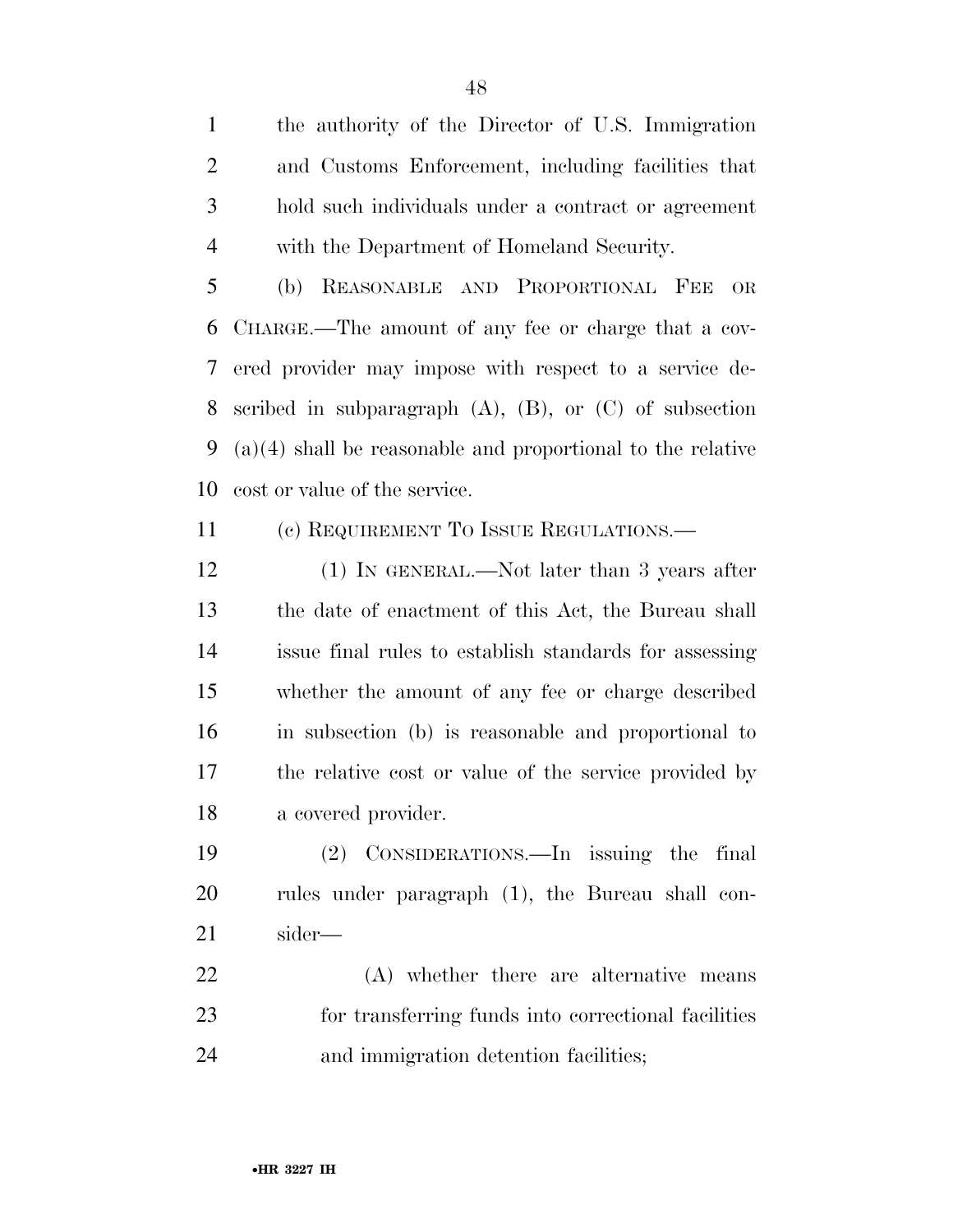| $\mathbf{1}$   | (B) whether those alternatives can reason-               |
|----------------|----------------------------------------------------------|
| $\overline{2}$ | ably be considered comparable;                           |
| 3              | (C) differing cost structures for transfer-              |
| $\overline{4}$ | ring funds into correctional facilities and immi-        |
| 5              | gration detention facilities; and                        |
| 6              | (D) such other factors as the Bureau may                 |
| 7              | determine necessary or appropriate.                      |
| 8              | (3) DIFFERENTIATION PERMITTED.—In issuing                |
| 9              | the final rules under paragraph (1), the Bureau may      |
| 10             | establish different standards for different types of     |
| 11             | fees and charges, as appropriate.                        |
| 12             | SEC. 7. RESTRICTIONS ON THE PROVISION OF INMATE          |
|                |                                                          |
|                | TELEPHONE AND VIDEO SERVICE.                             |
| 13<br>14       | (a) DEFINITIONS.—Section $226(a)$ of the Commu-          |
| 15             | nications Act of 1934 (47 U.S.C. 226(a)) is amended by   |
| 16             | adding at the end the following:                         |
| 17             | $\lq(10)$ The term 'ancillary fee' includes any          |
| 18             | charge or fee that is imposed on a user of inmate        |
| 19             | telephone and video service in addition to the per-      |
| 20             | minute rate and connection charge.                       |
| 21             | $\lq(11)$ The term 'collect' or 'collect call' means     |
| <u>22</u>      | a telephone call or video call from a person incarcer-   |
| 23             | ated in a correctional institution that is billed to the |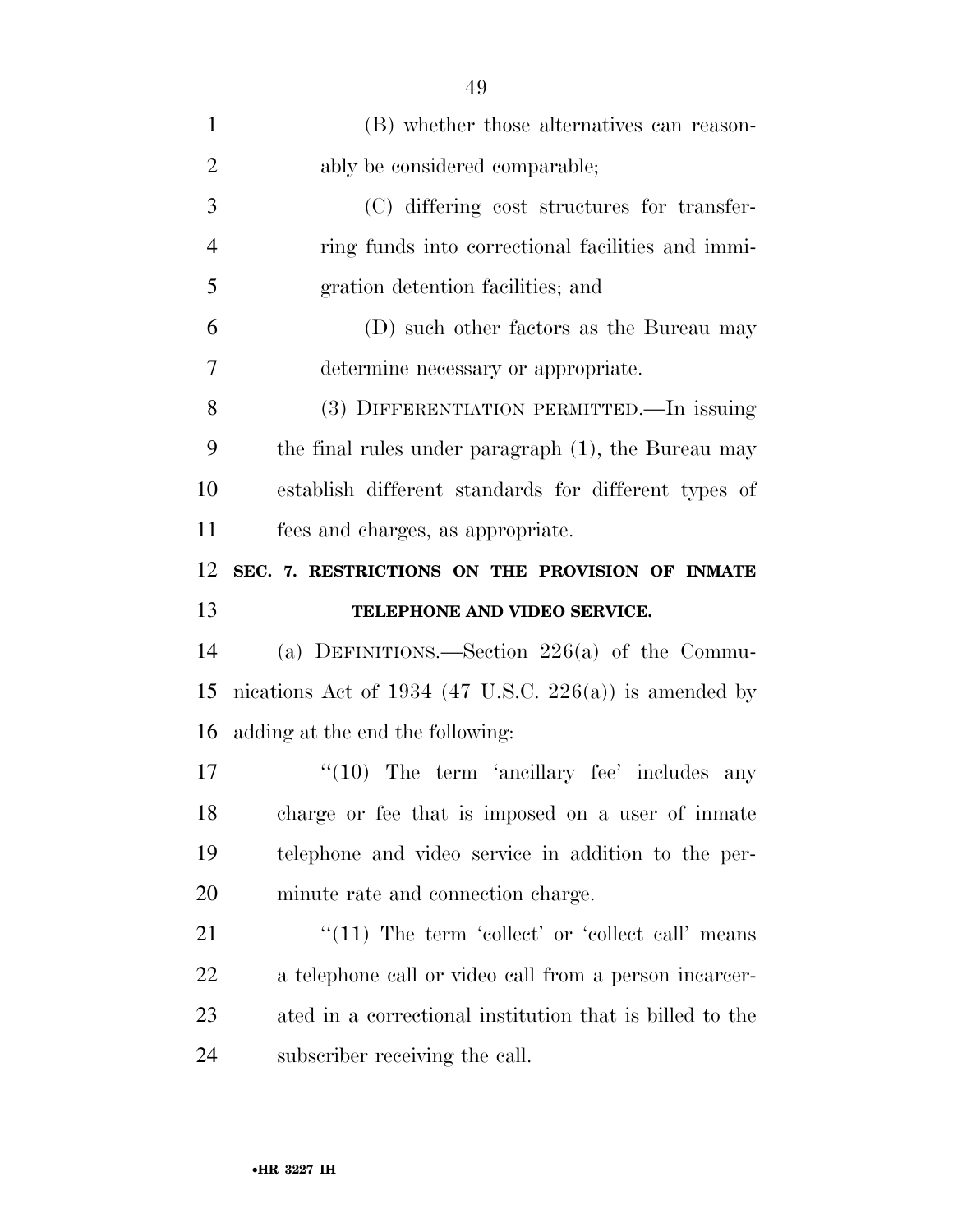| $\mathbf{1}$   | " $(12)$ The term 'commission' means a fee or          |
|----------------|--------------------------------------------------------|
| $\overline{2}$ | other payment by a provider of inmate telephone        |
| 3              | and video service to an administrator of a correc-     |
| $\overline{4}$ | tional institution, department of correction, or simi- |
| 5              | lar entity, based upon, or partly upon, inmate tele-   |
| 6              | phone and video service revenue.                       |
| 7              | $\cdot$ (13) The term 'debit account' means the pay-   |
| 8              | ment of inmate telephone and video service through     |
| 9              | a prepaid card or other account of a prisoner, which   |
| 10             | can be accessed only through an access code, per-      |
| 11             | sonal identification number, or similar identifier.    |
| 12             | $\cdot$ (14) The term 'inmate telephone and video      |
| 13             | service' includes the provision of telephone and video |
| 14             | service enabling persons incarcerated in correctional  |
| 15             | institutions to originate calls at payphones, tele-    |
| 16             | phones, or video kiosks that are designated for the    |
| 17             | personal use of prisoners, regardless of whether the   |
| 18             | calls are collect, paid through a debit account, or    |
| 19             | paid through any other means.                          |
| 20             | $\lq(15)$ The term 'provider of inmate telephone       |
| 21             | and video service' means any common carrier that       |
| 22             | provides in the telephone and video service or any     |
| 23             | other person determined by the Commission to be        |
| 24             | providing inmate telephone and video service.".        |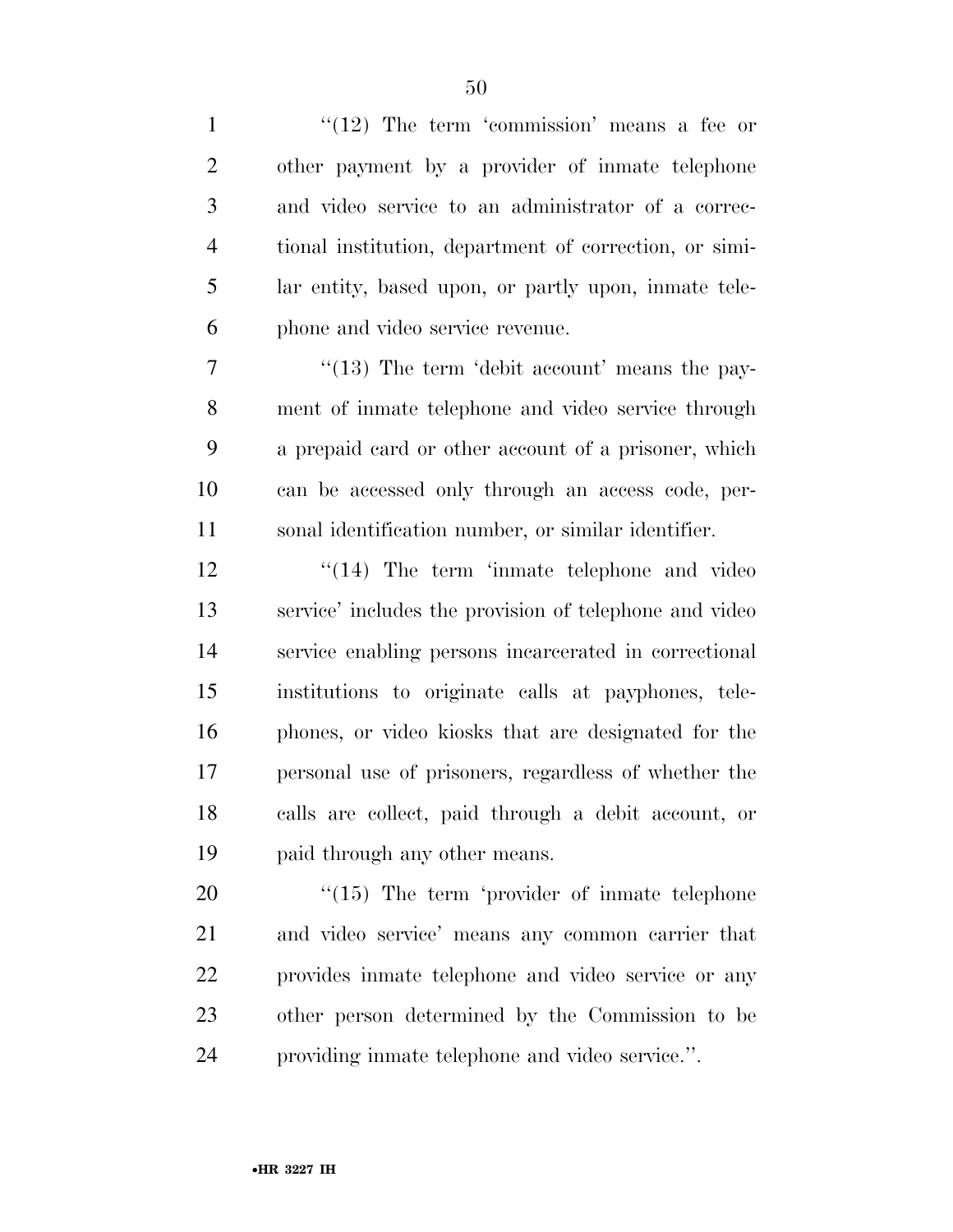(b) REGULATIONS.—Section 226 of the Communica- tions Act of 1934 (47 U.S.C. 226) is further amended— (1) by redesignating subsection (i) as subsection (k); and (2) by inserting after subsection (h) the fol- lowing: ''(i) REGULATION OF INMATE TELEPHONE AND VIDEO SERVICE.— 9 "(1) In GENERAL.—In order to ensure that charges for inmate telephone and video service are just, reasonable, and nondiscriminatory, not later than 1 year after the date of enactment of the Jus- tice is Not For Sale Act of 2017, the Commission shall adopt regulations on the use of inmate tele- phone and video service that— ''(A) prescribe a maximum uniform per- minute compensation rate; ''(B) prescribe a maximum uniform service connection or other per-call compensation rate;  $"({\rm C})$  prescribe variable maximum com- pensation rates depending on such factors as carrier costs, the size of the correctional facility served, and other relevant factors identified by 24 the Commission;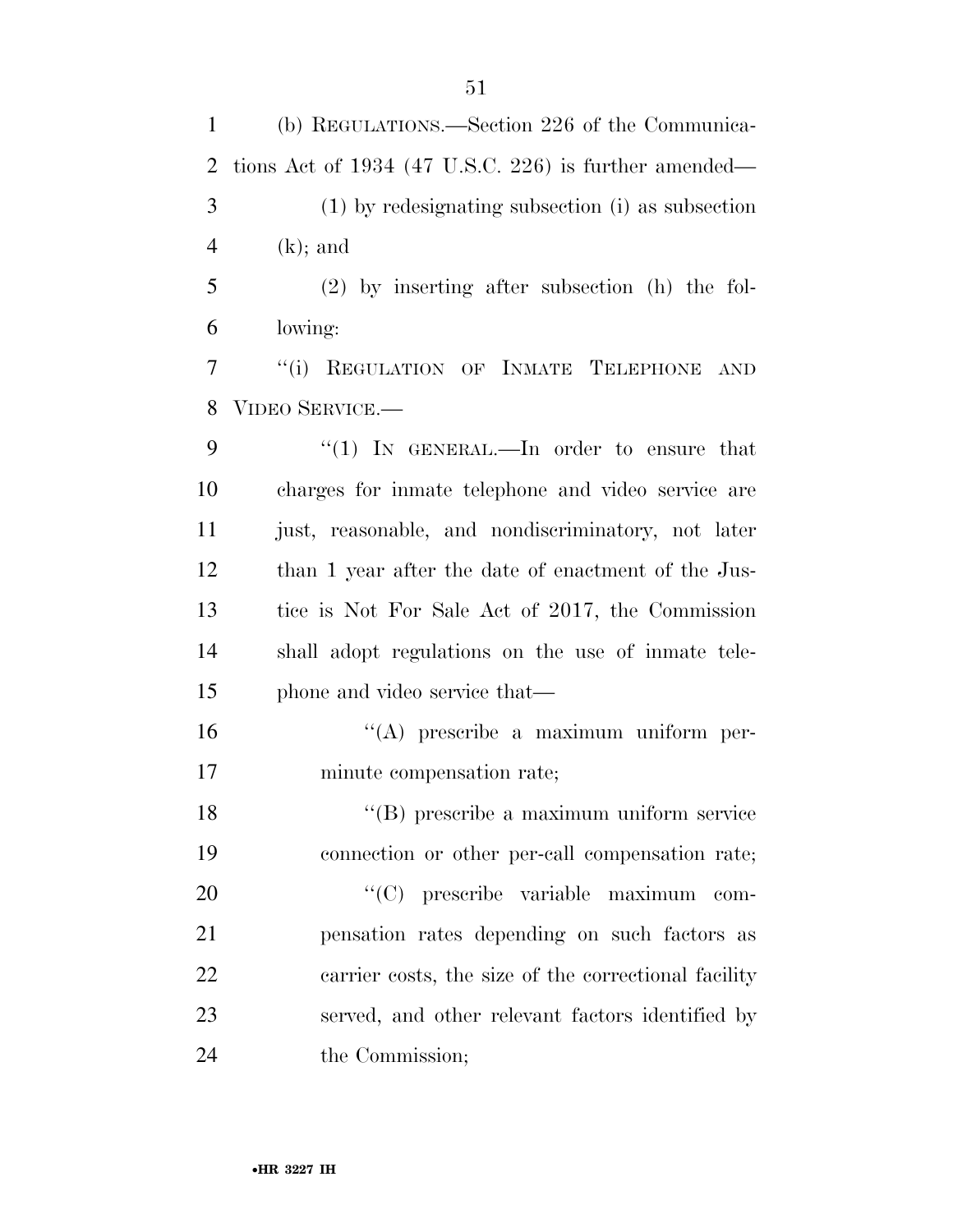| $\mathbf{1}$   | $\lq\lq$ require providers of inmate telephone      |
|----------------|-----------------------------------------------------|
| $\overline{2}$ | and video service to offer both collect calling     |
| 3              | and debit account services;                         |
| $\overline{4}$ | $\lq\lq(E)$ address the payment of commissions      |
| 5              | by providers of inmate telephone and video          |
| 6              | service to administrators of correctional institu-  |
| 7              | tions, departments of correction, and similar       |
| 8              | entities by-                                        |
| 9              | "(i) prohibiting such payments; or                  |
| 10             | "(ii) limiting commission payments;                 |
| 11             | $``$ (F) require administrators of correctional     |
| 12             | institutions, departments of correction, and        |
| 13             | similar entities to allow more than 1 provider of   |
| 14             | in mate telephone and video service to provide      |
| 15             | inmate telephone and video service at a correc-     |
| 16             | tional institution so that prisoners have a choice  |
| 17             | of such providers; and                              |
| 18             | $\lq\lq(G)$ prohibit or substantially limit any an- |
| 19             | cillary fees imposed by a provider of inmate        |
| 20             | telephone and video service on a user of the        |
| 21             | service.                                            |
| 22             | $\lq(2)$ SCOPE.—                                    |
| 23             | "(A) IN GENERAL.—The regulations                    |
| 24             | adopted by the Commission under this sub-           |
| 25             | section-                                            |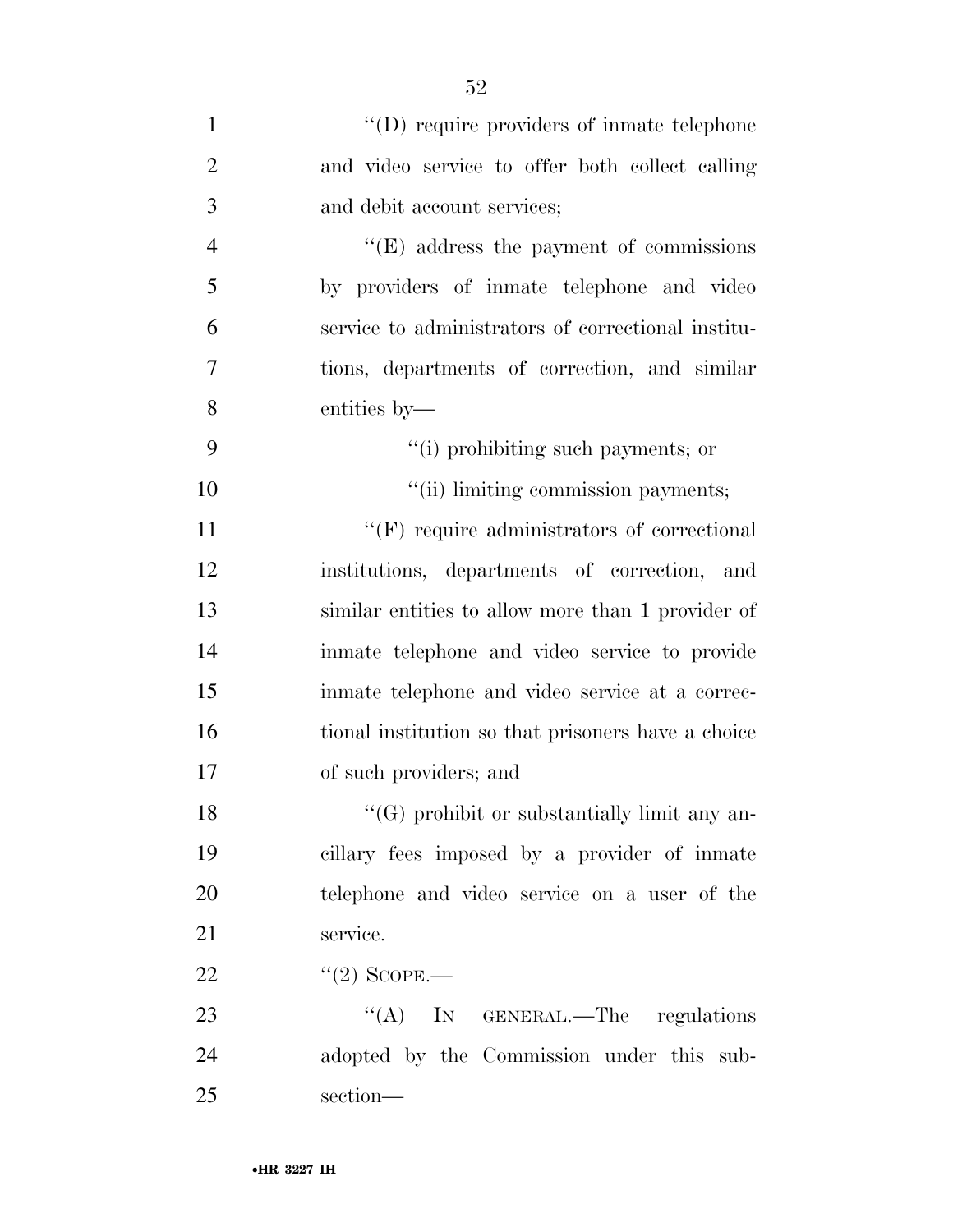|     |  | "(i) shall be technologically neutral; |  |
|-----|--|----------------------------------------|--|
| and |  |                                        |  |

3  $\frac{1}{\sin^2(\pi)}$  shall not jeopardize legitimate se-curity and penological interests.

 ''(B) IMPACT ON REVENUE.—To the extent the regulations adopted by the Commission under this subsection reduce or eliminate the revenue derived by administrators of correc- tional institutions, departments of correction, and similar entities from the receipt of commis- sions, such effects of the regulations shall not be considered to be jeopardizing or otherwise affecting legitimate security or penological in-terests.

 ''(3) PERIODIC REVIEW.—The Commission shall review, on a biennial basis, the regulations adopted under this subsection, including to determine wheth- er any compensation rates established by the Com-mission should be modified.

20 "(4) STATE PREEMPTION.—To the extent that any State, local government, or private correctional facility requirements are inconsistent with the regu- lations of the Commission affecting or pertaining to inmate telephone and video service, including restric-tions on the payment of commissions based upon in-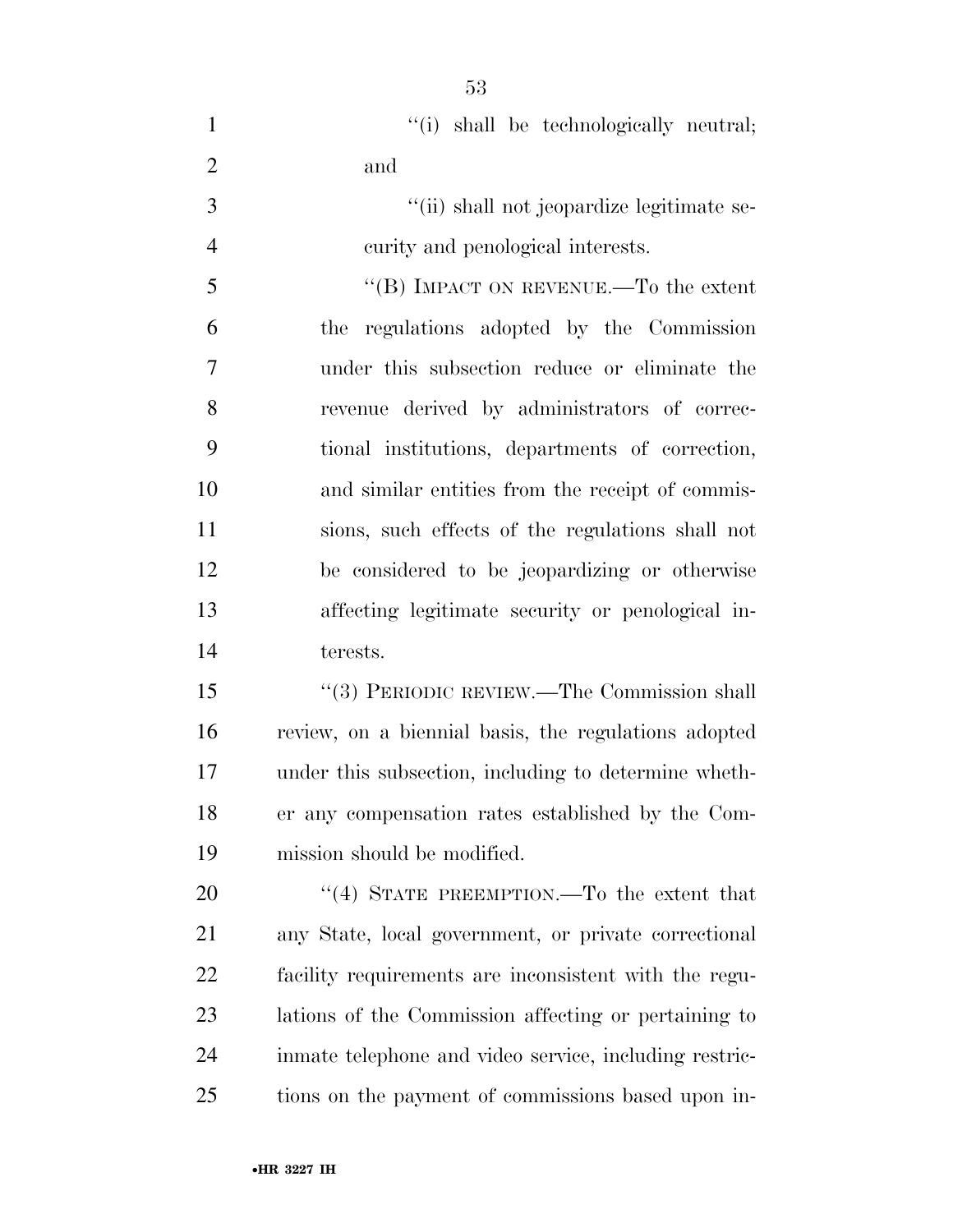mate telephone and video service revenues or earn- ings, the regulations of the Commission on such matters shall preempt the State, local government, or private correctional facility requirements.

 ''(j) INMATE TELEPHONE AND VIDEO SERVICE FULLY SUBJECT TO SECTIONS 201, 205, 251, 252, AND 276.—

8 "(1) IN GENERAL.—Inmate telephone and video service shall be fully subject to the requirements of sections 201, 205, 251, 252, and 276.

 $\frac{1}{2}$  RESTRICTION.—A provider of inmate tele- phone and video service may not block or otherwise refuse to carry a call placed by an incarcerated per- son on the grounds that the provider has no contrac- tual or other arrangement with the local exchange carrier serving the intended recipient of the call or other common carrier involved in any portion of the transmission of the call.''.

#### **SEC. 8. TERMINATION OF DETENTION BED QUOTA.**

 (a) IN GENERAL.—The matter under the heading ''SALARIES AND EXPENSES'' under the heading ''UNITED STATES IMMIGRATION AND CUSTOMS ENFORCEMENT'' under title II of the Department of Homeland Security Appropriations Act, 2016 (division F of Public Law 114– 113; 129 Stat. 2497) is amended by striking ''*Provided*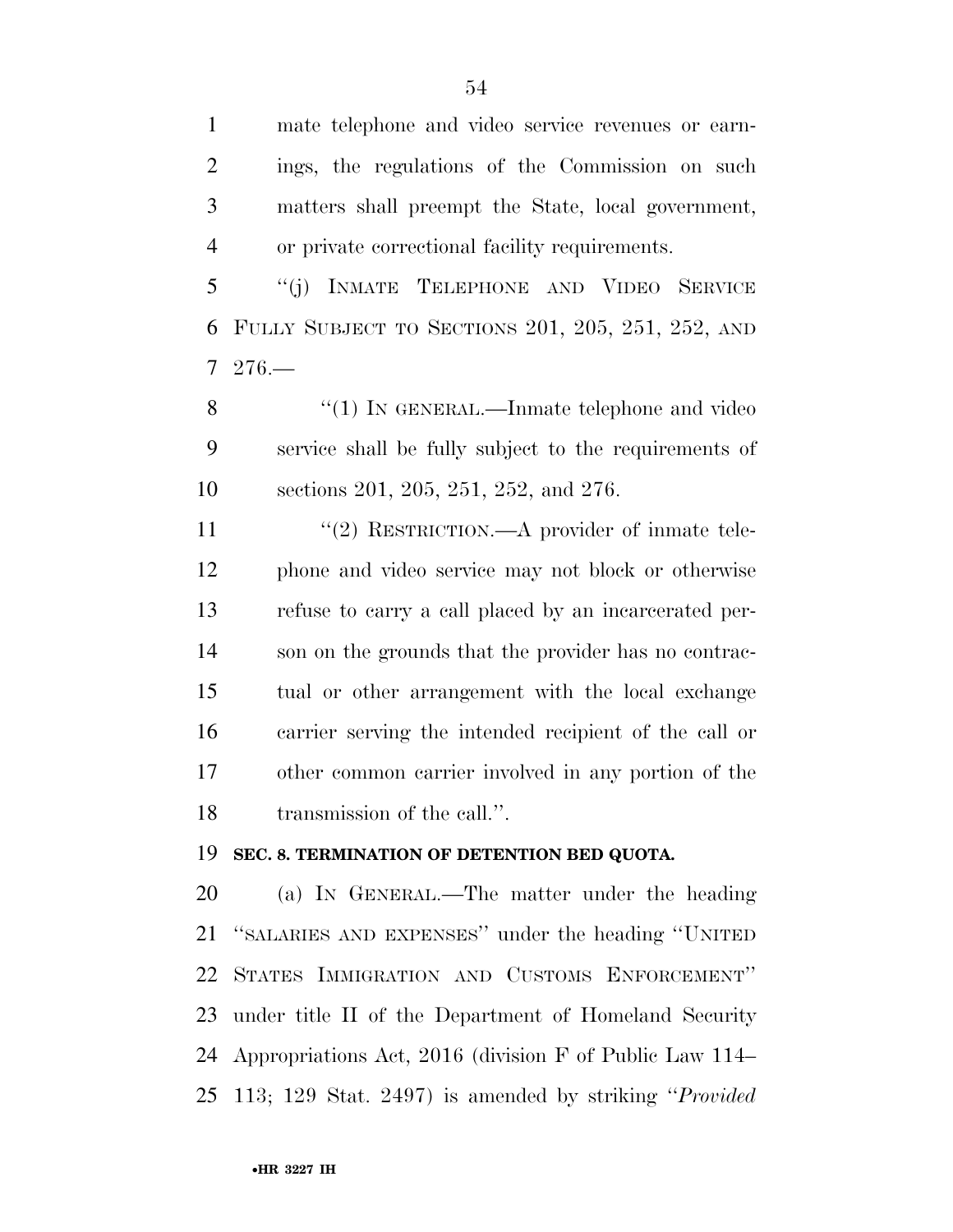*further*, That funding made available under this heading shall maintain a level of not less than 34,000 detention beds through September 30, 2016:''.

 (b) DETENTION CAPACITY.—Notwithstanding any other provision of law, the number of detention beds main- tained by U.S. Immigration and Customs Enforcement shall be determined by the Secretary of Homeland Secu-rity and shall be based solely on detention needs.

(c) ALTERNATIVES TO DETENTION.—

 (1) IN GENERAL.—The Secretary of Homeland Security shall establish nationwide alternatives to detention programs that incorporate case manage- ment services in each field office of the Department of Homeland Security to ensure appearances at im-migration proceedings and public safety.

 (2) CONTRACT AUTHORITY.—The Secretary may contract with nongovernmental community-based organizations—

 (A) to conduct screening of detainees; (B) to operate community-based super- vision programs; and (C) to implement secure alternatives that allow U.S. Immigration and Customs Enforce-ment to maintain custody over the alien.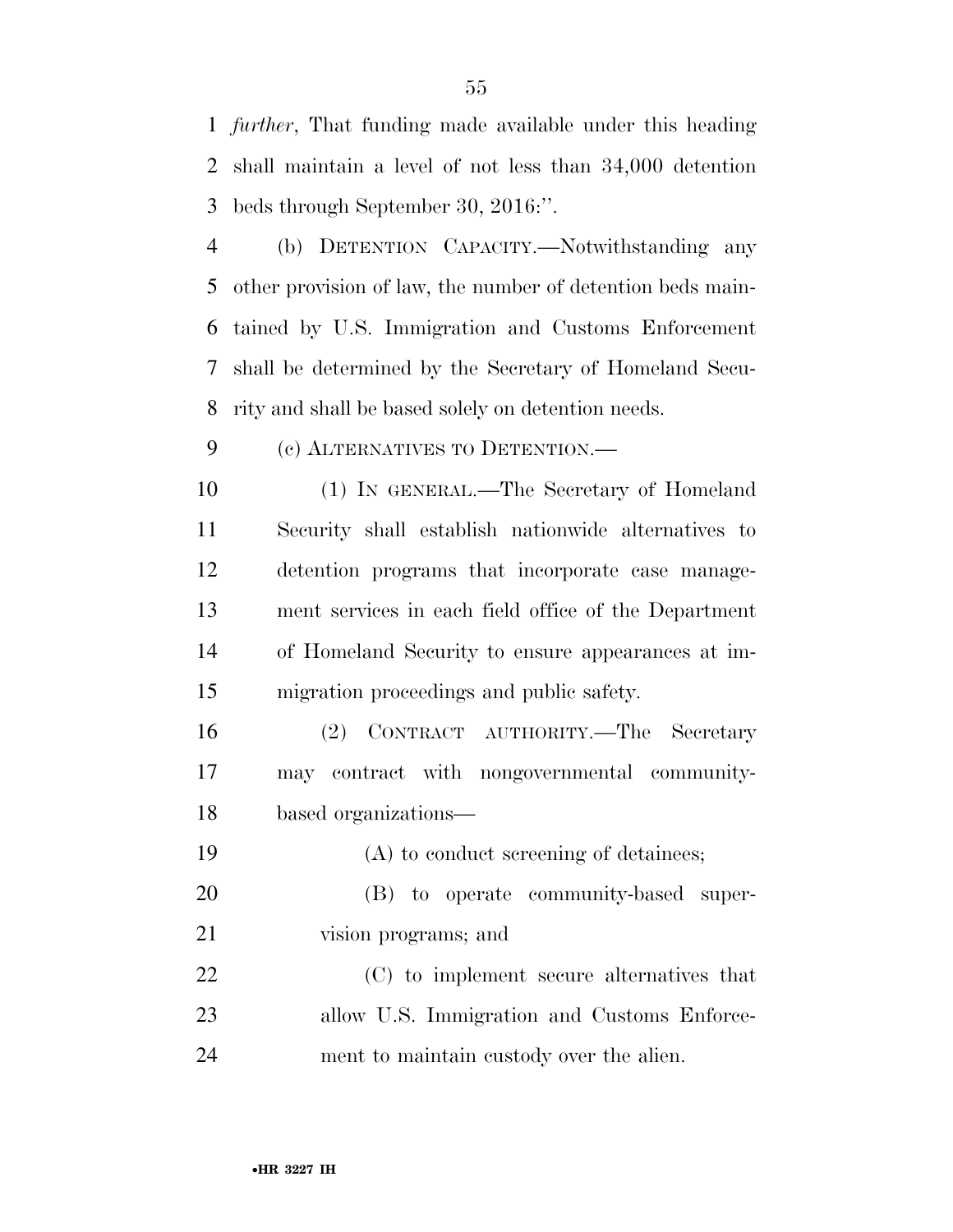(3) ASSESSMENTS.—The Secretary shall regu- larly assess the demand for alternative to detention programs and make available sufficient alternative to detention slots regardless of proximity to available detention beds. Alternative programs shall offer a continuum of supervision mechanisms and options, including community support, depending on an as- sessment of each individual's circumstances. Infor- mation regarding the amount of slots available in each area shall be made public.

 (4) INDIVIDUALIZED DETERMINATIONS.—In de- termining whether to use alternatives to detention programs, the Secretary shall make an individualized determination, and for each individual placed in an alternatives to detention program, shall review the level of supervision on a monthly basis. Alternatives to detention programs shall not be used when release on bond or recognizance is determined to be a suffi- cient measure to ensure appearances at immigration proceedings and public safety. Detention shall not be used when alternatives to detention programs are determined to be a sufficient measure to ensure ap- pearances at immigration proceedings and public safety.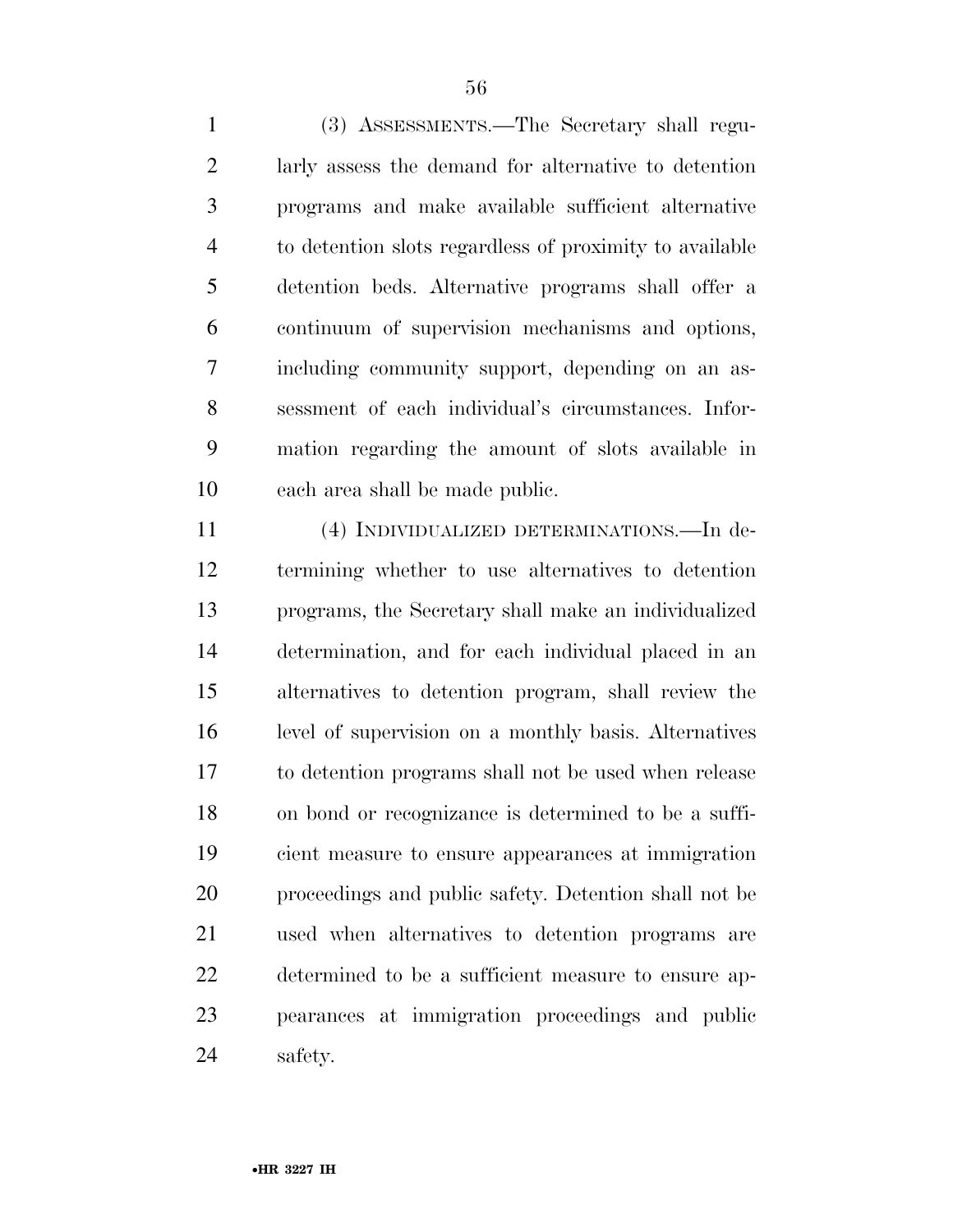| $\mathbf{1}$   | (5) CUSTODY.—The Secretary may use alter-              |
|----------------|--------------------------------------------------------|
| $\overline{2}$ | natives to detention programs to maintain custody      |
| 3              | over any alien detained under the Immigration and      |
| $\overline{4}$ | Nationality Act, except for aliens detained under      |
| 5              | section 236A of such Act (8 U.S.C. 1226a). If an       |
| 6              | individual is not eligible for release from custody or |
| 7              | detention, the Secretary shall consider the alien for  |
| 8              | placement in alternative programs that maintain        |
| 9              | custody over the alien.                                |
| 10             | (6) VULNERABLE POPULATIONS.-                           |
| 11             | (A) DEFINED TERM.—In this paragraph,                   |
| 12             | the term "vulnerable population" includes, but         |
| 13             | is not limited to, asylum seekers, victims of tor-     |
| 14             | ture or trafficking, families with minor children,     |
| 15             | pregnant women, nursing mothers, individuals           |
| 16             | who are gay, lesbian, bisexual, or transgender,        |
| 17             | individuals with a mental or physical disability,      |
| 18             | and individuals who are older than 65 years of         |
| 19             | age.                                                   |
| 20             | (B) CONSIDERATIONS FOR PLACEMENT.-                     |
| 21             | In determining whether to place a detainee in          |
| 22             | an alternatives to detention program, the Sec-         |
| 23             | retary shall consider whether the detainee is a        |
| 24             | member of a vulnerable population. Notwith-            |
| 25             | standing section 236 of the Immigration and            |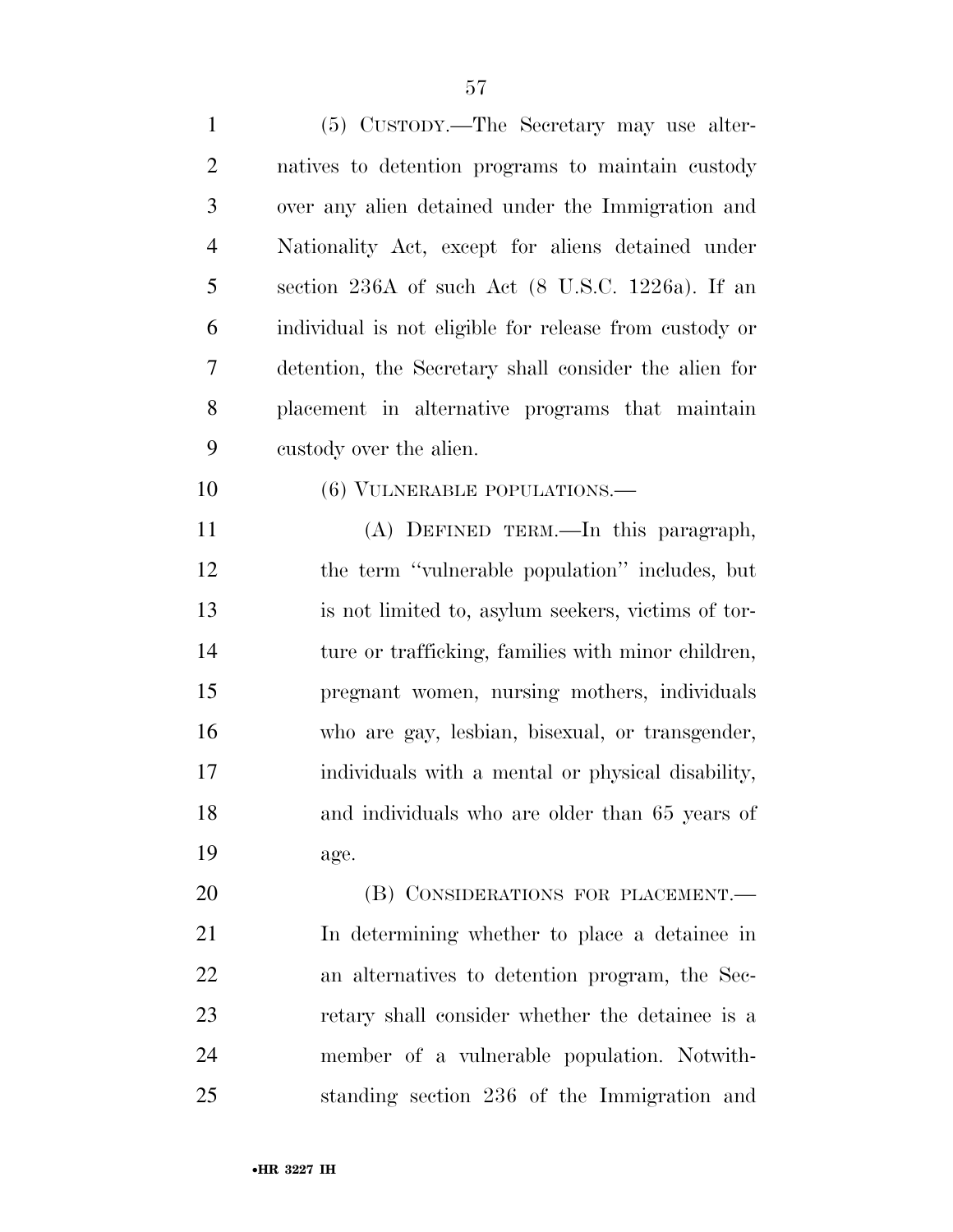Nationality Act (8 U.S.C. 1226), a member of a vulnerable population whose needs cannot be adequately met by a detention facility may not be held in a detention facility unless the Sec- retary determines such placement is in the in- terest of national security. **SEC. 9. OVERSIGHT OF DETENTION FACILITIES.**  (a) DEFINITIONS.—In this section: (1) APPLICABLE STANDARDS.—The term ''ap- plicable standards'' means the most recent version of detention standards and detention-related policies issued by the Secretary or the Director of U.S. Im- migration and Customs Enforcement. (2) DETENTION FACILITY.—The term ''deten- tion facility'' means a Federal, State, or local gov- ernment facility, or a privately owned and operated facility, that is used, in whole or in part, to hold in- dividuals under the authority of the Director of U.S. Immigration and Customs Enforcement, including facilities that hold such individuals under a contract or agreement with the Department of Homeland Se-

curity.

 (b) DETENTION REQUIREMENTS.—The Secretary of Homeland Security shall ensure that all persons detained pursuant to the Immigration and Nationality Act (8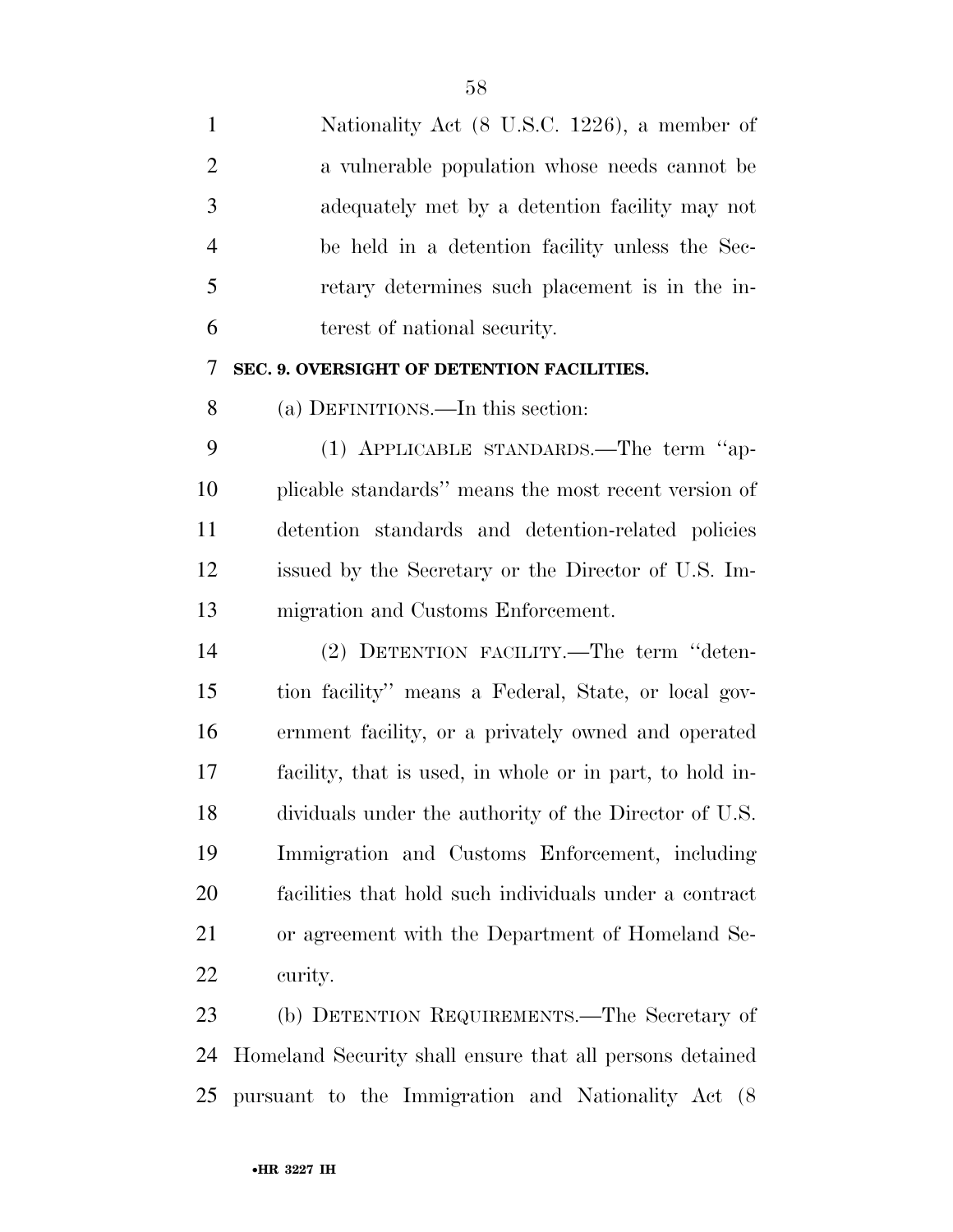| $\mathbf{1}$   | U.S.C. 1101 et seq.) are treated humanely and benefit     |
|----------------|-----------------------------------------------------------|
| 2              | from the protections set forth in this section.           |
| 3              | (c) OVERSIGHT REQUIREMENTS.—                              |
| $\overline{4}$ | (1) ANNUAL INSPECTION.—All detention facili-              |
| 5              | ties housing aliens in the custody of the Department      |
| 6              | of Homeland Security shall be inspected, for compli-      |
| 7              | ance with applicable detention standards issued by        |
| 8              | the Secretary and other applicable regulations, by-       |
| 9              | (A) the Secretary of Homeland Security at                 |
| 10             | least annually; and                                       |
| 11             | (B) an independent, third-party auditor at                |
| 12             | least bianmually.                                         |
| 13             | (2) ROUTINE OVERSIGHT.—In addition to the                 |
| 14             | inspections required under paragraph (1), the Sec-        |
| 15             | retary shall conduct routine oversight of the deten-      |
| 16             | tion facilities described in paragraph (1), including     |
| 17             | unannounced inspections.                                  |
| 18             | (3) AVAILABILITY OF RECORDS.—All detention                |
| 19             | facility contracts, memoranda of agreement, audits,       |
| <b>20</b>      | inspections, evaluations and reviews, include those       |
| 21             | conducted by the Office for Civil Rights and Civil        |
| 22             | Liberties and the Office of Inspector General of the      |
| 23             | Department of Homeland Security, shall be consid-         |
| 24             | ered records for purposes of section $552(f)(2)$ of title |
| 25             | 5, United States Code.                                    |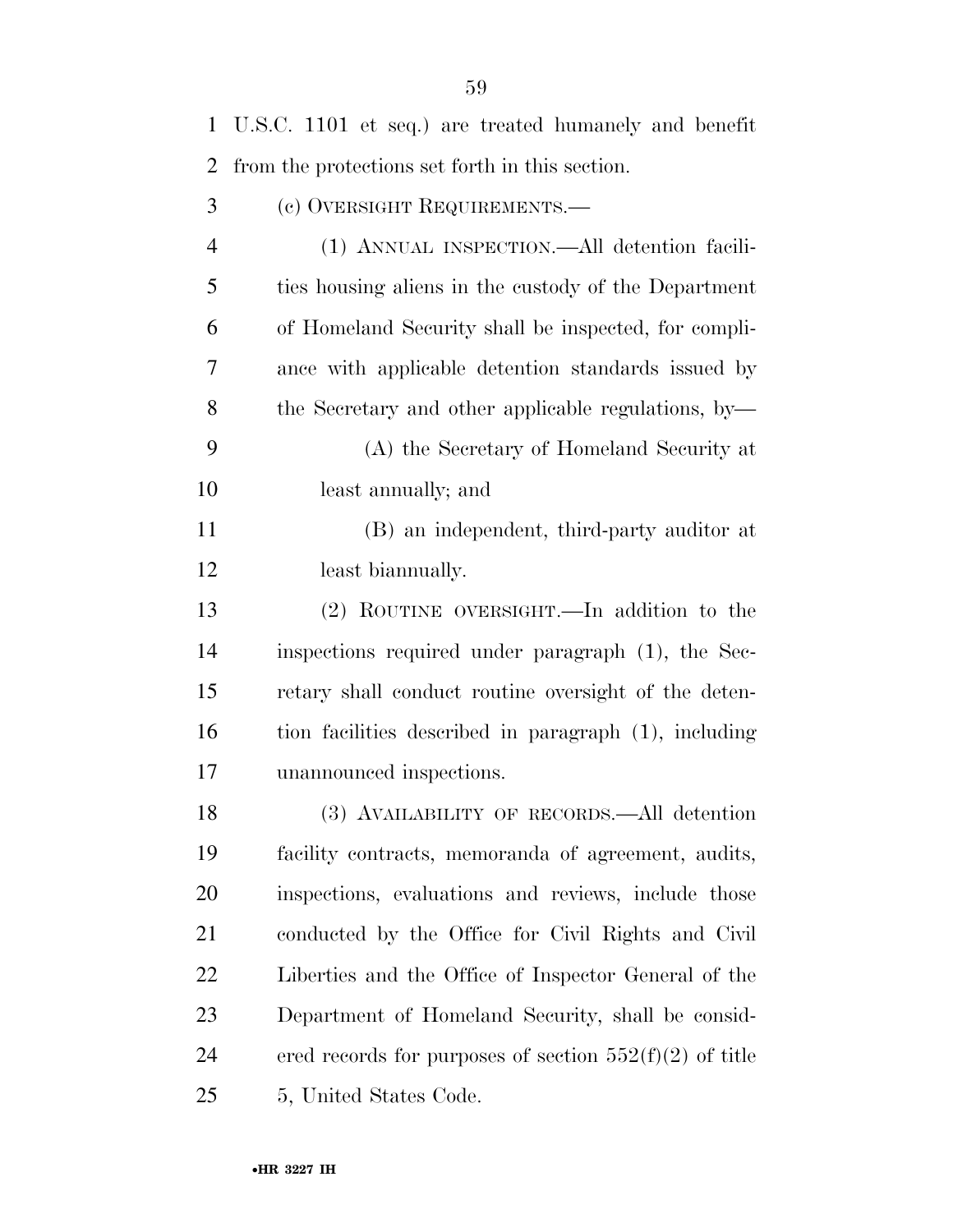| 1              | (4) CONSULTATION.—The Secretary shall seek         |
|----------------|----------------------------------------------------|
| $\overline{2}$ | input from nongovernmental organizations regarding |
| 3              | their independent opinion of specific facilities.  |
| $\overline{4}$ | (d) COMPLIANCE MECHANISMS.—                        |
| 5              | $(1)$ AGREEMENTS.—                                 |
| 6              | (A) NEW AGREEMENTS.—Compliance with                |
| $\overline{7}$ | applicable standards of the Secretary of Home-     |
| 8              | land Security and all applicable regulations, and  |
| 9              | meaningful financial penalties for failure to      |
| 10             | comply, shall be a material term in any new        |
| 11             | contract, memorandum of agreement, or any re-      |

 negotiation, modification, or renewal of an ex- isting contract or agreement, including fee ne-gotiations, executed with detention facilities.

 (B) EXISTING AGREEMENTS.—Not later than 180 days after the date of the enactment of this Act, the Secretary shall secure a modi- fication incorporating these terms for any exist- ing contracts or agreements that will not be re-negotiated, renewed, or otherwise modified.

21 (C) CANCELLATION OF AGREEMENTS.— Unless the Secretary provides a reasonable ex- tension to a specific detention facility that is negotiating in good faith, contracts or agree-ments with detention facilities that are not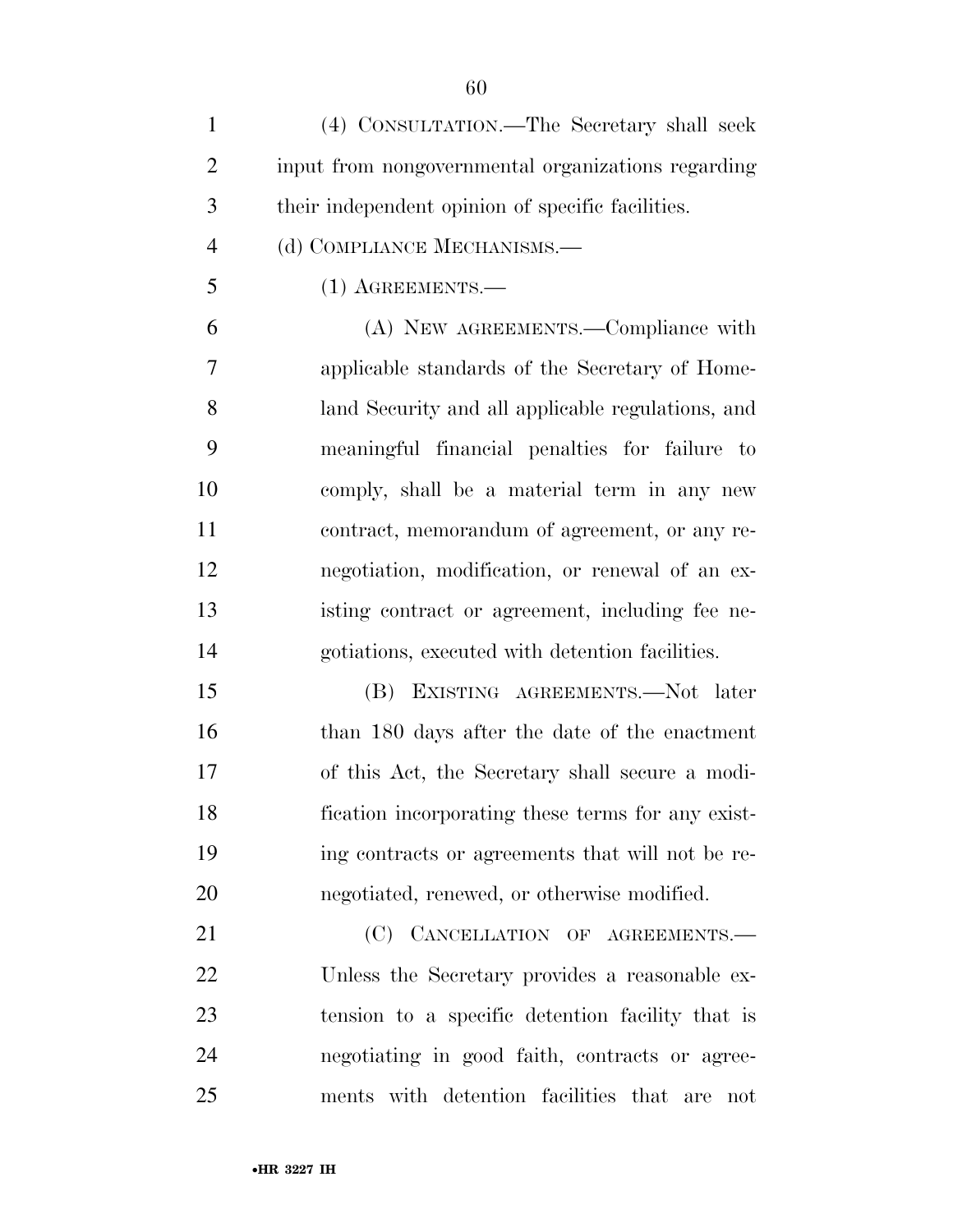| $\mathbf{1}$   | modified within 1 year of the date of the enact-   |
|----------------|----------------------------------------------------|
| $\overline{2}$ | ment of this Act will be cancelled.                |
| 3              | (D)<br>PROVISION OF INFORMATION.—In                |
| $\overline{4}$ | making modifications under this paragraph, the     |
| 5              | Secretary shall require that detention facilities  |
| 6              | provide to the Secretary all contracts, memo-      |
| 7              | randa of agreement, evaluations, and reviews       |
| 8              | regarding the facility on a regular basis. The     |
| 9              | Secretary shall make these materials publicly      |
| 10             | available on a timely and regular basis.           |
| 11             | (2) FINANCIAL PENALTIES.—                          |
| 12             | (A) REQUIREMENT TO IMPOSE.—Subject                 |
| 13             | to subparagraph $(C)$ , the Secretary shall impose |
| 14             | meaningful financial penalties upon facilities     |
| 15             | that fail to comply with applicable detention      |
| 16             | standards issued by the Secretary and other ap-    |
| 17             | plicable regulations.                              |
| 18             | (B) TIMING OF IMPOSITION.-Financial                |
| 19             | penalties imposed under subparagraph (A) shall     |
| 20             | be imposed immediately after a facility fails to   |
| 21             | achieve an adequate or the equivalent median       |
| 22             | score in any performance evaluation.               |
| 23             | (C) WAIVER.—The requirements of sub-               |
| 24             | paragraph (A) may be waived if the facility cor-   |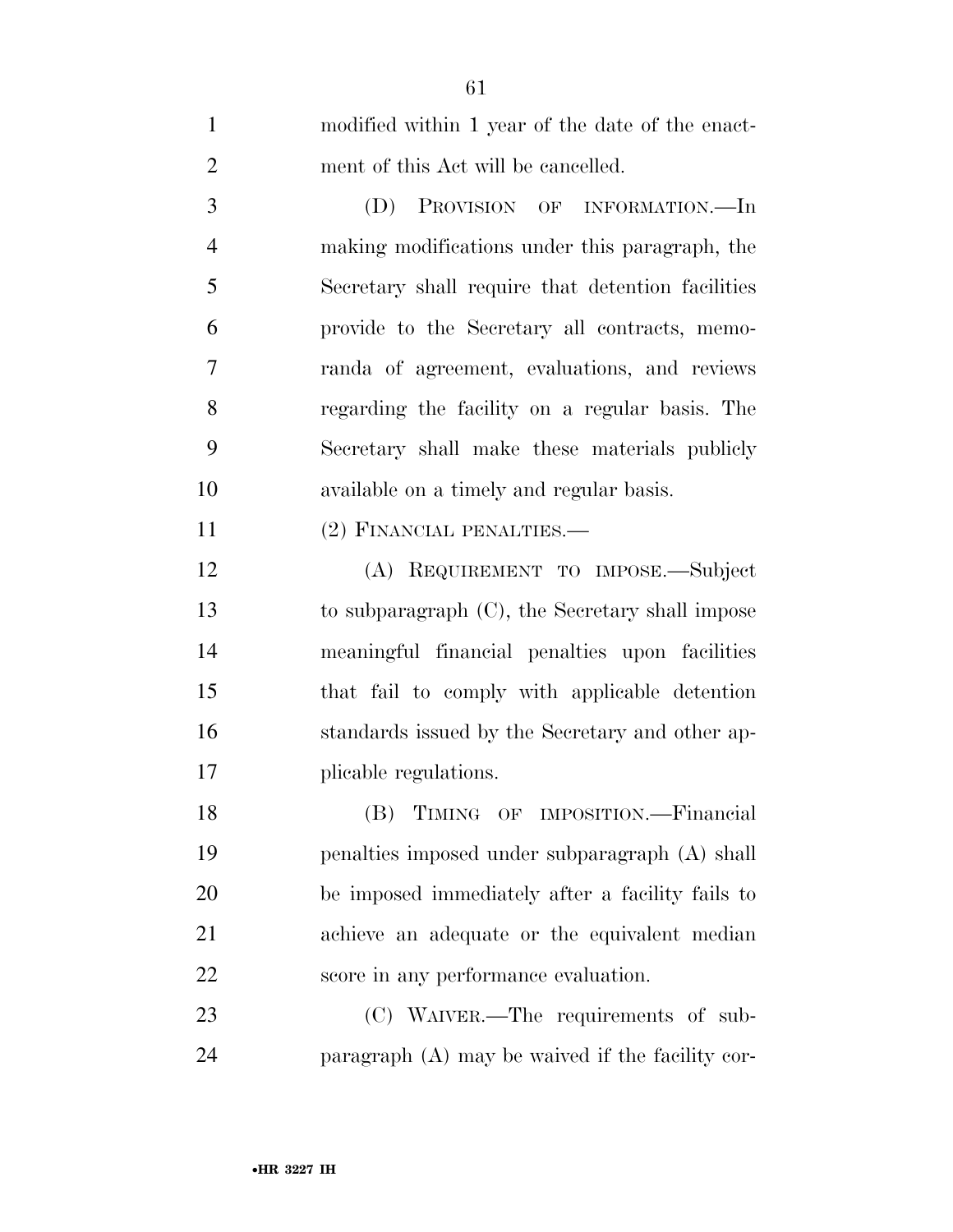| $\mathbf{1}$   | rects the noted deficiencies and receives an ade-        |
|----------------|----------------------------------------------------------|
| $\overline{2}$ | quate score in not more than 90 days.                    |
| 3              | (D) MULTIPLE OFFENDERS.—If the Sec-                      |
| $\overline{4}$ | retary determines that a facility has been per-          |
| 5              | sistently and substantially violating the deten-         |
| 6              | tion standards issued by the Secretary, includ-          |
| 7              | ing by scoring less than adequate or the equiva-         |
| 8              | lent median score in 2 consecutive inspections—          |
| 9              | (i) the Secretary shall terminate con-                   |
| 10             | tracts or agreements with such facilities                |
| 11             | within 60 days; or                                       |
| 12             | (ii) in the case of facilities operated by               |
| 13             | the Secretary, the Secretary shall close                 |
| 14             | such facilities within 90 days.                          |
| 15             | (e) REPORTING REQUIREMENTS.—                             |
| 16             | (1) OBJECTIVES.—Not later than June 30 of                |
| 17             | each year, the Secretary of Homeland Security shall      |
| 18             | submit a report to the Committee on the Judiciary        |
| 19             | of the Senate and the Committee on the Judiciary         |
| 20             | of the House of Representatives that describes the       |
| 21             | inspection and oversight activities at detention facili- |
| 22             | ties.                                                    |
| 23             | (2) CONTENTS.—Each report submitted under                |
| 24             | paragraph $(1)$ shall include—                           |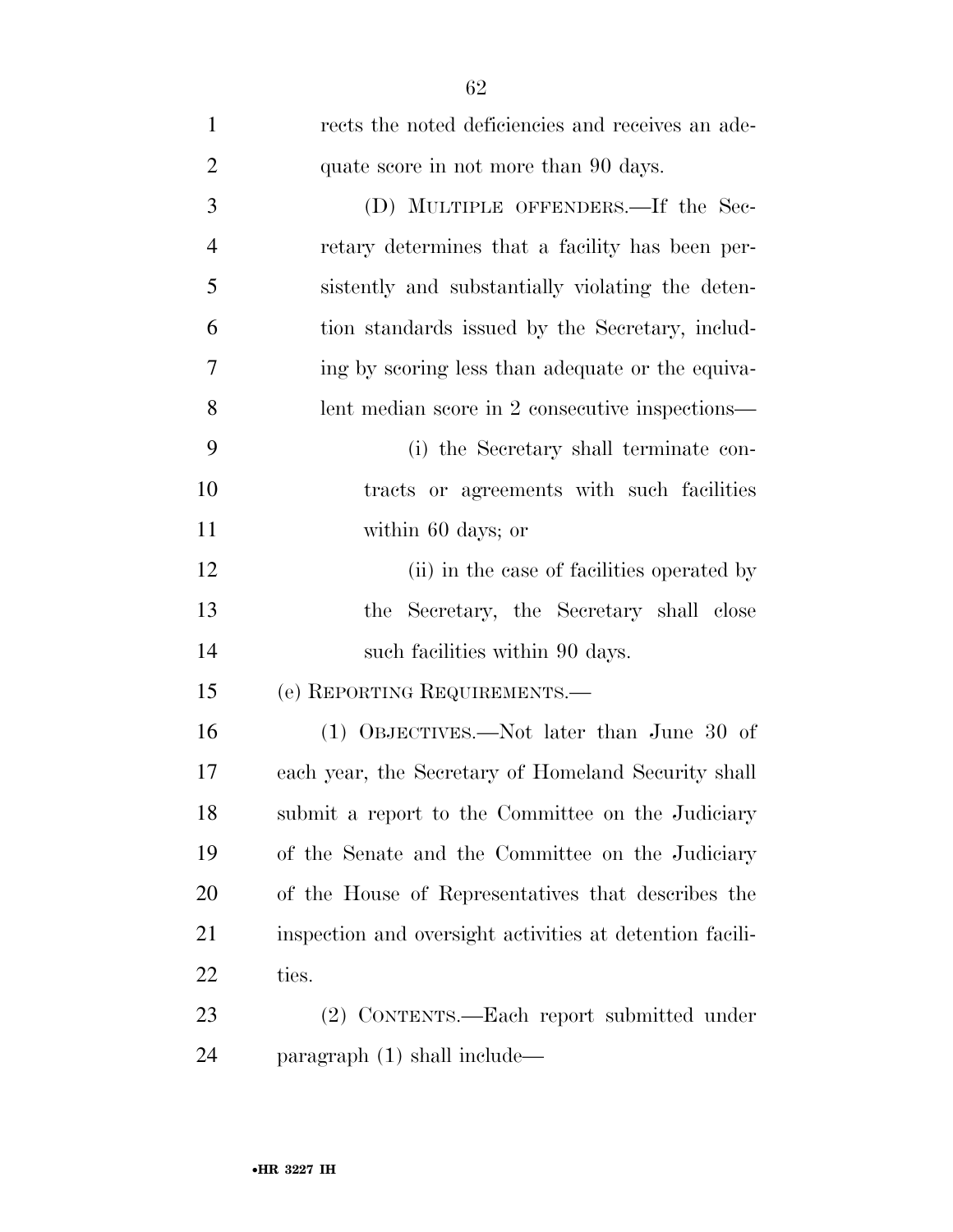| $\mathbf{1}$   | (A) a description of each detention facility                        |
|----------------|---------------------------------------------------------------------|
| $\overline{2}$ | found to be in noncompliance with applicable                        |
| 3              | detention standards issued by the Department                        |
| $\overline{4}$ | of Homeland Security and other applicable reg-                      |
| 5              | ulations;                                                           |
| 6              | (B) a description of the actions taken by                           |
| 7              | the Department to remedy any findings of non-                       |
| 8              | compliance or other identified problems, includ-                    |
| 9              | ing financial penalties, contract or agreement                      |
| 10             | termination, or facility closure; and                               |
| 11             | (C) information regarding whether the ac-                           |
| 12             | tions described in subparagraph (B) resulted in                     |
| 13             | compliance with applicable detention standards                      |
| 14             | and regulations.                                                    |
| 15             | SEC. 10. TERMINATION OF FAMILY DETENTION.                           |
| 16             | Section 236 of the Immigration and Nationality Act                  |
| 17             | $(8 \text{ U.S.C. } 1226)$ is amended by adding at the end the fol- |
| 18             | lowing:                                                             |
| 19             | "(f) PROHIBITION ON DETENTION OF FAMILIES.-                         |
| 20             | "(1) PROHIBITION.—Notwithstanding any other                         |
| 21             | provision of this Act and except as provided in para-               |
| 22             | graph $(2)$ , the Secretary of Homeland Security is                 |
| 23             | prohibited from—                                                    |
| 24             | $\lq\lq$ detaining a family unit under the au-                      |
| 25             | thority of this section; or                                         |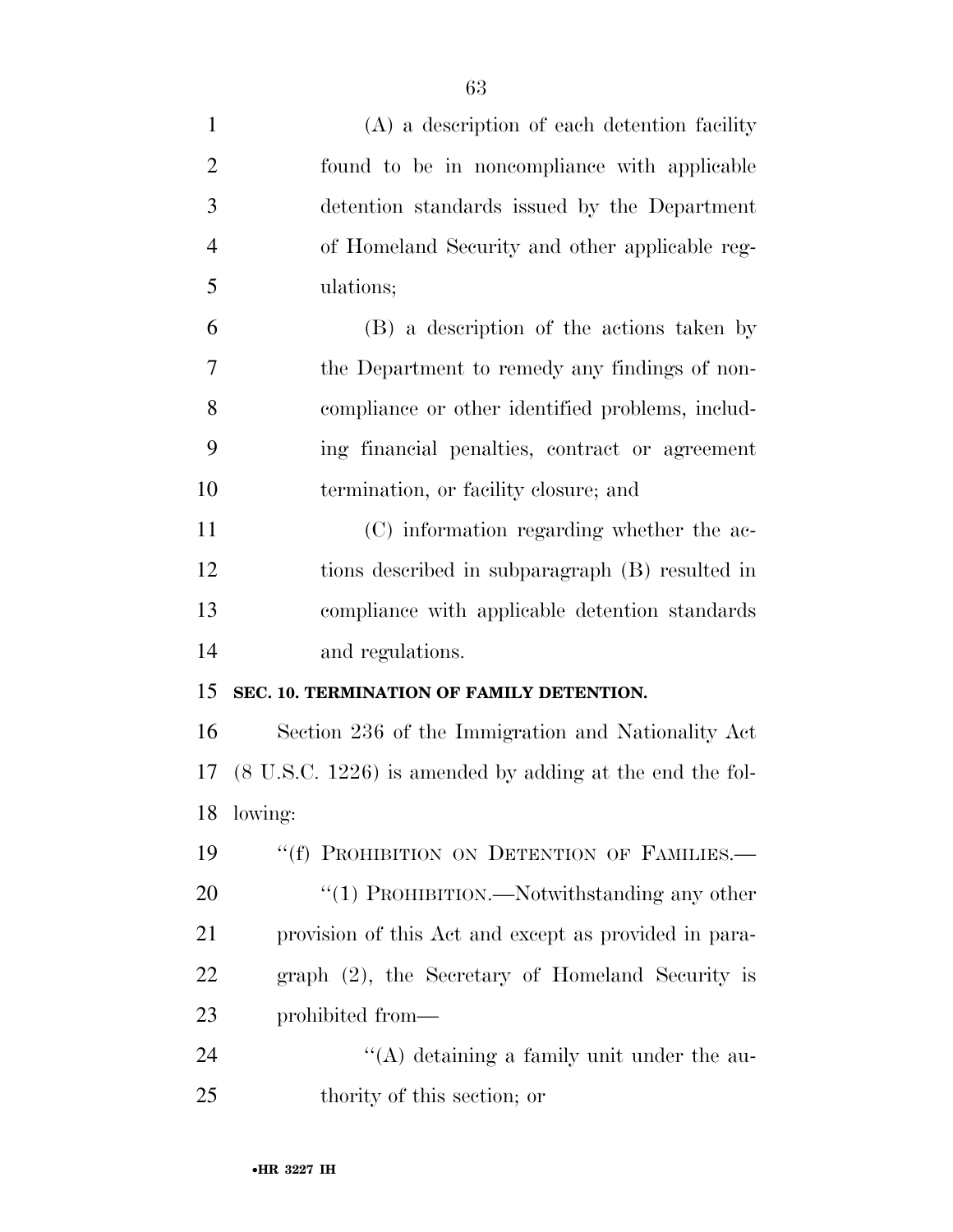| $\mathbf{1}$   | $\lq\lq$ separating a family unit whose mem-     |
|----------------|--------------------------------------------------|
| $\overline{2}$ | bers were apprehended together in order to de-   |
| 3              | tain a family member under this section.         |
| $\overline{4}$ | "(2) EXCEPTION.—The Secretary of Homeland        |
| 5              | Security may detain alien parents who are—       |
| 6              | "(A) shown through an individualized de-         |
| 7              | termination to pose a danger to the community    |
| 8              | which cannot be mitigated by other conditions    |
| 9              | of release; and                                  |
| 10             | "(B) inadmissible under section $212(a)(3)$ .    |
| 11             | $\cdot\cdot$ (3) ALTERNATIVES TO DETENTION.—     |
| 12             | "(A) IN GENERAL.—The Secretary of                |
| 13             | Homeland Security shall establish alternatives   |
| 14             | to detention programs for family units who are   |
| 15             | prohibited from being detained pursuant to       |
| 16             | paragraph $(1)$ .                                |
| 17             | "(B) EXCEPTION.—Alternatives to deten-           |
| 18             | tion programs may not be used if release on      |
| 19             | bond or recognizance is determined to be a suf-  |
| 20             | ficient measure to ensure appearances at immi-   |
| 21             | gration proceedings and public safety.".         |
| 22             | SEC. 11. PRIVATE RIGHT OF ACTION.                |
| 23             | (a) IN GENERAL.—A person aggrieved of any viola- |

tion of this Act or an amendment made by this Act may